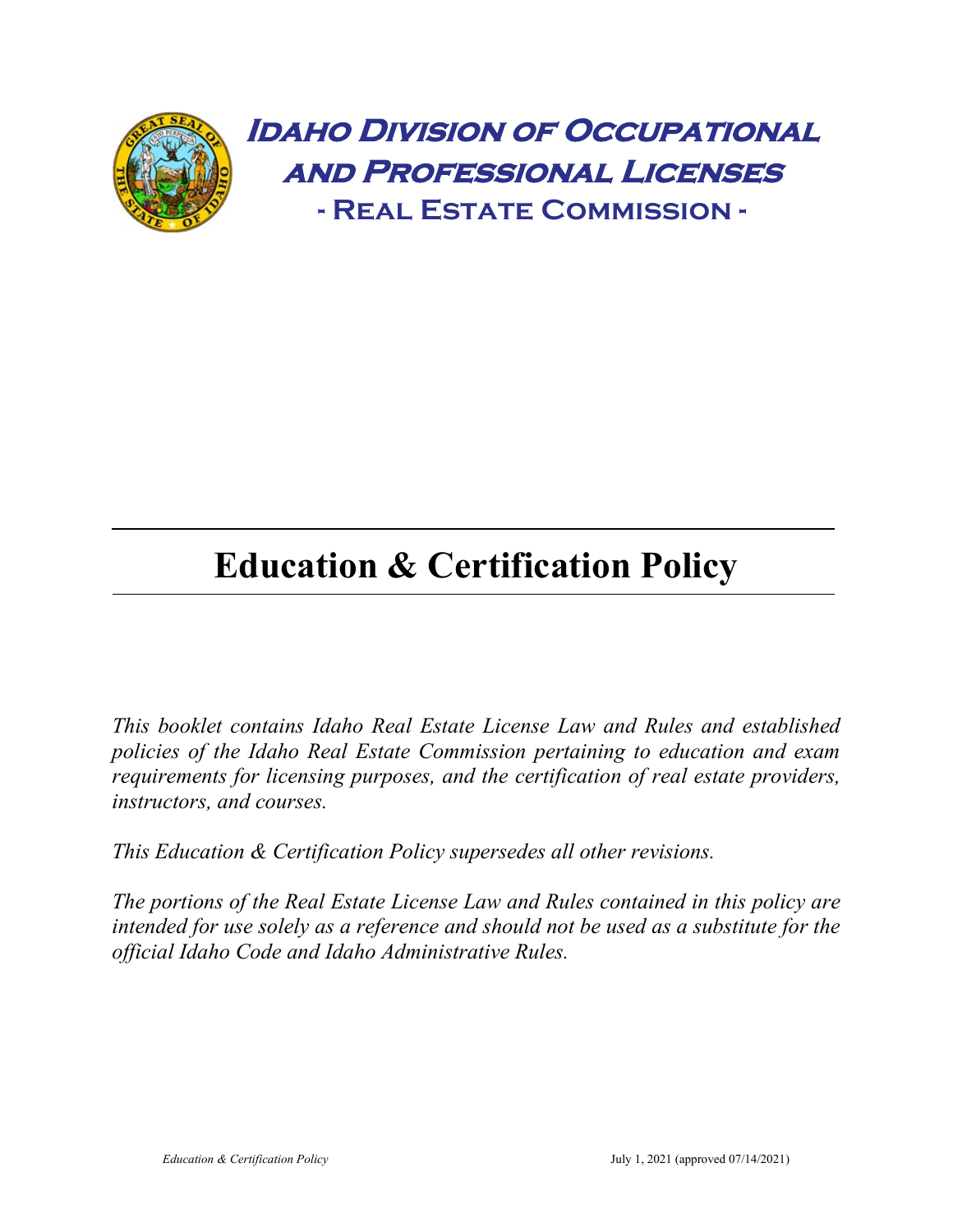# **TABLE OF CONTENTS GENERAL LICENSING INFORMATION (WITH EMPHASIS ON EDUCATION)**

| 54-2012. Minimum Requirements for an Individual Primary Idaho License 11           |     |
|------------------------------------------------------------------------------------|-----|
|                                                                                    |     |
| 54-2015. Individuals Actively Licensed in Another State or Jurisdiction Seeking    |     |
| . 12                                                                               |     |
| 54-2016. Primary Idaho Licenses for Legal Business Entities, Sole Proprietorships  |     |
|                                                                                    |     |
| 54-2018. License Renewals - Inactive License Status - Personal Changes -           |     |
|                                                                                    |     |
|                                                                                    |     |
|                                                                                    |     |
| Licensing/Certification Fee Exemption for Military Persons 16                      |     |
|                                                                                    |     |
|                                                                                    |     |
|                                                                                    |     |
|                                                                                    |     |
| <b>CERTIFICATION OF PROVIDERS, INSTRUCTORS, AND COURSES</b>                        |     |
|                                                                                    | .27 |
|                                                                                    |     |
|                                                                                    |     |
| 54-2027. Duties and Requirements of All Certified Course Providers29               |     |
| Evaluation Instructions for Continuing Education Courses 32                        |     |
| Evaluation Instructions for Commission-Developed Courses33                         |     |
|                                                                                    |     |
|                                                                                    |     |
|                                                                                    |     |
|                                                                                    |     |
| 54-2030. Expiration or Withdrawal of Provider Certification-Notice to Students .36 |     |
| 54-2031. Withdrawal of Idaho Certification for Cause - Process 36                  |     |
|                                                                                    |     |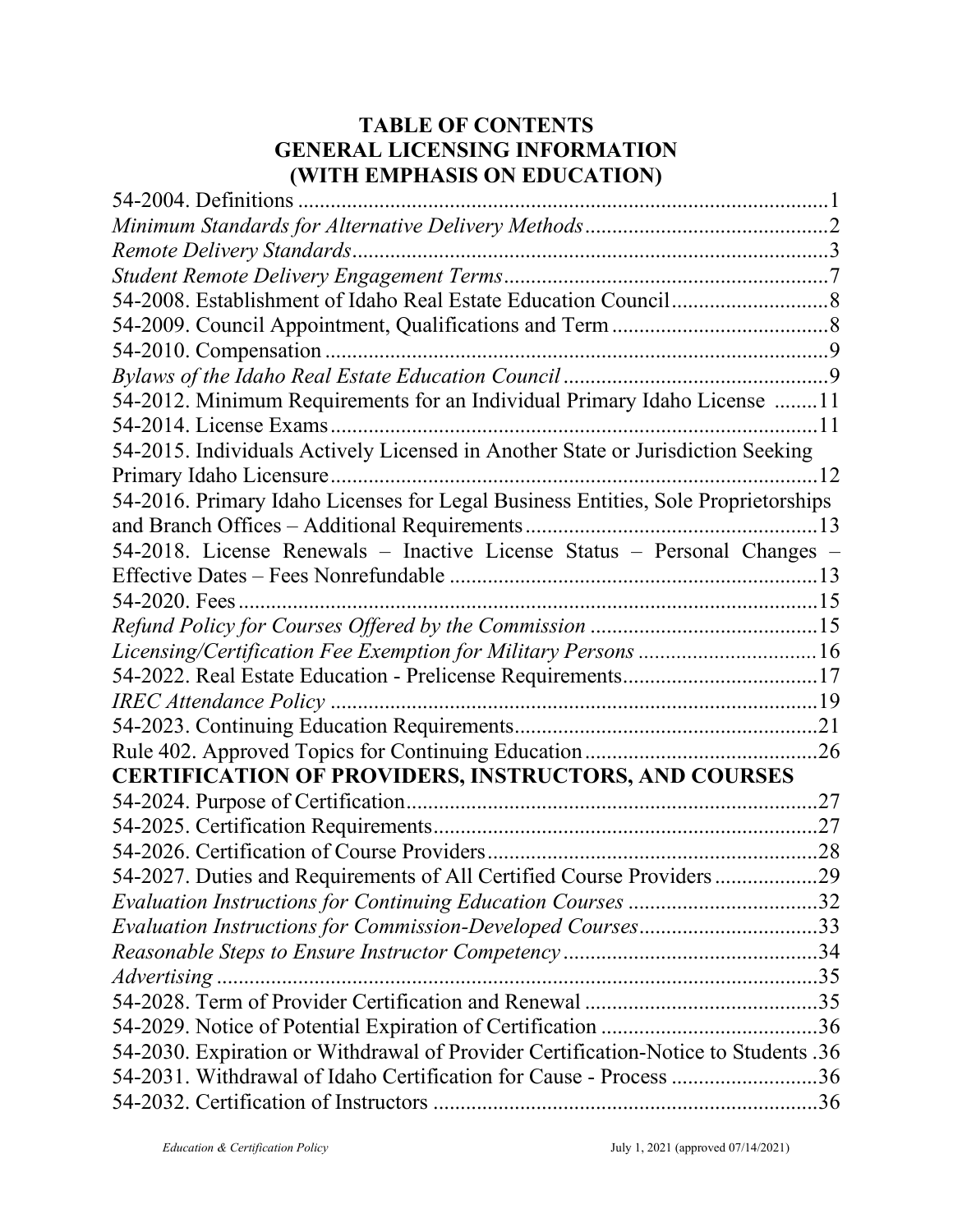| Special Consideration of Certification and Licensing Requirements 41 |  |
|----------------------------------------------------------------------|--|
|                                                                      |  |
|                                                                      |  |
|                                                                      |  |
|                                                                      |  |
| Recruitment Activities and Product and Service Promotion Policy49    |  |
|                                                                      |  |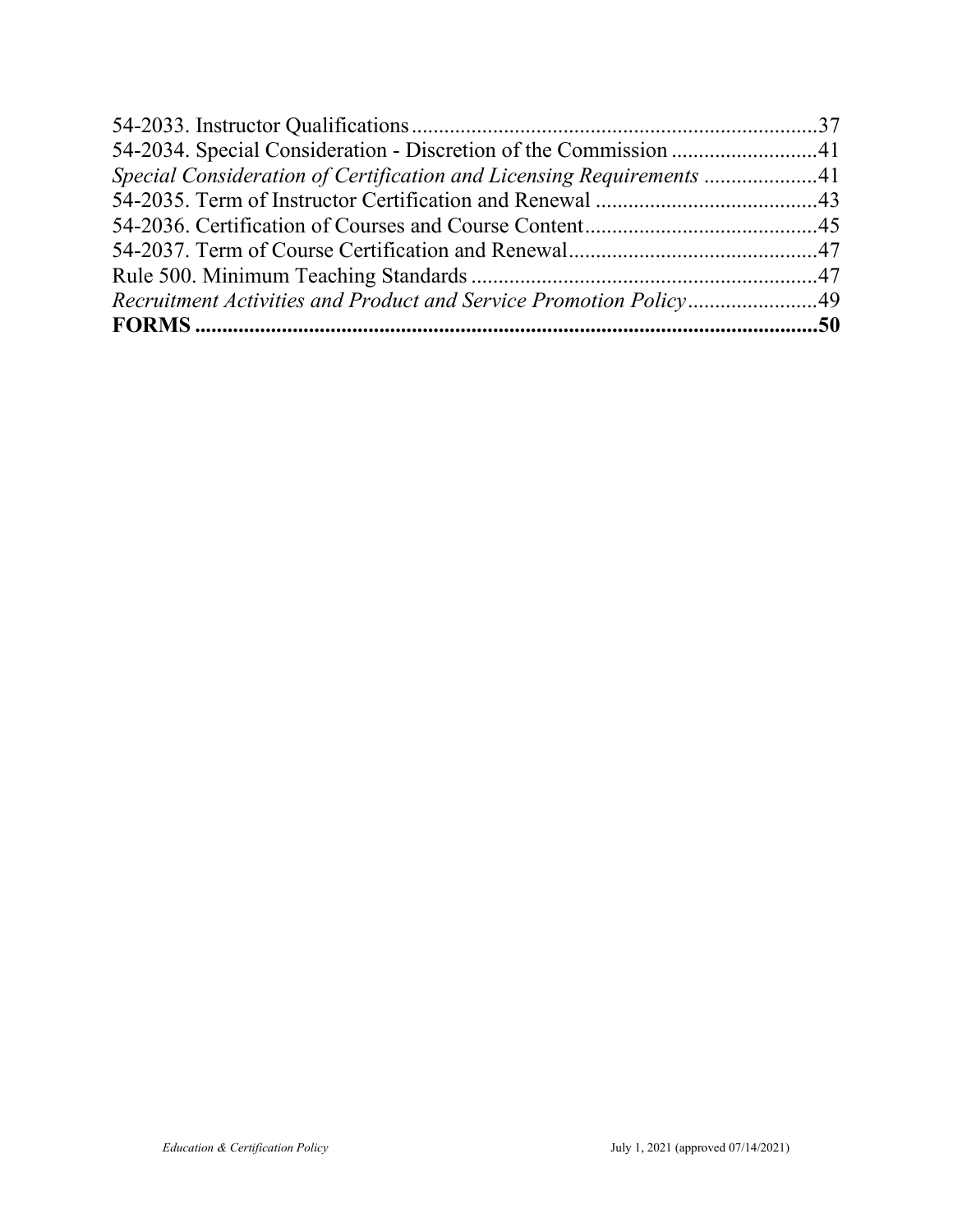*This booklet includes select Idaho statutes (identified with code numbers), rules (identified with rule numbers), and policies (identified in italics) that have been adopted by the Education Council and Commission regarding the certification of providers, instructors, and courses and other education policies.*

# *GENERAL LICENSING INFORMATION (WITH EMPHASIS ON EDUCATION)*

## **54-2004. DEFINITIONS.**

(1) "Accredited college or university" means an institution accredited by the regional accrediting associations, as reported in the most current publication of the accredited institutions of postsecondary education.

(14) "Commission" means the Idaho real estate commission, unless the context clearly indicates a different meaning.

(15) "Commission core course" means the annual course covering the twelve (12) month period between July 1 and June 30, which contains curriculum identified by the commission that stresses that year's trends in real estate practices and changes in laws in real estate related industries. A core course must contain no more than four (4) classroom hours of instruction.

(16) "Continuing education elective course" means a real estate course offering, other than the commission core course for which continuing education credit hours may be obtained as provided in section 54-2023, Idaho Code.

(19) "Council" means the Idaho real estate education council.

(22) "Distance learning course" means, in relation to a real estate course offering, a real estate course that is delivered not as a live course but through a medium in which the instructor and student are separated by both distance and time.

(31) "Live presentation" means, in reference to a real estate course offering, a real estate course that is personally presented by the instructor and personally attended by the student at the same facility, or, if separated by distance, the instructor and student are connected by contemporaneous, two-way audio and visual communication.

*Courses taught by "interactive video conference (IVC)" or "compressed video" are live courses.*

*Remote delivery is live education that is presented by an instructor and attended by students through two-way audio and visual connection via a virtual classroom platform.*

*Courses taught through IVC and remote delivery must meet all Commission standards established for live courses and the Commission's Minimum Standards for Alternative Delivery Methods.*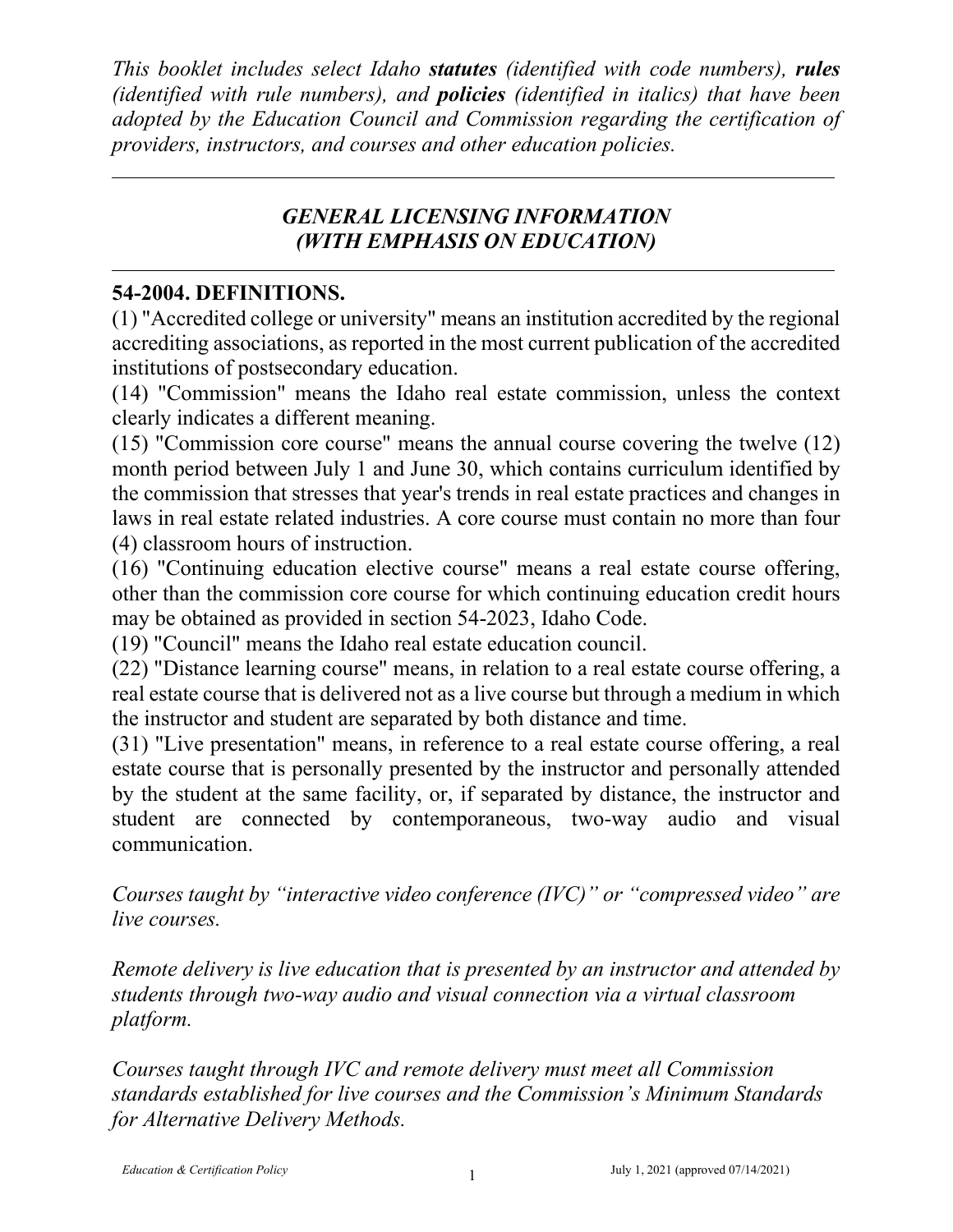#### *MINIMUM STANDARDS FOR ALTERNATIVE DELIVERY METHODS*

*Hybrid delivery is live education where some students attend in person in a classroom while others simultaneously attend virtually via remote delivery.* 

*(1) The setup and technology at each location must be pre-approved by the Commission. A provider who has previously been approved by the Commission to offer a course via Interactive Video Conferencing (IVC), remote, or hybrid delivery must work with the Commission to receive approval for each new location or technology that is added. Any changes to the setup or technology used at existing locations must also be pre-approved by the Commission.* 

*(2) Any instructor teaching a course offered through an alternative delivery method must hold a current Certified Distance Education Instructor (CDEI) Certification. Guest speakers are not required to have this certification; however, they must be directly supervised by a CDEI certified instructor during all portions of the course session they guest instruct.* 

*(3) Supervision and remote site support. For every IVC class or session connecting two or more sites remotely for a video conferencing distance education experience, a minimum of one moderator shall be present at each site at all times. For remote and hybrid delivery, one moderator is required for up to 25 students present and two for 26 or more students. The moderator is responsible for:*

*(a) Ensuring compliance with the Commission's Attendance policy;*

*(b) Providing technical support;*

*(c) Ensuring the faces of all students and the instructor are in camera view;*

*(d) Promptly addressing any unprofessional behavior or distractions;*

*(e) Assisting students in using the microphones (if applicable);*

*(f) Ensuring that there is continuous audio and video feed from all students and instructors;*

*(g) Timely reporting student attendance and class participation to the instructor and provider daily.*

*(4) A student enrolled in the class cannot be appointed to represent the provider for this purpose.*

*(5) The instructor may not serve as a moderator for a remote or hybrid delivery class while also acting as the instructor.*

*(6) All moderators must have attended a commission-approved training within the two years immediately preceding use as a moderator. The provider is required to maintain proof that the moderator(s) they use have attended this training.*

*(7) All students must have full view of at least one monitor at each class location. Additional monitors should be placed, as required, to ensure a clear view of the screen and its contents by all of the audience.*

*(8) The instructor must be able to see and hear all students.*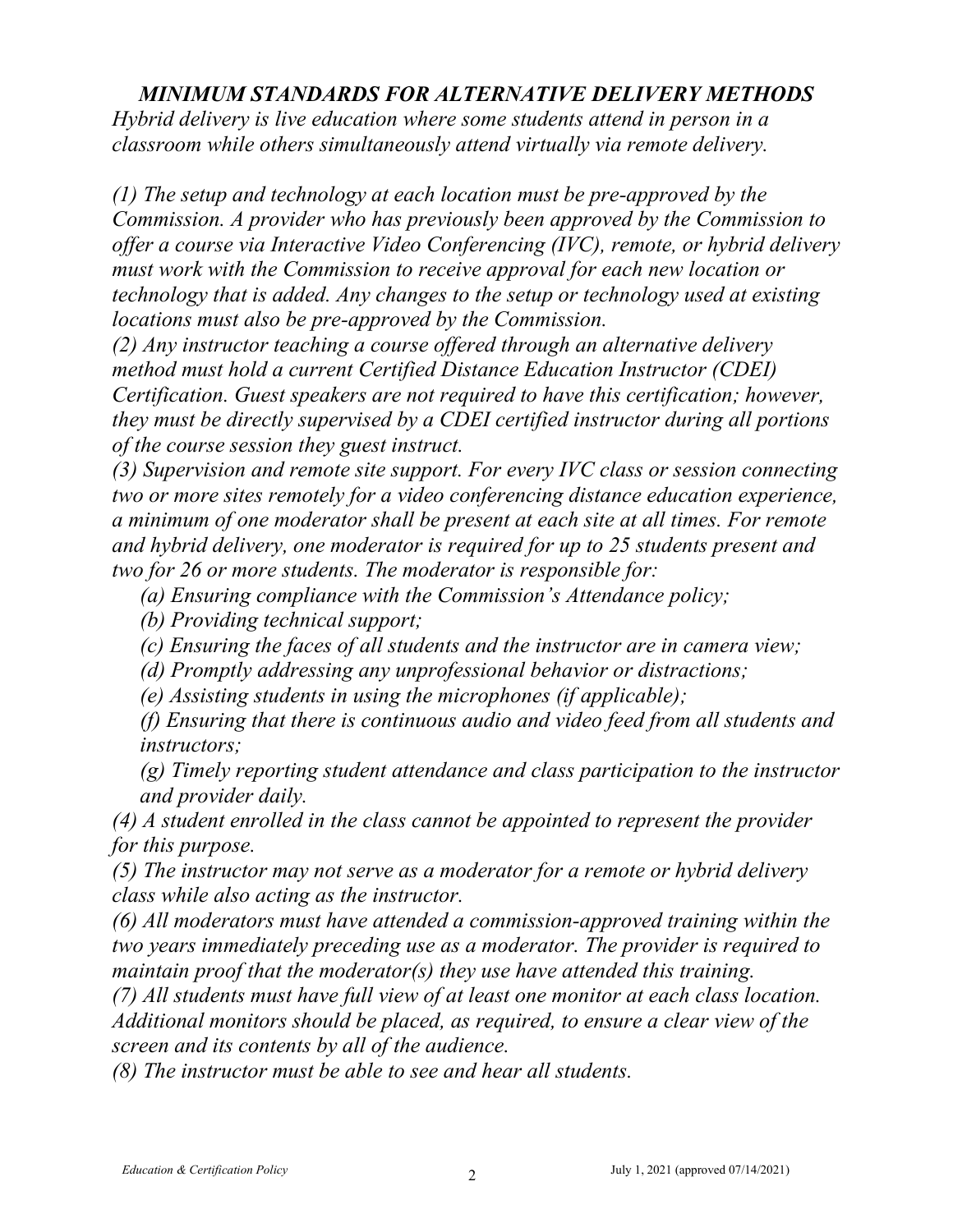*(9) The instructor must have a screen(s) sufficiently large to allow them to have a full and clear view of all students faces. Cell phones, personal tablets and laptop screens do not have screens of a sufficient size to meet this requirement.* 

*(10) Due to the brief time delay in transmitting audio, students and the instructor should allow others to finish speaking before responding.* 

*(11) All students must be able to hear the question and response when questions are asked. Instructors are expected to repeat any questions asked by student to ensure the entire class has heard the question.*

*(12) All instructors must read or publish the required Student Remote Delivery Engagement Terms and IREC Attendance Policy at the beginning of each class. (13) All individuals instructing a course through remote or hybrid delivery must file an Instructor Remote Delivery Agreement with the Commission prior to instructing any course through remote or hybrid delivery.* 

*(14) Individuals who are found to be out of compliance with one or more of the Minimum Standards are not eligible to instruct or participate in a class offered via an alternative delivery method until they have demonstrated full compliance with all of the Minimum Standards.*

# *Remote Delivery Standards*

*Remote delivery is live education that is presented by an instructor and attended by students through two-way audio and visual connection via a virtual classroom platform.* 

*Hybrid delivery is live education where some students attend in person in a classroom while others simultaneously attend virtually via remote delivery.* 

*Providers must demonstrate competency of all the necessary qualifications and standards set forth below. Providers must receive approval by the Commission prior to offering courses for credit using these delivery methods.* 

*All Commission law, rules, and policies pertaining to education are in full force and effect for remote delivery.* 

## *Commission Approval Required*

- *The provider must use a Commission-approved remote delivery platform. Platforms currently approved are Zoom Pro or higher and REcampusLIVE. Alternative platforms may be considered upon written request.*
- *The provider must complete the Provider Remote Delivery Application (REE-12) form and submit it to the Commission to receive prior written approval.*
- *After initial approval, a provider may schedule remote delivery classes through the IREC system. If the provider wishes to offer a course through remote delivery that has not been assigned a remote delivery course ID, they must request this via email to IREC staff.*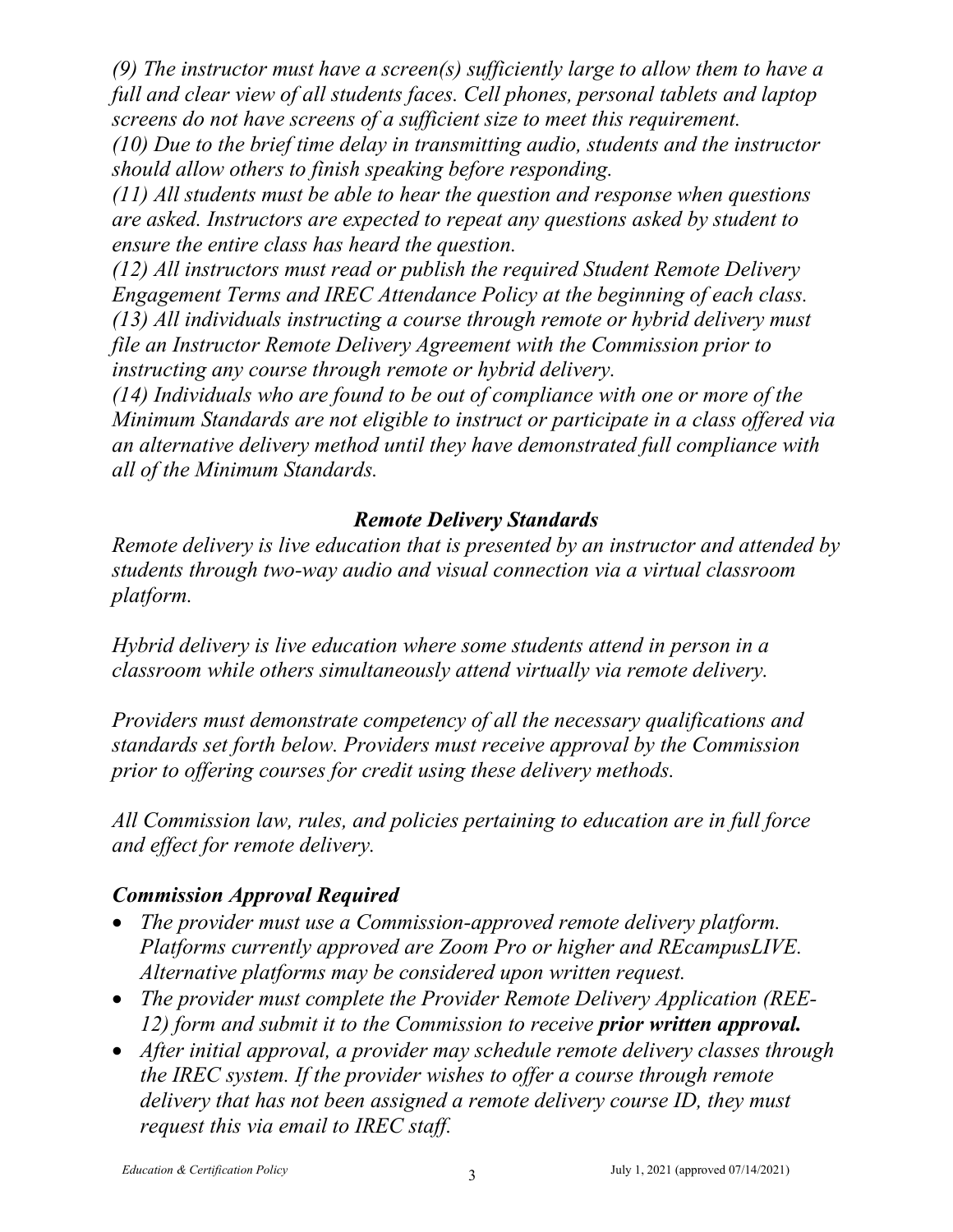- If a provider wishes to use an instructor, moderator, or technology that has not *previously been approved by the Commission, the provider must submit the appropriate attachment from the REE-12 form to IREC for approval prior to making the change.*
- *Providers offering classes through remote delivery must use an instructor who has filed an Instructor Remote Delivery Agreement with IREC to instruct remote delivery classes. Additionally, each instructor teaching through remote delivery must hold a current Certified Distance Education Instructor (CDEI) certification through IDECC.*
- *An instructor and separate moderator must be used for each session. One moderator is required for up to 25 students. Two moderators are required for classes of 26 or larger.*

#### *Requirements for all participants (students and instructors)*

- *Must have an environment free from background noise and distraction. Participants may not use a virtual background.*
- *Must have appropriate equipment and technology that meets the minimum standards of the chosen platform. Cell phone use is not permitted.*
- *Must have their face in full, clear view of the camera at all times. Must keep a continuous video feed during all classroom instruction.*
- *Must maintain a professional demeanor and engage in professional behavior during the classroom instruction.*
- *Must not engage in any distracting behaviors during the classroom instruction.*
- *Must interact with other individuals in a way that promotes and enhances learning for all.*
- *Must ensure that the IREC Attendance policy is strictly adhered to in the virtual classroom.*
- *Participants must be given instruction on how to navigate the platform and respond to and ask questions.*

## *Student Requirements*

- *Must designate a distraction free area to attend the class that is free from background noise, other people, and other things that will distract the student's attention from the class or distract fellow students. All students must be able to attend class without distraction.*
- *Must test their equipment and technology with the provider prior to the first class session unless the provider has prior, recent knowledge that the student's technology is sufficient.*
- *Must attend 100% of the course as outlined in the IREC Attendance Policy and remain actively engaged for the duration.*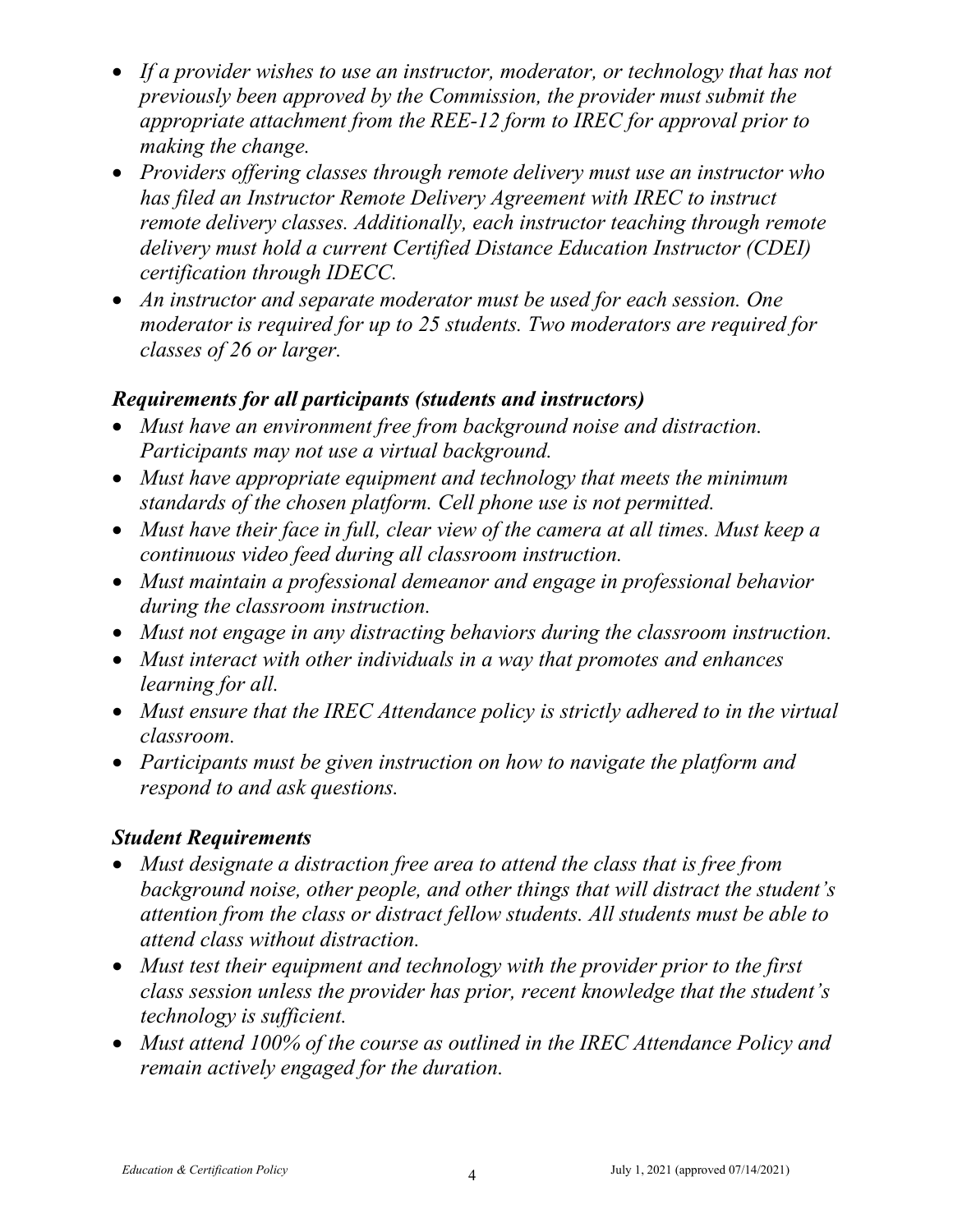- *Must not be visibly engaged in any other activities including driving, phone calls, texting, or work of any kind other than notetaking or participating in classwork as directed by the instructor.*
- Must not engage in behavior that may distract other students such as but not *limited to eating, smoking, vaping, excessive camera movement or walking around with the camera, unnecessary chats, etc.*
- *Must follow direction given by their instructor regarding muting and unmuting their microphone to help minimize background noise.*
- *Must keep a full view of the instructor at all times. Must only take breaks when scheduled by the instructor. May only turn off or pause video feed or assign an avatar during scheduled breaks.*
- *Must respond to every engagement prompt during every class session. If an engagement prompt is missed, they must provide justification to the moderator for why they missed the prompt.*

# *Provider Requirements*

- *Must provide technical support for instructors and students including a contact phone number for technical support.*
- *Must ensure the instructor and moderator have adequate training on the chosen delivery platform prior to using the virtual classroom.*
- *Must test each student's technology and equipment prior to the start of class unless they have prior, recent knowledge that the student's technology is sufficient and must not allow any student to attend who does not have the appropriate technology.*
- *Must review the Student Remote Delivery Engagement Terms at the start of each class taught via Remote Delivery.*
- *Must make arrangements to provide required class outlines, handouts, and other materials to students prior to the start of the first virtual classroom session.*
- *Must make arrangements for prelicense students to take the final course exam with a Commission-approved proctor. Providers and certified instructors are pre-approved by the Commission to act as live exam proctors.*
- *Must work with the instructor to address any concerns regarding the student's engagement or class participation.*
- *Must provide an end of course evaluation form to students in accordance with the Commission's evaluation policies.*
- *Must keep remote delivery system generated timing reports which include the column headings: meeting ID; topic (class title); participant name and email address; class start time, end time and duration; and participant join time, leave time, and duration for each participant log in. These timing reports must be provided to the Commission upon request.*
- *Must maintain all documentation in the provider's files.*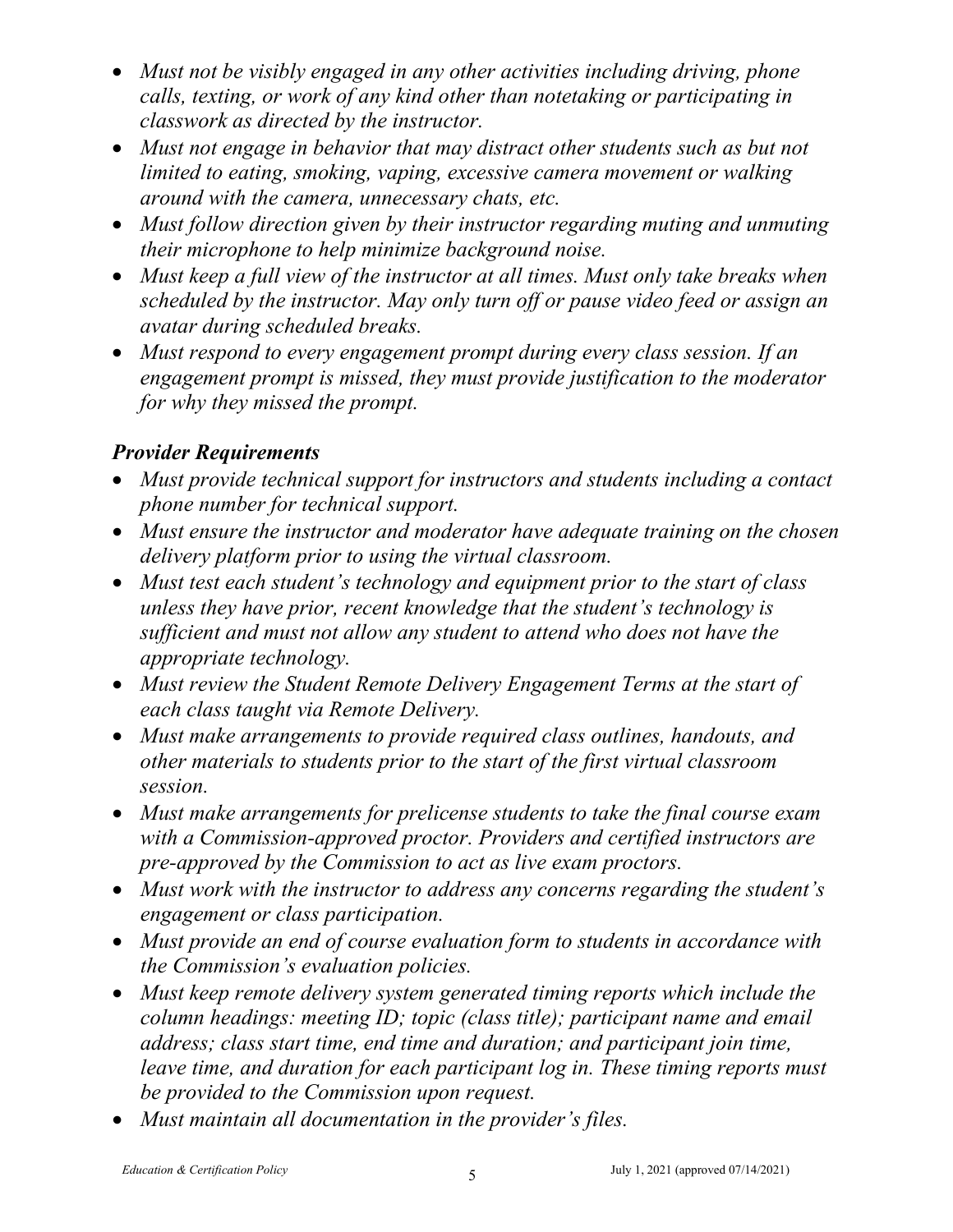## *Instructor Requirements*

- *Must hold current CDEI certification. Must demonstrate instruction techniques consistent with the principles of adult learning theory.*
- *Must attend training with the Commission on remote delivery through a virtual classroom within the two-year period preceding the instruction of a class through remote delivery.*
- *Must manage classroom time and activities appropriately to ensure the full number of approved hours of instruction are provided and all approved materials are covered.*
- *Must utilize all required class resources frequently in the virtual classroom.*
- *Must engage students by asking direct questions to them, use polls, classroom activities, and other engagement prompts.*
- *Must be able to see and hear all students.*
- *When using breakout rooms, must give students instructions on how to get started on the activity and must visit each breakout session in turn to answer student questions and ensure they are engaged in the activity.*
- *Must assign, track and report make-up work for student absences for prelicense classes.*

# *Moderator Requirements*

- *Must attend training with the Commission on remote delivery through a virtual classroom.*
- *Must be made co-host of the meeting.*
- *Must identify themselves to students by including "moderator" in their screen name. For example – Bob Smith: Moderator or Moderator Bob Smith.*
- *Must keep their own video feed on at least until the class introductions have been completed.*
- *Must admit students from the waiting room.*
- *Must monitor student and instructor video feeds to ensure that all participants' faces remain clearly visible during classroom instruction.*
- *Must promptly address any disruptive behavior of students.*
- *Must engage each student at least once per hour using an engagement prompt if the instructor has not employed an engagement prompt of some kind and must promptly address any students who fail to respond to engagement prompts.*
- *The moderator must move between rooms during class activities utilizing break-out sessions to help monitor student participation and to help facilitate the activity.*
- *Must report student attendance and class participation to the instructor and provider on a daily basis.*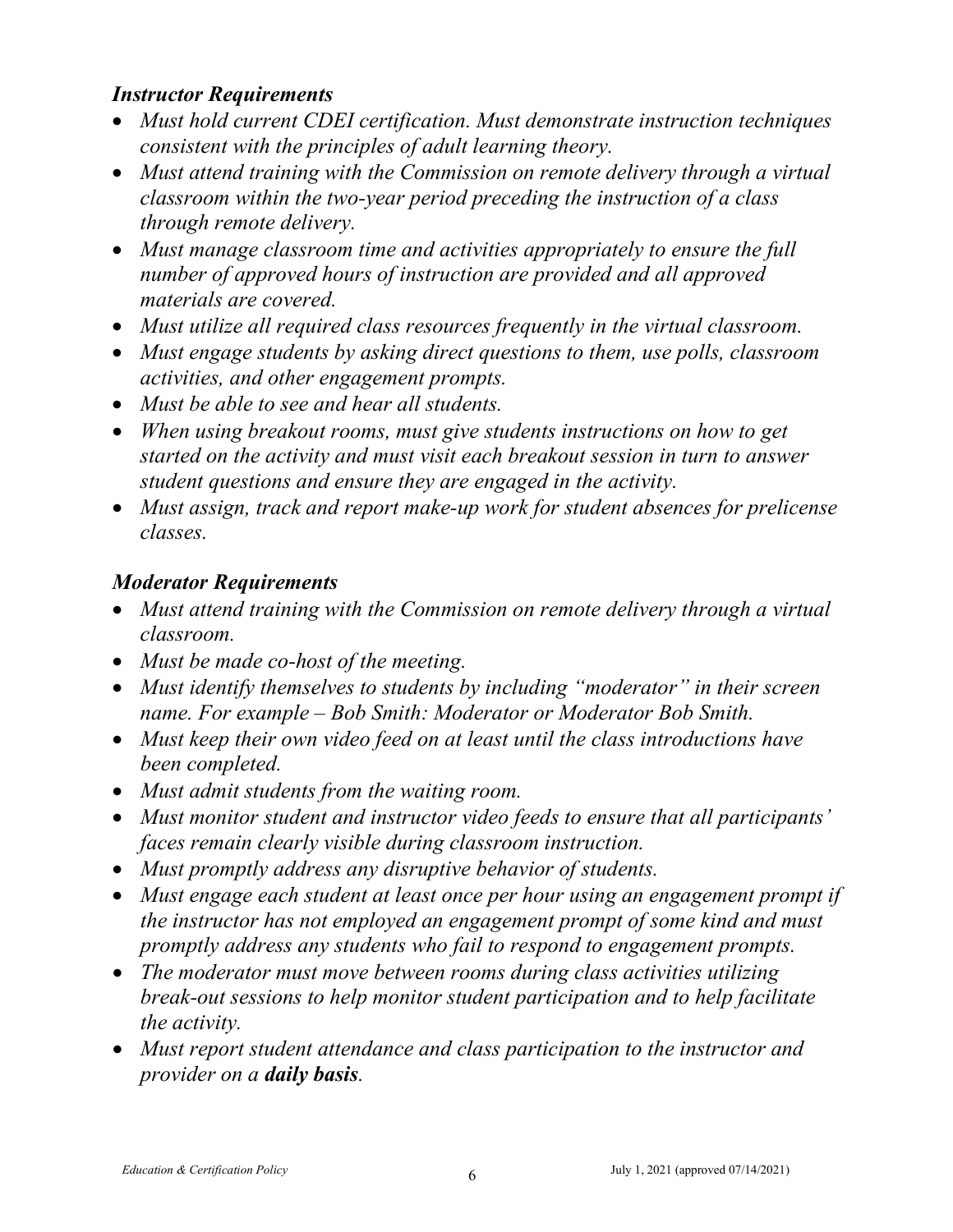#### *Student Remote Delivery Engagement Terms*

*1. Designate a distraction free area to attend the class from that is free from background noise, other people, or other things that will distract your attention from the class or distract your fellow students.* 

*2. You must not engage in any behavior that may distract other students such as (but not limited to) driving, eating, smoking, vaping, excessive movement or walking with your camera, and unnecessary chats during class. Virtual backgrounds may not be used.* 

*3. Have a webcam with a working microphone and continuous video feed. Your video feed must be clear enough that the instructor and moderator can see your face at all times.* 

*4. Cell phones may not be used to connect to the virtual classroom and cell phone use is prohibited during classroom instruction.* 

*5. Test your equipment and technology with the provider prior to the start of class. A reliable internet connection with sufficient bandwidth is required.* 

*6. Attend 100% of the course as outlined in the IREC Attendance Policy.* 

*7. Actively engage during all sessions and respond to all questions, polls and prompts from the instructor and moderator. If you fail to respond to prompts during the class, you may be required to provide justification for why you missed the prompt.* 

*8. Maintain a professional demeanor and engage in professional behavior during classroom instruction.* 

*9. Interact with other individuals in a way that promotes and enhances learning for all.*

*10. For prelicense students, you must keep confidential any test questions or information learned during the exam. You may not discuss the final exam questions with any other individual other than the course instructor or provider.* 

(36) "Post license course" means a commission-approved or certified elective course that is specifically oriented toward salespersons in their first two (2) years of Idaho practice. The course must contain no more than twelve (12) classroom hours of instruction.

(38) "Provisional license" means an extension of the period of active licensure, beyond the licensee's expiration date, granted by the commission for the purpose of allowing the licensee to complete the continuing education requirements set forth in section 54-2023, Idaho Code, or for any other purpose allowed by this chapter.

(48) "Successfully completed" means, in reference to a real estate course offering, completing all required course hours and, except where the licensee seeks continuing education credit for having regularly attended the live presentation of a course, passing a commission-approved assessment or final examination.

*Instructor - the individual who teaches the course material to students.*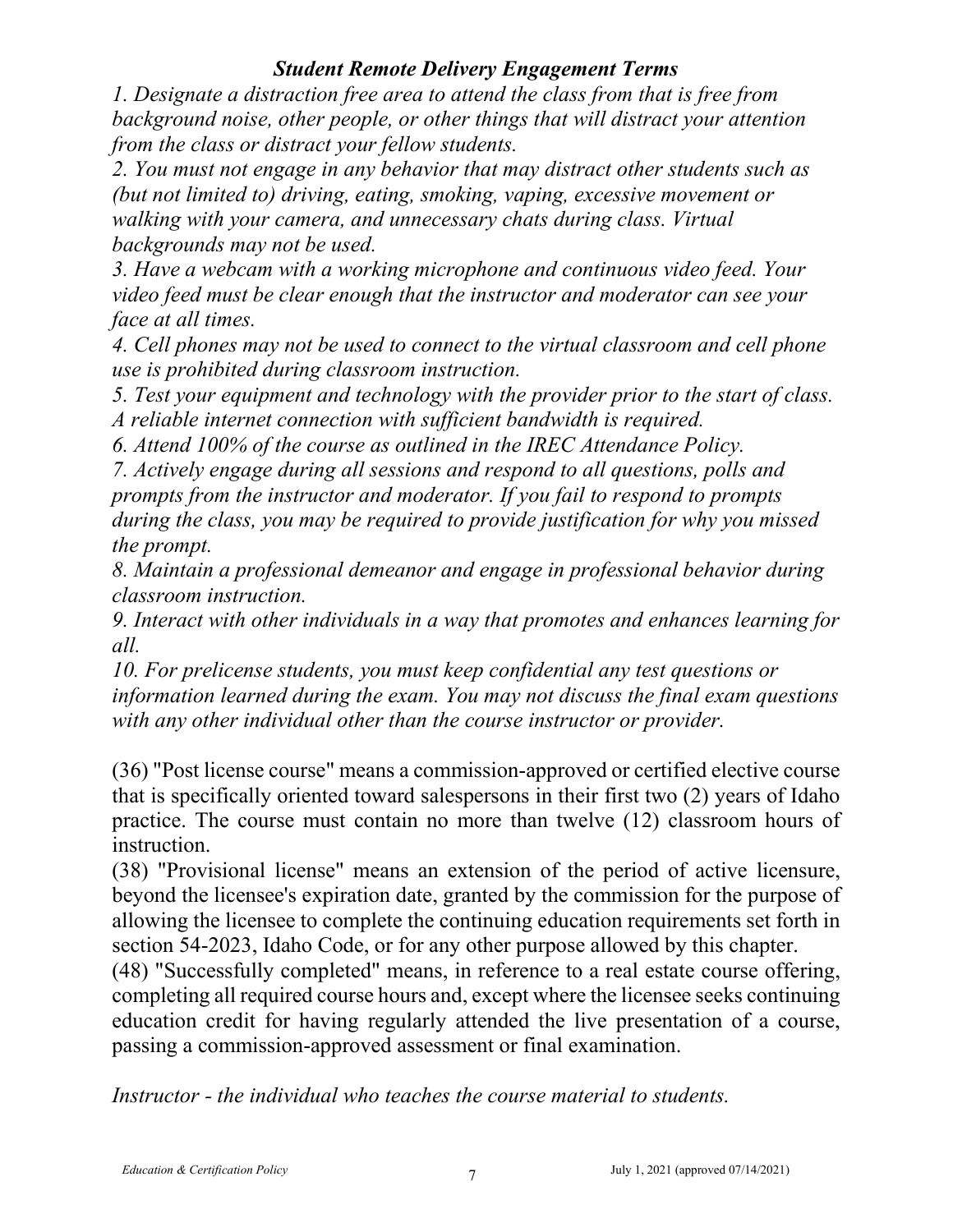*Provider (school) - the certified entity who offers or hosts education course sessions for prelicense or continuing education purposes and is responsible for the administrative tasks related to offering the course.* 

*Provider Director - the individual appointed by the provider to oversee the provider's operation. As such, the provider director accepts the responsibility on behalf of the provider to ensure the education is conducted according to Commission standards.* 

*Course developer - the individual or entity who develops course material for dissemination.* 

*Moderator - an appointed representative of the certified provider who has received a certificate of completion for attending the commission approved training and who manages classroom activities for the remote location when a course is presented by Interactive Video Conferencing (IVC) or remote delivery.*

*Homework - a set of tasks assigned to all students in a class by their instructor. This work is to be completed outside of the classroom and should consist of tasks designed to prepare the students for the following lesson.*

*Make-up work - a set of tasks assigned to an individual prelicense student by that instructor to replace a portion of the class time the individual student did not attend due to absence.* 

## **54-2008. ESTABLISHMENT OF IDAHO REAL ESTATE EDUCATION COUNCIL.**

An education council consisting of six (6) members, four (4) of whom are to be appointed by the Idaho real estate commission, plus one (1) commissioner and the commission's executive director, may be established to act as an advisory group to the commission, and to perform functions as set forth in this chapter and in the council's bylaws, which bylaws must be approved by the commission. The council shall recommend to the commission real estate education policy and course content quality for all education courses approved by the commission as meeting the education requirements of this chapter and its rules, and for such other courses or clinics deemed advisable by the commission for promoting higher standards of practice in the real estate business. The council will prepare for approval by the commission any additional recommended procedures or guidelines for certifying educational courses, instructors and providers.

# **54-2009. COUNCIL APPOINTMENT, QUALIFICATIONS AND TERM.**

One (1) member of the council shall be named from each of the four (4) geographic districts of the state: north, south, east and west. The education director of the commission shall serve as the council executive at all council meetings and functions. Each education council member shall be appointed for a term of four (4) years. The commission may remove any council member for neglect of duty, for incompetency, or for unprofessional, dishonorable or any other conduct which the commission believes interferes with that person's ability to properly act or serve as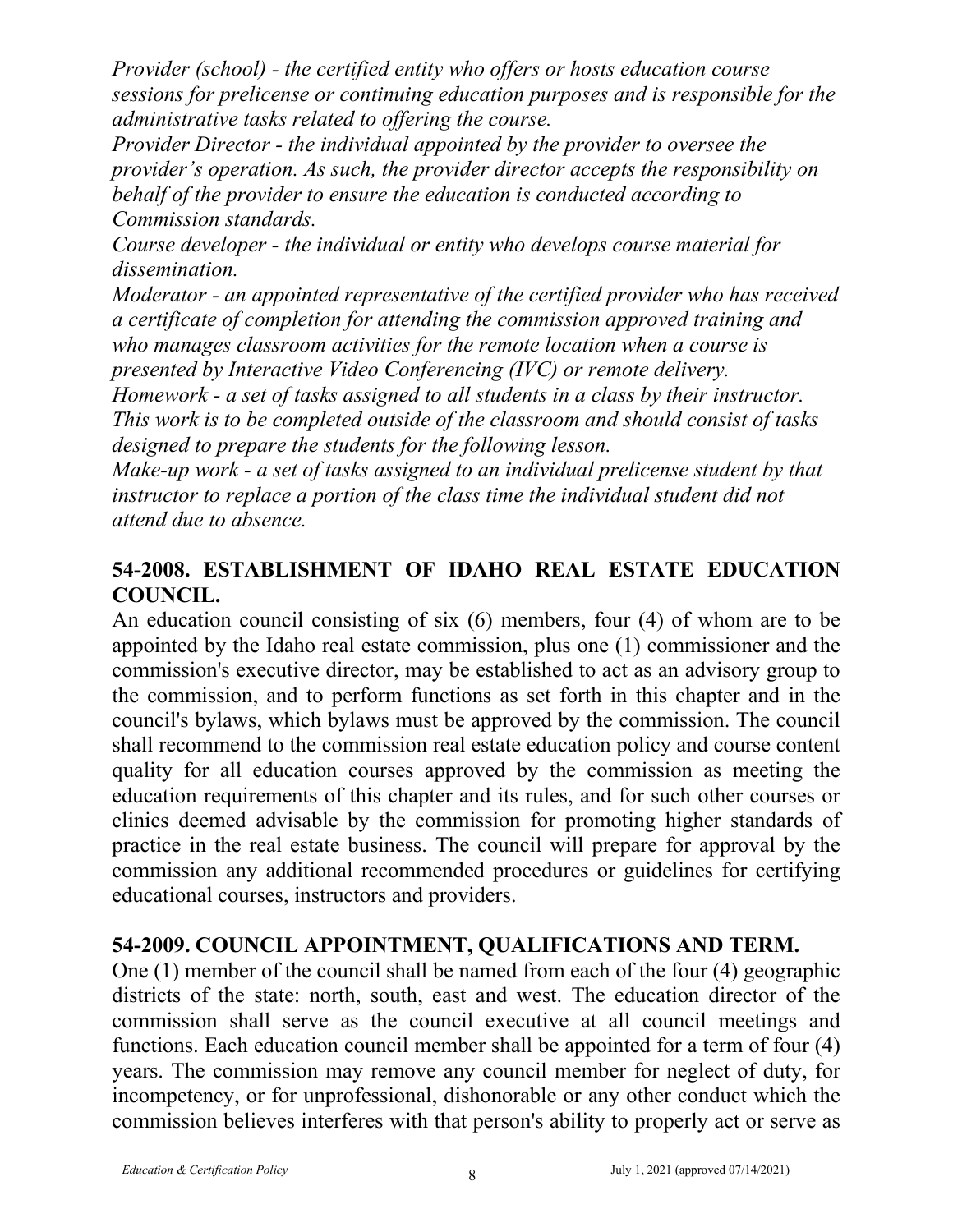a council member.

## **54-2010. COMPENSATION.**

Members of the education council are not employees of the state of Idaho, but shall be reimbursed expenses in the same manner as state employees in addition to a per diem allowance in the same amount as that received by the commissioners for each day of approved service.

## *BYLAWS OF THE IDAHO REAL ESTATE EDUCATION COUNCIL*

*ARTICLE 1. The Idaho Real Estate Education Council is charged with the responsibility of planning, coordinating, and directing a viable education program for all licensees in the State of Idaho. This responsibility shall include the development of required education for initial licensure at the sales associate and broker levels, continuing education for general professional development, and coordination of education programs for specialized development. The following functions reflect the Council member's duties:*

*1. Technical direction in regard to the development of standards of certification for education programs.*

*2. Technical direction in regard to research, development and/or revision, and publication of education courses or materials.*

*3. Coordination, cooperation, and visitations with colleges, universities, private institutions, etc., for conducting real estate oriented courses and the auditing of such.*

*4. Technical direction in regard to the instructor development training programs.*

*5. Technical direction concerning the development of standardized course outlines, instructor guidelines, training aids, etc.*

*In addition, the Council is delegated the following authority by the Real Estate Commission:*

*1. In accordance with Commission policy, to grant or deny a license/certification applicant's request concerning waivers or modifications of prelicense education requirements.*

*2. To grant or deny requests to extend the period of time for the Commission to accept license exam results or courses completed to satisfy licensing or certification requirements.*

*ARTICLE 2. The Council shall cooperate and provide coordination with the public educational institutions and private schools for the conduct of industry oriented courses offered throughout the state. Additionally, coordination shall be maintained with nationally sponsored and/or endorsed educational organizations presenting courses in or near our state. The primary purpose of the Council is to serve the Commission and the industry and comply with the law. Every effort will be made to establish open and effective lines of communication to all levels and areas of the industry.*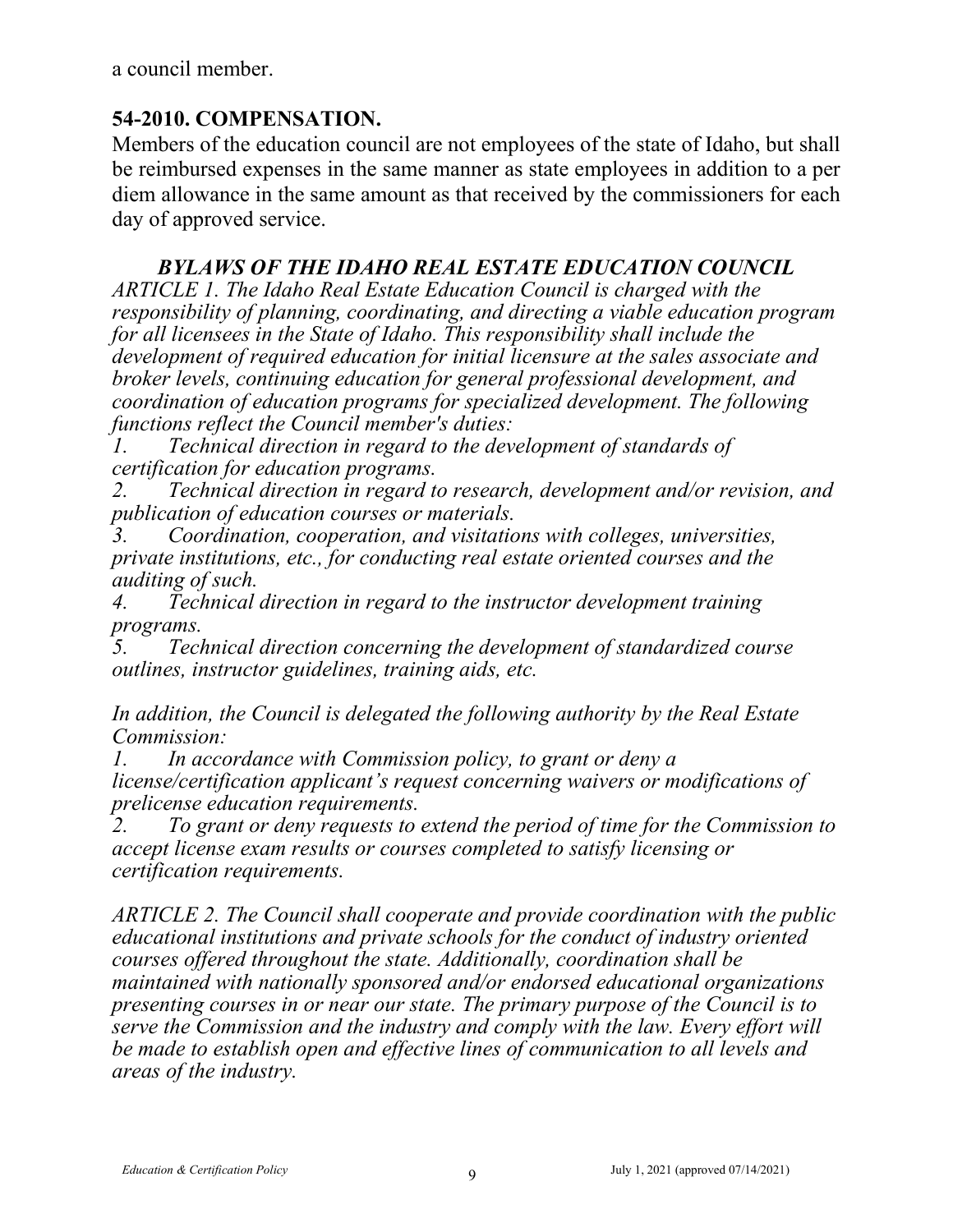*ARTICLE 3. Administrative staff shall carry out the day-to-day workload of the Council. This staff is administratively aligned with and functions as a division of the Real Estate Commission.*

*ARTICLE 4. Selection criteria for appointees to the Idaho Real Estate Education Council shall include: 1) Appointees shall provide evidence of a reasonable degree of real estate-related knowledge; 2) Appointees shall provide evidence of an involvement in real estate education in Idaho; and 3) Appointees shall not serve in any capacity which may adversely affect the performance of the appointee's official duties nor create an appearance of impropriety. Appointees must avoid self-dealing in any decision made in their official capacity. Any appointee having a private interest in any discretionary matter shall not act, but shall withdraw him or herself.*

*ARTICLE 5. Each of the four appointed members shall be appointed on a staggered basis for a term of at least four years-one new appointee each year. Replacements for such representatives shall be made concurrently with the dismissal date but in no case shall the appointments be made later than thirty days after such dismissal.*

*ARTICLE 6. A Chair and a Vice Chair shall be elected from within the Council membership and by the Council membership during its annual reorganization meeting. Officers shall be elected to serve for a term of one year, but may be reelected.*

*ARTICLE 7. In the event of temporary inability or disability of a member, the Chair of the Idaho Real Estate Commission may appoint a temporary active member to insure the probability of a quorum at all times.*

*ARTICLE 8. Regular attendance at meetings is essential for the smooth functioning of the Commission and administrative staff. Individuals are responsible for notifying the Chair in the event of unforeseen circumstances or emergency situations. Absence, even with prior notification, should be avoided. Two absences shall be considered grounds for possible dismissal by the Commission.*

*ARTICLE 9. It shall be the duty of the Chair to preside at all meetings of the Council. He/she shall have the power to call meetings of the Council at such time and place as he/she may direct. In the absence of the Chair, or his/her inability to act, the Vice Chair shall possess all powers of the Chair.*

*ARTICLE 10. The Council shall hold an annual reorganization meeting each year. Other meetings of the Council shall be at least quarterly.*

*ARTICLE 11. A quorum of members shall be required before any official action may be taken by the Council. A majority of members shall constitute a quorum.*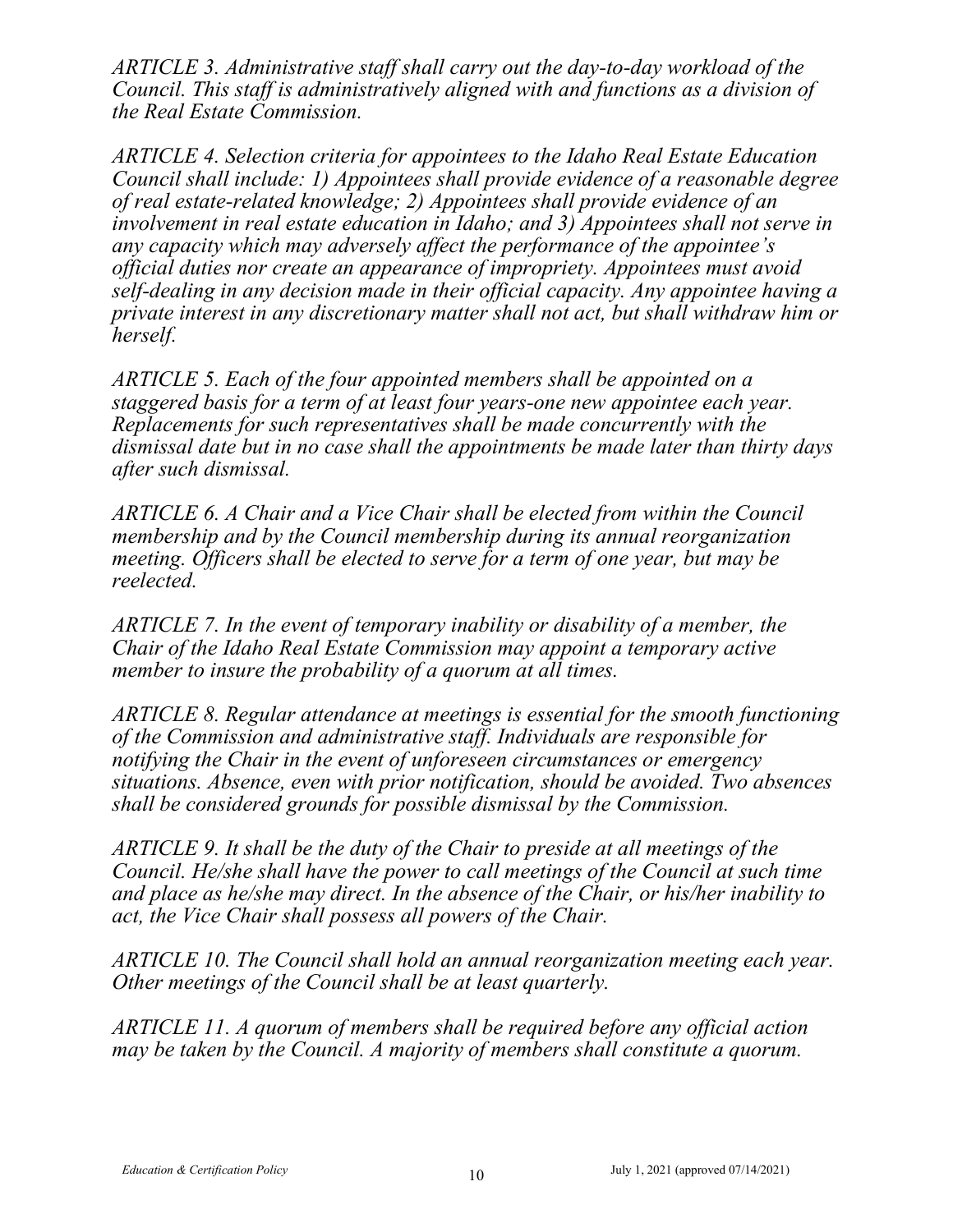# **54-2012. MINIMUM REQUIREMENTS FOR AN INDIVIDUAL PRIMARY IDAHO LICENSE.**

(1) Requirements for all individual primary licenses. Unless a qualification is waived or modified by the commission for good cause and upon special consideration, and except as provided in section 54-2015, Idaho Code, each person seeking a primary Idaho real estate license as a salesperson, associate broker or designated broker shall meet all of the following minimum qualifications:

…. (c) Furnish satisfactory proof that the applicant graduated from an accredited high school or its equivalent or holds a certificate of general education;

….

(h) Complete all prelicense education requirements as provided for in section 54- 2022, Idaho Code, for a salesperson's or broker's license;

(i) Pass the commission-approved real estate licensing exam for a sales or broker license in the time and manner stated in section 54-2014, Idaho Code, and pay the required exam fees;

….

## **54-2014. LICENSE EXAMS.**

(1) Exam required. Unless a written certificate of waiver is obtained from the commission and submitted with the application, an individual applicant seeking a primary Idaho real estate license shall take and pass the national portion and the Idaho state portion of an approved exam administered by or through the commission. The license applicant shall take and pass the required portion or portions of the exam within no more than twelve (12) months immediately preceding the date of the license application.

(2) Registration for the exam and exam fee. An individual shall register for the exam in a manner authorized by the commission and shall pay at the time of registration the nonrefundable exam fee in an amount established by motion of the commission, not to exceed one hundred fifty dollars (\$150).

(3) Waiver of national portion of exam. An individual who has obtained a written certificate from the commission waiving the national portion of the exam shall be required to take and pass the Idaho state portion of the exam only. The certificate of waiver and exam fee shall be submitted with the application for exam.

(4) Failure to appear for the exam or to pass the exam. An individual who fails to appear for the exam or to pass the exam may register to take another exam. The individual must register and submit a new exam fee.

(5) The commission shall establish, by motion, fees for the exam which, in its discretion, are sufficient to raise the revenue required to administer the exam. Fees so established shall remain effective from year to year and may be altered only upon motion by the commission.

*An applicant must achieve a passing score on each part of the exam within one*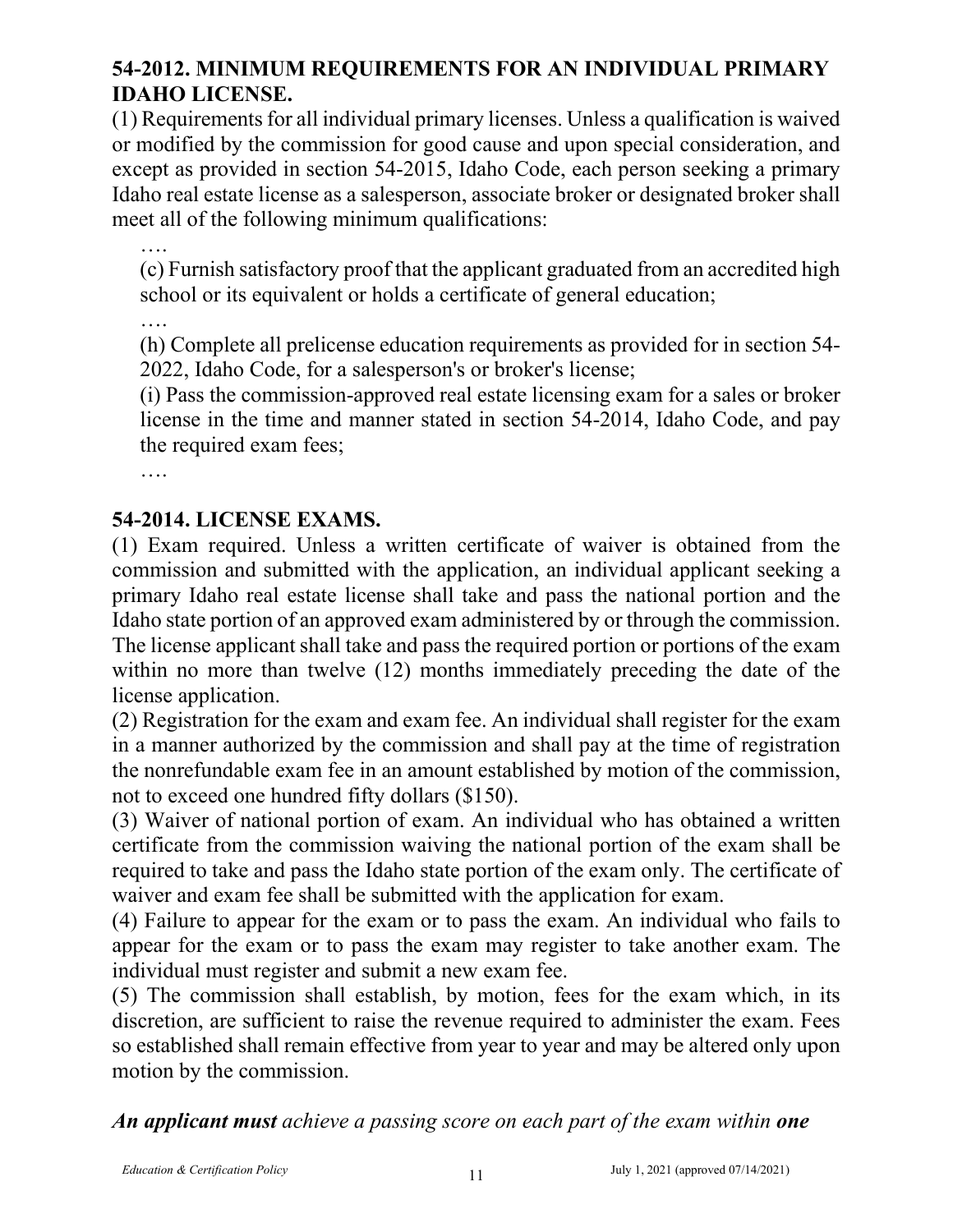*year of applying for a license. For example: if the applicant passed one part of the exam (either National or Idaho) on January 11, and then passed the other part on August 1, the applicant would have one year from January 11 to apply for a license.*

## **54-2015. INDIVIDUALS ACTIVELY LICENSED IN ANOTHER STATE OR JURISDICTION SEEKING PRIMARY IDAHO LICENSURE.**

(1) An individual who is currently and actively licensed as a real estate broker or salesperson in another state or jurisdiction at the time of application for a primary Idaho real estate license shall meet all qualifications listed in section 54-2012, Idaho Code, for the type of license sought, except that the applicant shall not be required to furnish proof of the educational prerequisites described in subsection (1)(h) of section 54-2012, Idaho Code; provided however, an individual applying to be licensed as a designated broker of a business entity or sole proprietorship, or as a branch office manager of a licensed branch office, shall comply with the requirements of section 54-2016, Idaho Code. In addition, such applicant shall provide a current, certified license history from the other licensing state or jurisdiction, which history shall indicate any disciplinary action taken against the applicant's license by the other licensing state or jurisdiction, and the status and standing of the applicant's license in the other state or jurisdiction.

(2) An individual who holds an active license in good standing in another state or jurisdiction may, upon written request to the commission, obtain a certificate of waiver of the national portion of the exam required for Idaho licensure. A request for waiver shall indicate the individual's mailing address to which the commission is to deliver the certificate of waiver. The certificate of waiver shall be submitted with the application for exam as provided in subsection (3) of section 54-2014, Idaho Code.

(3) An individual who is currently and actively licensed in another state or jurisdiction that administers a real estate exam may be issued a primary Idaho license without further exam or proof of educational prerequisites pursuant to written agreement between Idaho and the other state or jurisdiction, provided that such other state or jurisdiction allows the issuance of real estate licenses in substantially the same manner as set forth in this subsection; provided however, an individual applying to be licensed as a designated broker of a business entity or sole proprietorship, or as a branch office manager of a licensed branch office, shall comply with the requirements of section 54-2016, Idaho Code, notwithstanding the terms of the agreement.

*Waiver request approvals are valid for six months from the date the certified license history is issued, or until the license expires or is inactivated, whichever comes first.*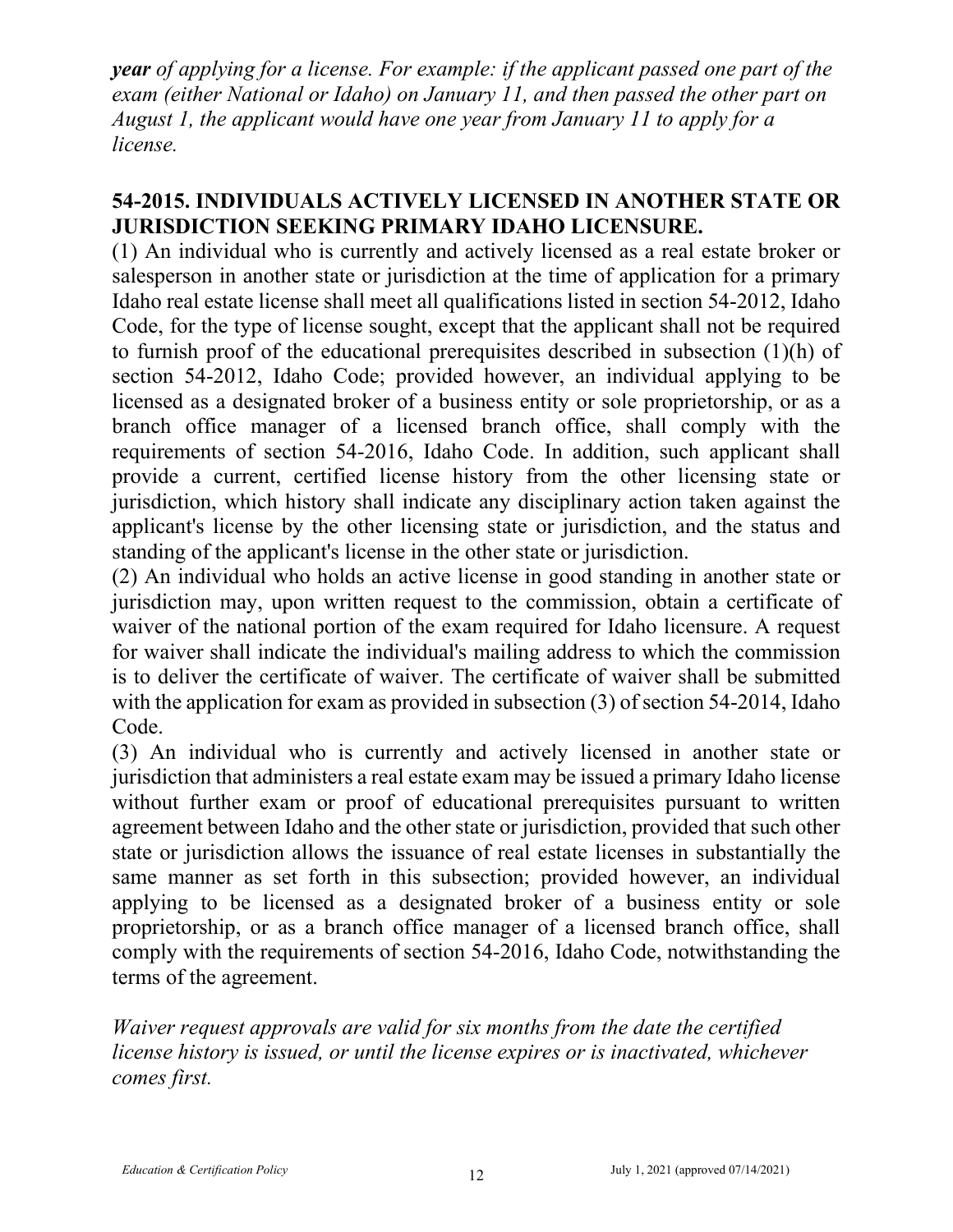## **54-2016. PRIMARY IDAHO LICENSES FOR LEGAL BUSINESS ENTITIES, SOLE PROPRIETORSHIPS AND BRANCH OFFICES – ADDITIONAL REQUIREMENTS.**

(1) Legal business entities. Each legal business entity, as defined in section 54-2004, Idaho Code, shall be licensed by the Idaho real estate commission to engage in the real estate business in Idaho and shall make proper application, pay all required fees and meet all requirements below:

…. (b) The individual designated broker shall, within three (3) years immediately prior to the designation, satisfactorily complete a commission-approved business conduct and office operations course.

(2) Sole proprietorships. An individual designated broker not licensed with a legal business entity, as defined in section 54-2004, Idaho Code, shall be licensed as a sole proprietor. Each sole proprietorship seeking a real estate license shall meet all of the following requirements:

.… (c) The individual designated broker shall have satisfactorily completed a commission-approved business conduct and office operations course within three (3) years immediately prior to the application for license.

(4) Branch offices. Each branch office in which trust funds and original transaction files are maintained shall be separately licensed in accordance with the following:

….

….

(b) The designated broker shall designate in the application a branch manager, who shall be an associate broker and who, within three (3) years immediately prior to the designation, shall have completed a commission-approved business conduct and office operations course, to regularly occupy and be responsible for the supervision of the branch office.

….

# **54-2018. LICENSE RENEWALS - INACTIVE LICENSES STATUS - PERSONAL CHANGE - EFFECTIVE DATES - FEES NONREFUNDABLE.**

(1) Initial license period. Each new license shall be for a period of one (1) year plus the months up to and including the next birth date of the licensee, not to exceed a period of two (2) years, and shall expire on the last day of the month of the birth date of the licensee. A salesperson licensed in this state who applies for and obtains a broker license shall retain the license renewal period and expiration date of his salesperson license. Corporations, partnerships, limited liability companies and other entities defined as "persons" in this chapter shall have established as the equivalent of a birth date, the birth date of its designated broker. Licensed branch offices shall have established as the equivalent of a birth date, the birth date of the designated broker for the branch office.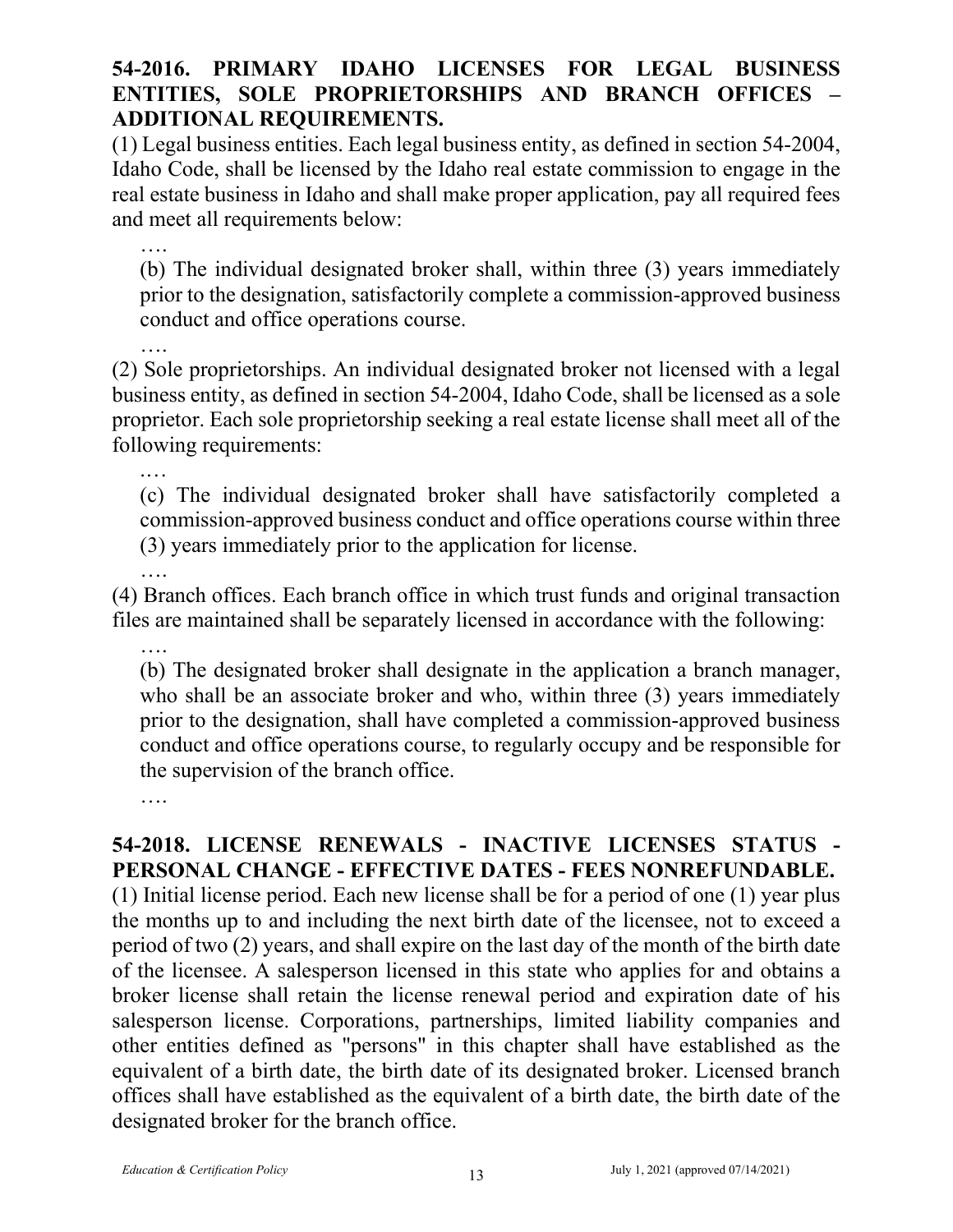(2) License renewal. Each license shall be renewable for a period of two (2) years by timely submitting a completed application. Applications must be received at the commission office on or before 5 p.m. mountain time of the expiration date.

(a) If renewing an active license, the application shall include:

(i) Certification that the applicant has met the commission's continuing education requirements as set forth in section 54-2023, Idaho Code;

…. (4) Active and inactive license status... A licensee may reactivate an inactive license by meeting each of the following:

(e) Successfully completing any continuing education requirements, as prescribed in section 54-2023, Idaho Code, and certifying the same for the current license period.

(5) Continuing education. A licensee shall not submit an application to renew a license on active status or to activate an inactive license without having obtained the continuing education credit hours required by section 54-2023, Idaho Code. A licensee who violates this subsection (5) shall be subject to disciplinary action by the commission.

(6) Time required. The commission may request satisfactory proof of continuing education compliance from any licensee who has certified to the commission that he has completed the requirement. The request shall state the time within which the proof must be received at the commission office, which time shall not be less than ten (10) business days.

(7) Satisfactory proof. Upon request from the commission, the licensee shall submit satisfactory proof of having met the continuing education requirement set forth in section 54-2023, Idaho Code. "Satisfactory proof" shall, for each course, consist of documentation:

(a) Identifying the licensee, the title of the course, the course certification number, the course provider, the number of classroom hours, the completion date of the course, and including:

(i) A transcript of the course taken;

(ii) A letter from the provider verifying successful completion of the course; or

(iii) A course completion certificate; and

(b) Identifying the course certification approval number to establish that the course is approved for continuing education credit as provided by section 54- 2023, Idaho Code. The commission may, in its sole discretion, accept alternative documentation establishing that the course is approved for credit.

(8) Failure to submit proof. A licensee failing to submit satisfactory proof of completing the continuing education requirement after being requested to do so by the commission may have his license inactivated by the commission and shall not be entitled to reactivate the license unless and until he provides to the commission satisfactory proof that he meets the continuing education requirements of section 54-

….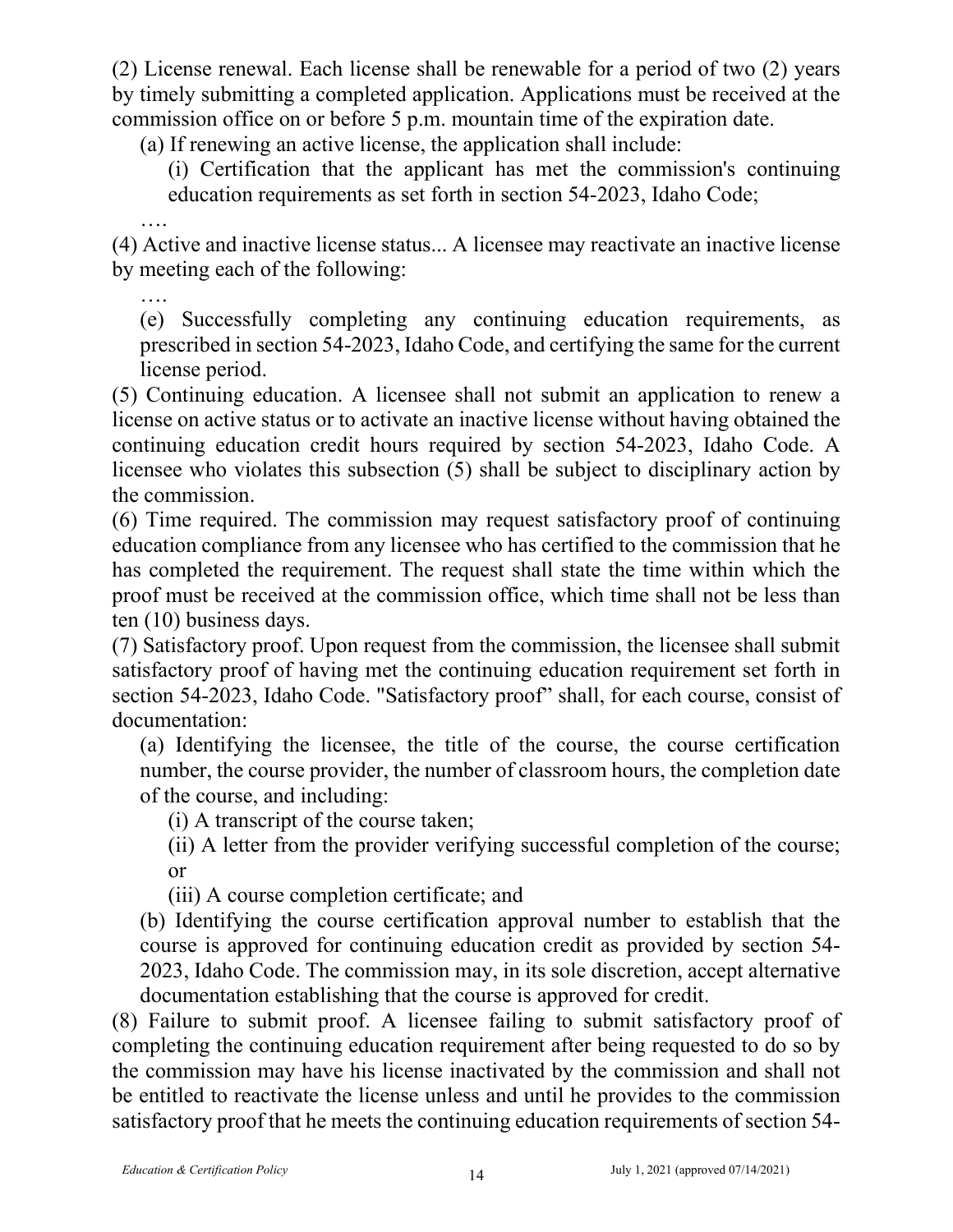2023, Idaho Code. Nothing in this section shall limit the ability of the commission to investigate or discipline a licensee for violating subsection (5) of this section or for violating any other section of this chapter.

….

# **54-2020. FEES.**

The Idaho real estate commission shall establish fees that, in its discretion, are sufficient, when added to the other fees authorized by this chapter, or any other law or rule, to raise that revenue required to administer the provisions of this chapter.

The commission shall assess the following fees, in addition to any other fees established in this chapter or by rule, provided that all fees established by administrative rule of the commission shall remain effective from year to year unless changed through the rulemaking process prescribed in chapter 52, title 67, Idaho Code:

….

(2) A tuition or registration fee for real estate education courses, course materials and any course exam fee. These fees shall be established based upon the total annual costs involved in the provision of all real estate education courses, course materials and course exam fees;

*Refund Policy for Courses Offered by the Commission. If written notification of registration cancellation is received in the office of the Commission at least five (5) business days before the course commencement date, the registration fee, less the cost of materials received, may be refunded. No refund will be made due to nonattendance. In the unlikely event any course is cancelled due to insufficient interest, a full refund will be made to all registrants. If a course is rescheduled, registrants will be given the option to attend on the rescheduled date or receive a full refund.*

….

(5) A fee in the amount allowed by law for insufficient funds checks or other types of insufficient payment;

(6) For the compilation of each certified copy of a licensee's education history or license history, a fee in an amount not to exceed ten dollars (\$10.00), the exact fee to be established by administrative rule of the commission;

….

(8) An application fee for the certification and recertification of each real estate education provider, instructor or course as follows:

(a) For providers, an application fee in the amount of seventy-five dollars (\$75.00) for initial certification and fifty dollars (\$50.00) for recertification;

(b) For instructors, an application fee in the amount of fifty dollars (\$50.00) for initial certification and twenty-five dollars (\$25.00) for recertification;

(c) For courses, an application fee in the amount of fifty dollars (\$50.00) for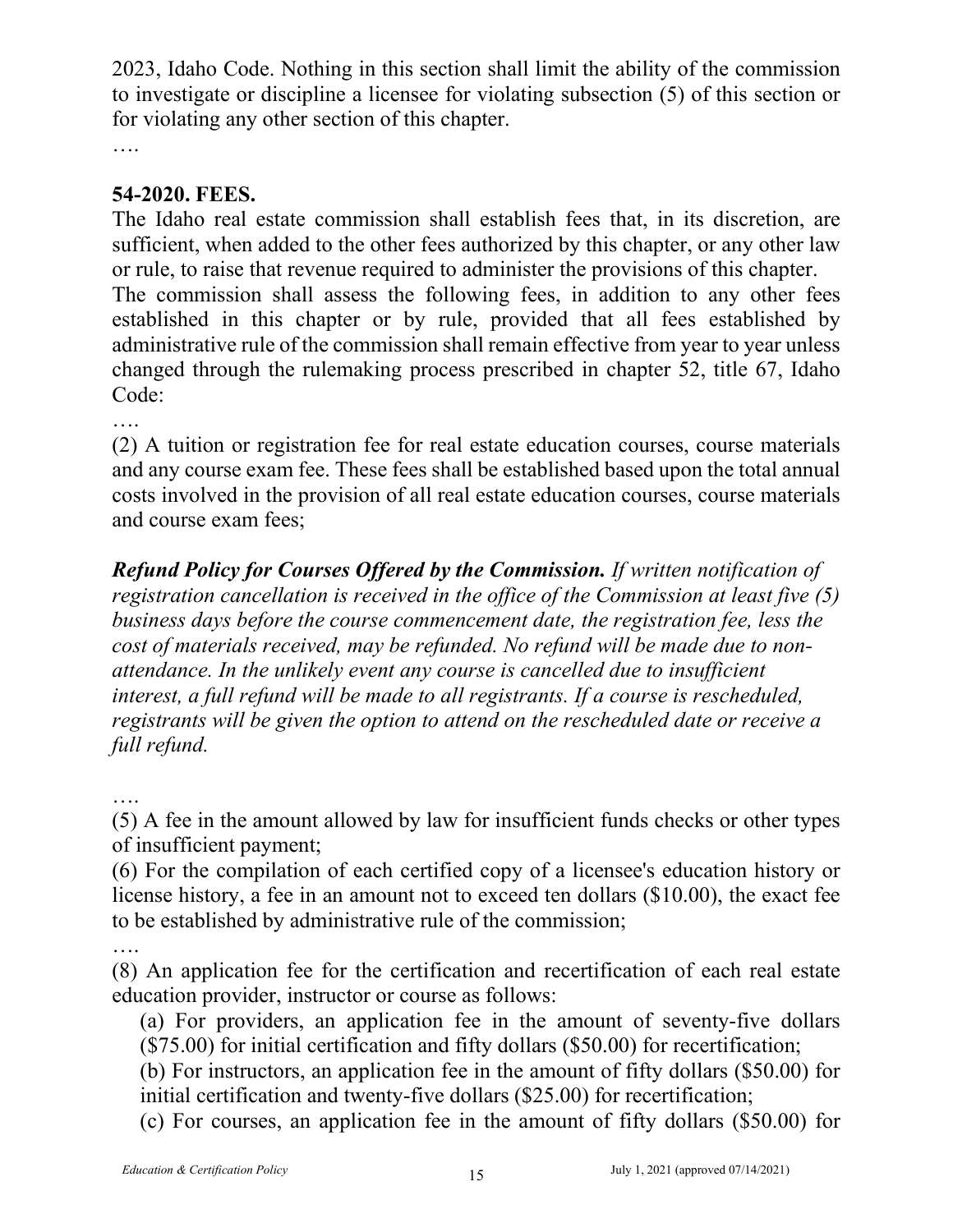initial certification and twenty-five dollars (\$25.00) for recertification. Provided however, that lower fee amounts may be established by administrative rule of the commission.

*Initial instructor certification includes certification for one (1) course. The instructor must complete an Instructor Certification application (REE-007) for each subsequent Commission-developed course they wish to instruct.*

#### *LICENSING/CERTIFICATION FEE EXEMPTION FOR MILITARY PERSONS [Idaho Code Section 67-2602A](http://legislature.idaho.gov/idstat/Title67/T67CH26SECT67-2602A.htm) and 67-2620*

*Under Idaho statute, licensees, certified real estate instructors, and individuals whose spouse is serving in the military are exempt from the payment of licensing/certification fees during the period that such licensees, certified instructors, or the military spouse are actively engaged in military services. During the period of such engagement, the licensee, instructor or spouse is not required to renew the license/certification. The following is the policy for implementing this law.*

*Upon receiving written notification that a renewing real estate licensee, certified real estate instructor, or military spouse has been called to active military duty, and the licensing/certification period would otherwise expire during the period of such active duty, the Licensing/Education Department will cause the license or certification to be renewed, in the type and status currently held, without the requirement to pay a license or certification renewal fee, complete continuing education or instructor development training, or file a renewal application.*

*In the case that the licensee, certified instructor, or the spouse has paid his or her license/certification renewal fee and is then called to active military duty, which active duty commences on or before the renewal date, the Licensing/Education Department will, upon written notification and request from the licensee, refund the full license or certification fee paid for the licensing/certification period during which the licensee/certified instructor was engaged in active duty. Refund requests must be received no later than six (6) months after the conclusion of active military duty; requests made after the six (6) month period will not be considered.*

*Licensing candidates and spouses of individuals currently serving on active duty who are exempt from the payment of licensing/certification fees will submit a completed Supplemental Active Military Form (REE-010) along with their salesperson, broker, cooperative broker or instructor application to have the fee waived by the Commission.* 

*The Commission is authorized to expedite applications for veterans of the armed*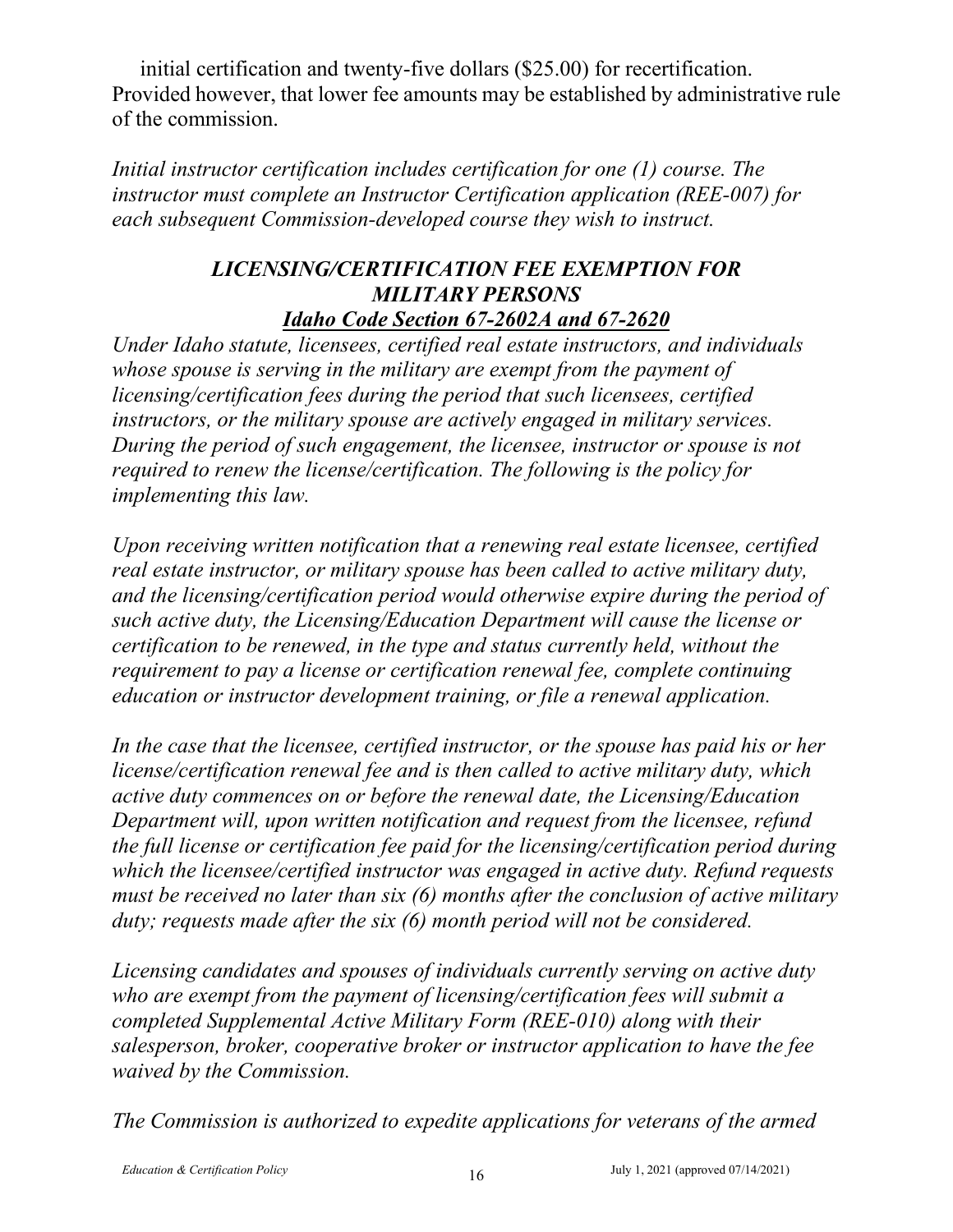*services and individuals serving on active duty or the spouses of such individuals, if notified of veteran or active duty status on the application form.*

*"Active military duty" is defined as the period during which the person is actually engaged in the military services of the United States or its auxiliary branches, or held as prisoners, plus six (6) months following discharge from such military service.*

*"Written notification" may include Military Orders showing the deployment, or letter or other document signed and notarized by the licensee, instructor, military spouse, or his designee, or other document substantiating that the licensee/instructor has been called to active duty.*

## **54-2022. REAL ESTATE EDUCATION - PRELICENSE REQUIREMENTS.**

(1) Except as provided in section 54-2015, Idaho Code, an applicant seeking a primary Idaho license as a real estate salesperson, broker or associate broker shall furnish satisfactory proof to the commission that the applicant has successfully completed current commission-approved and accredited courses of real estate study as follows:

(a) Salesperson's license. For a salesperson's license, the applicant shall complete a total of ninety (90) classroom hours;

(b) Broker's or associate broker's license. Applicants seeking a broker's or associate broker's license shall, in addition to meeting the requirements for a salesperson's license, successfully complete specified courses in advanced real estate study, for a minimum of ninety (90) additional classroom hours.

(2) Each applicant shall successfully complete all prelicense real estate courses within no more than three (3) years prior to the date of the license application. However, upon written request for special consideration by the license applicant, the commission may waive or modify the three-year requirement at its discretion, based on the applicant's experience or additional education. Each waiver request shall be submitted with a current certified license history from Idaho or the applicant's other licensing jurisdiction, which history shall indicate all disciplinary actions taken against the applicant's license and the status and standing of such license in such licensing state or jurisdiction, along with sufficient proof of education completion.

(3) To receive credit for prelicense real estate courses, a student must regularly attend and complete the course, and such course must meet all requirements set forth in section 54-2036, Idaho Code.

(4) No credit will be given for courses taken for audit.

(5) Credit for completion of approved prelicense education course work will not be granted when the content of a course repeats that for which credit has been previously received.

(6) Upon written request from a license applicant, the commission may waive or modify one (1) or more prelicense course requirements based upon the applicant's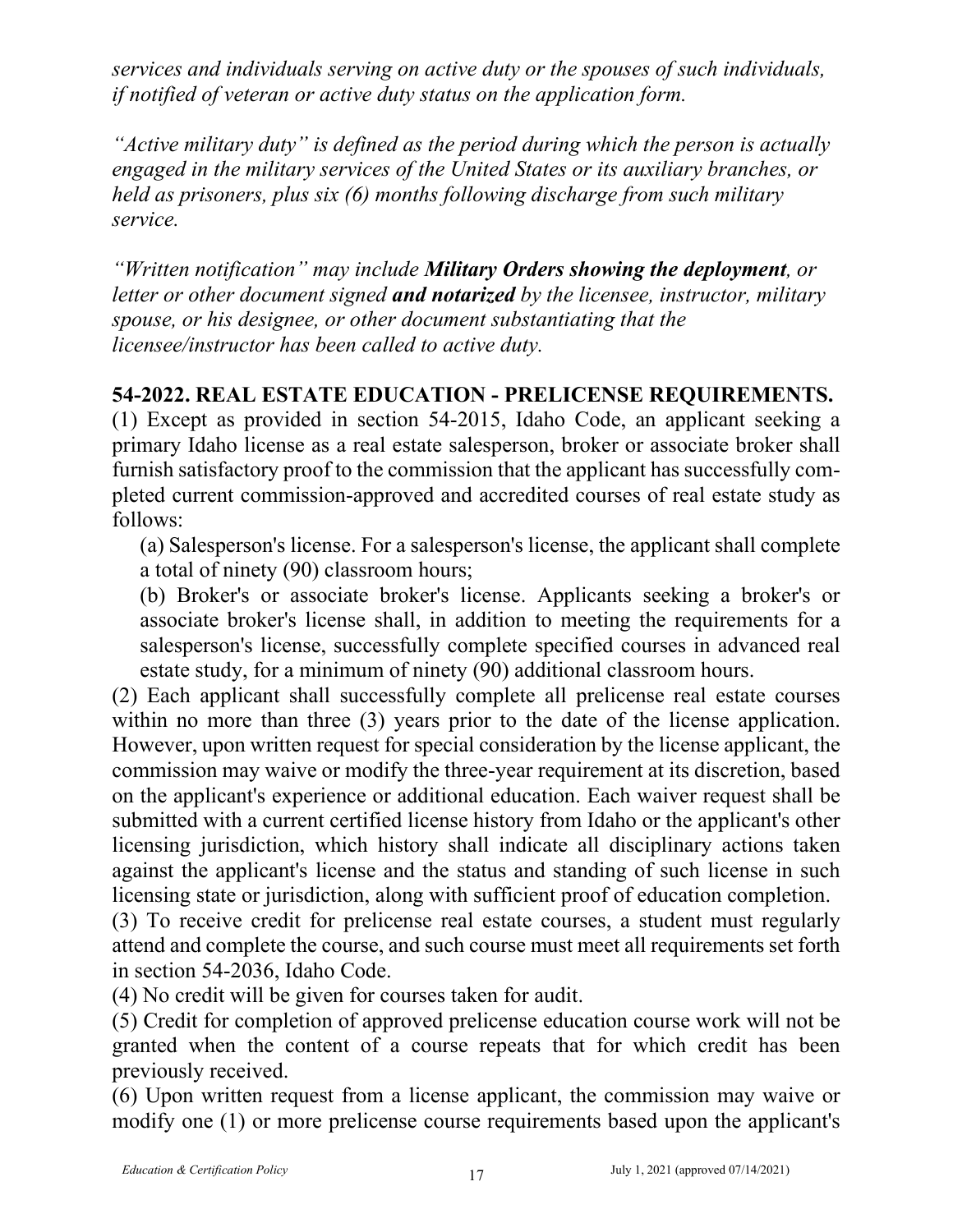satisfactory completion of similar real estate courses in Idaho or another state or jurisdiction. The request for waiver shall be accompanied by an official transcript from the institution that provided the course of instruction, along with a description of the subjects covered in the course and the number of classroom hours involved in the instruction. "Satisfactory completion" means the applicant regularly attended the course and received a final grade of "C" or better.

## *Current Broker required courses:*

- *Brokerage Management*
- *Real Estate Law*
- *2 elective courses selected from the following approved list:*
	- o *Real Estate Finance*
	- o *Valuation & Analysis*
	- o *Idaho GRI 101/102 (both portions must be taken to fulfill one elective requirement)*
	- o *Idaho GRI 201/202 (both portions must be taken to fulfill one elective requirement)*
	- o *CCIM Designation Courses CI 101, CI 102, CI 103, CI 104 (attended live only and not completed by "challenge" or through online delivery, unless the online course is ARELLO certified)*

*Successful completion of the Idaho Graduate REALTOR® Institute (GRI*) *Designation will qualify as fulfilling the two elective requirements. Graduate REALTOR® Institute courses completed in another state will be evaluated on a case-by-case basis.*

*Completion of the following courses through the REALTOR® University Master's in Real Estate program will be considered as substitution for the equivalent Broker courses for candidates currently enrolled in the program.* 

- *RE530 – Real Estate Valuation will be accepted in exchange for the Idaho Real Estate Valuation & Analysis elective course*
- *RE540 – Real Estate Finance and Investment will be accepted in exchange for the Idaho Real Estate Finance elective course*

*Licensees wishing to substitute any of these courses will submit a completed Licensee Request for CE Credit form (REE-153) with the required attachments to the Commission no later than sixty (60) days prior to intended date of license application. In addition to the documentation normally required with this form, the licensee will also provide proof of enrollment in the Master's in Real Estate program and a transcript showing they successfully passed all course requirements with a 70% or equivalent.*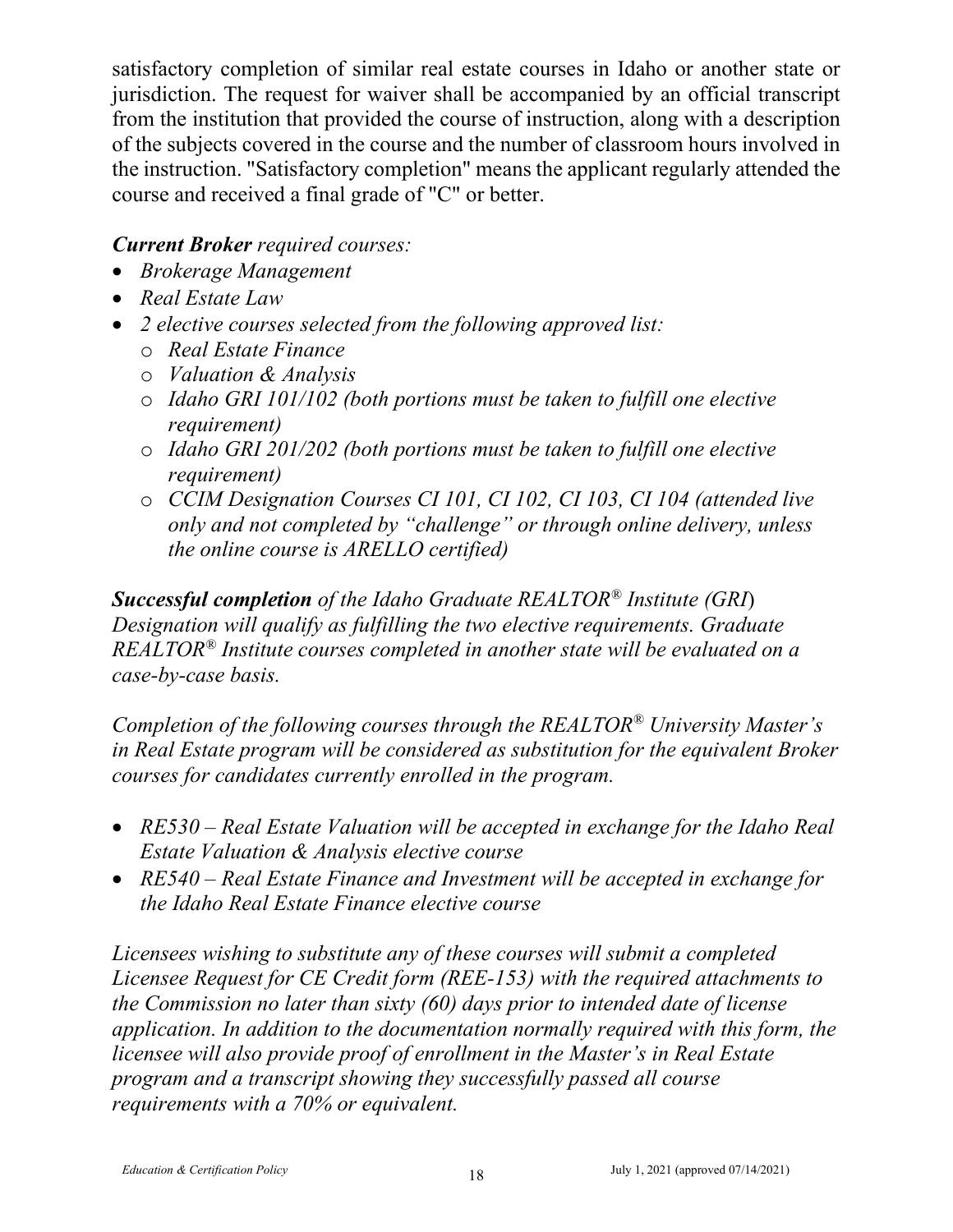*Current Salesperson required prelicense courses:*

- *Sales Prelicense Module 1*
- *Sales Prelicense Module 2*

*Students are recommended to complete Sales Prelicense Module 1 prior to beginning Sales Prelicense Module* 2.

*If the applicant has a law degree, AND the applicant is currently practicing law, the following coursework will be waived upon applicant's written request:*

*For a broker's license* o *Real Estate Law*

*If the applicant is currently licensed as an appraiser, AND the applicant is currently actively practicing as an appraiser, the following coursework will be waived upon applicant's written request:*

*For a broker's license*

o *Valuation & Analysis*

# *IREC ATTENDANCE POLICY For Live Course Presentations*

*Regular attendance means 100% attendance at all sessions of a live (including courses taught by interactive video conference and remote delivery) prelicense or continuing education (CE) course. The Commission obligates instructors and course providers to monitor student attendance and strictly enforce this attendance policy. A certified instructor or course provider may have his/its certification withdrawn for failure to enforce the 100% attendance policy at all course offerings.*

*Use of any electronic devices is not permitted during class time, unless required as part of the course. This includes texting, checking messages, incoming and outgoing calls, or any activities not related to the instruction of the course content.*

*A student who misses any portion (even a few minutes) of a course taken for Post License or CE elective credit may not receive credit for the course unless the provider allows the student to attend the corresponding class session(s) in a subsequent offering of the same course.*

*Students will engage in professional behavior and maintain a professional demeanor while attending classes. This includes dressing appropriately for the classroom environment at all times. All students are expected to interact with*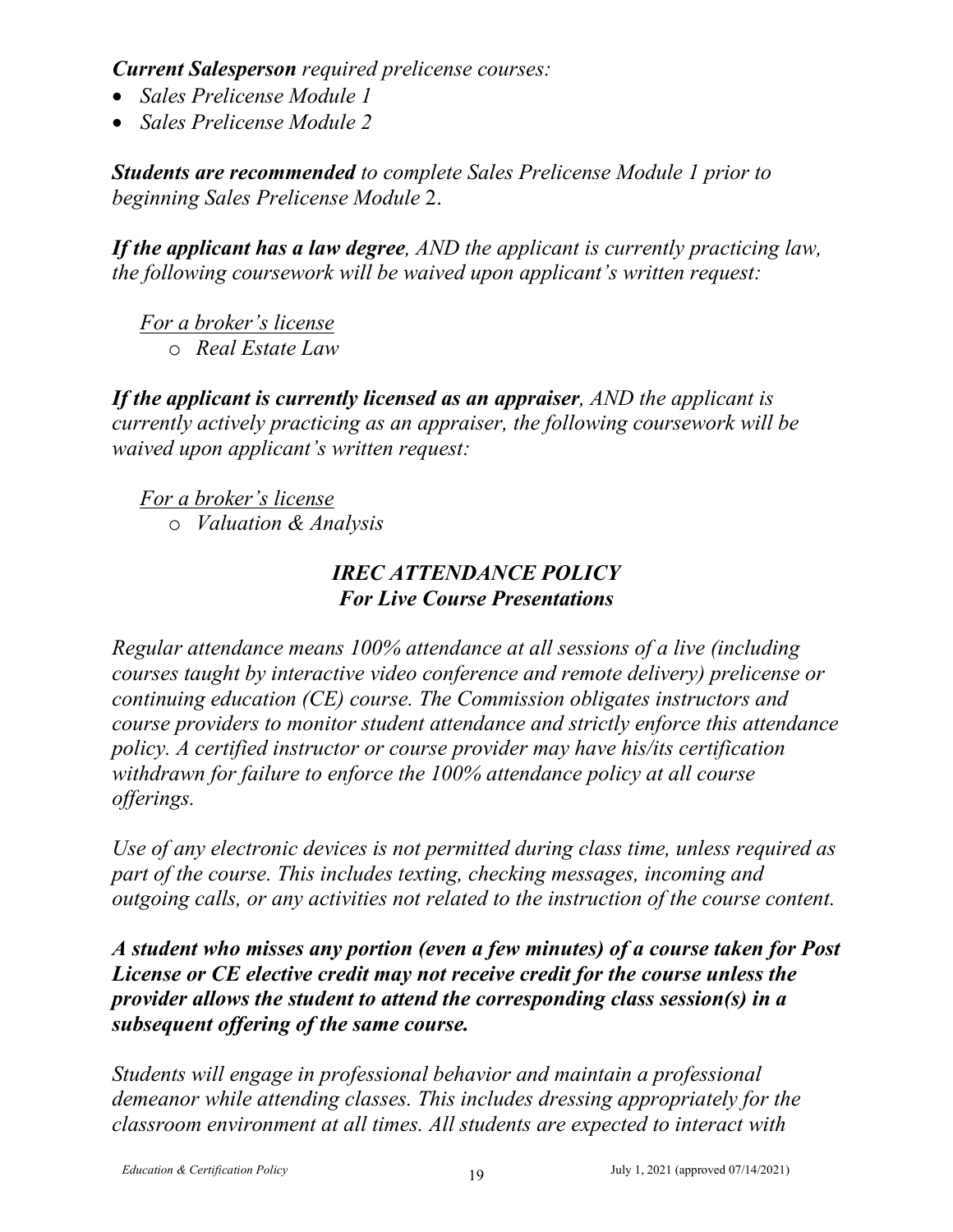*others in a way that promotes and enhances learning for all. Students have the right to express themselves and participate freely in classes. However, they are expected to be courteous and respectful. Offensive or inappropriate language is not to be used in any form of communication. Students are allowed to disagree with each other or the instructor but must do so in a civil manner.* 

# *For Prelicense Only*

*A student who misses any portion (even a few minutes) of a prelicense course may, at the discretion of the instructor and provider, complete make-up work to satisfy the 100% attendance requirement. Make-up work is allowed ONLY for prelicense courses and MUST be completed for all portions of the course the student does not attend. Make-up work is defined as one or more of the following:*

- *1. Extra homework or other assignment given by the instructor (assignment cannot duplicate material already presented in portion of class attended and must relate to subject matter the student missed)*
- *2. Attendance in the corresponding class session(s) in a subsequent offering of the same course or*
- *3. Supervised presentation of an audio or video recording of the class session(s) missed.*

*Students may meet this requirement either by completing additional work OR by attending the portion of class they missed in later class offerings but are not obligated to complete both. A student who does not complete the required make-up work within 90 days of the scheduled course completion date for a prelicense course may not receive credit for the course.* 

*The provider must develop and maintain a school policy that outlines how make-up work will be handled. The provider's records regarding make-up work must include a list of all sessions missed by the student and documentation to support the make-up work that was assigned and completed. The school's make-up work policy should address the consequences for missing too many class sessions or classroom hours and inform students of how they will communicate potential absences and receive and submit their make-up work assignments.*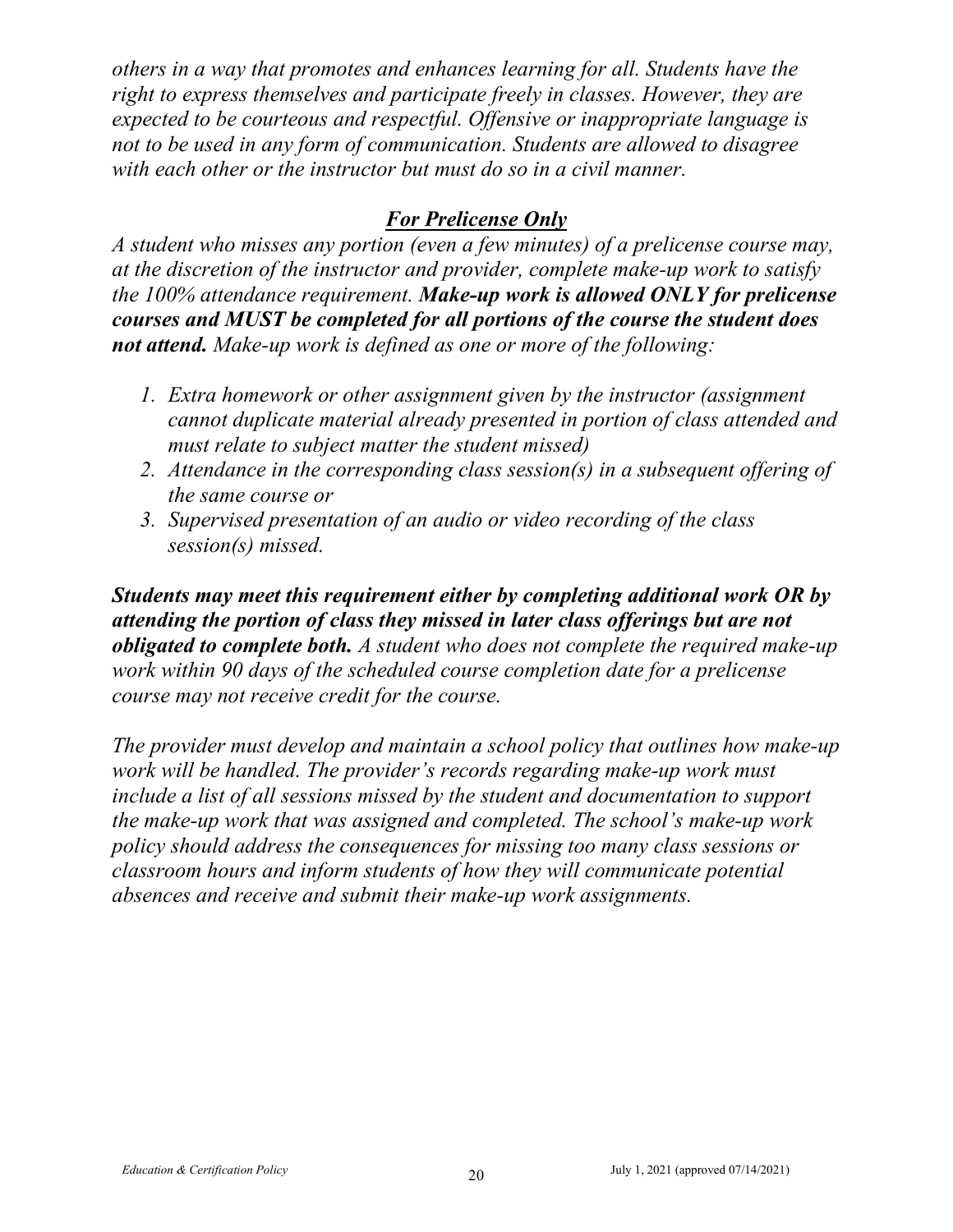*For Instructors only: If an instructor wishes to allow electronic notetaking, the provider must establish written classroom participation policy governing the use of electronic notetaking in the classroom. The policy must adhere to the following minimum guidelines:*

*(a) A student shall direct his/her attention to the instruction being provided and refrain from engaging in activities unrelated to the instruction, such as texting, checking email, surfing the internet, completing contracts or other work. (b) A student shall refrain from engaging in activities which are distracting to other students or the instructor, or which otherwise disrupt the orderly conduct of a class including distracting noise.*

*Providers are expected to take appropriate steps to ensure all students comply with their participation policy. The provider shall require the instructor to make an announcement at the beginning of the course and at the beginning of each subsequent day that electronic devices shall only be used for course related activities and notetaking purposes.*

# **54-2023. CONTINUING EDUCATION REQUIREMENTS.**

(1) Each licensee applying to renew an Idaho broker or salesperson license on active status, and each Idaho broker or salesperson applying to change from inactive to active license status after having renewed the license on inactive status, shall successfully complete two (2) commission core courses, plus twelve (12) classroom hours of continuing education credit. If the inactive licensee is within the initial licensing period, no continuing education is required to change to active license status. Provided that:

*Licensees will not receive continuing education credit for any course that is not certified or accepted by the Commission in accordance with Idaho license law.* 

*Licensees may submit non-certified courses (approved by and offered in satisfaction of another professional or occupational licensing authority's education requirements) for consideration of CE credit by submitting a Licensee Request for CE Credit form (REE-153) with the required attachments to the Commission no later than sixty (60) days prior to the end of the renewal period. Online courses must be ARELLO® certified for credit to be granted. Courses taken through remote or hybrid delivery must be submitted with documentation to show that the course was delivered in a manner that is substantially similar to Idaho's remote or hybrid delivery standards or the request may be denied.*

(a) Salesperson -- First active renewal or activation. To renew an Idaho salesperson license on active status for the first time, or to change from inactive to active status for the first time after the expiration of the initial license period,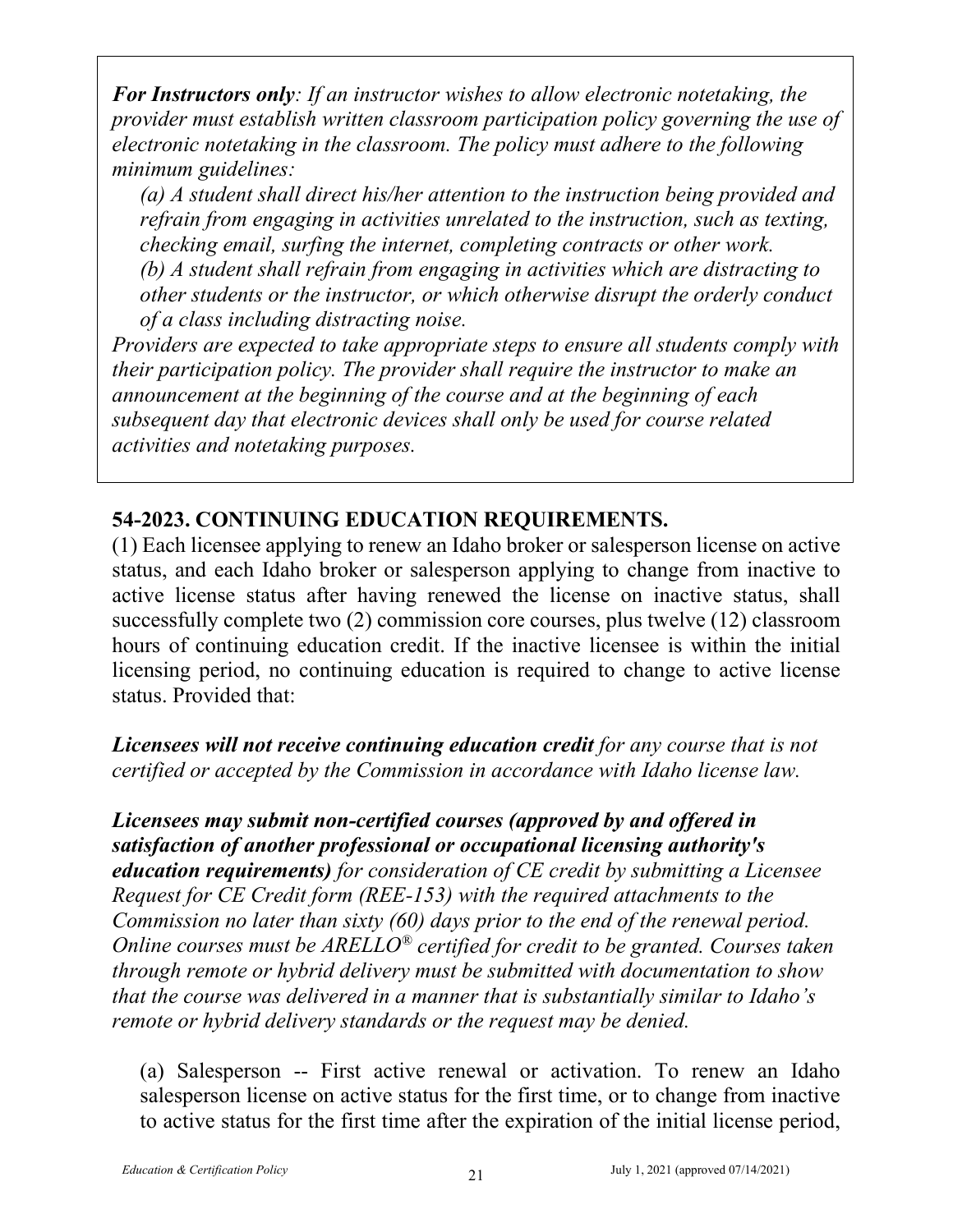a salesperson shall complete two (2) commission core courses, plus the post license course.

## *"Post license course" consists of the eight (8) hour Post License Fundamentals course plus one 4-hour post license module of choice. No other course can be substituted for the Commission-developed post license course.*

(b) Inactive broker activating as a designated broker or branch manager. To activate as a designated broker or branch manager, a broker on inactive status shall, in addition to meeting the continuing education requirements of this subsection, have completed a commission-approved business conduct and office operations course within three (3) years immediately prior to the license activation.

(2) Credits used to reactivate license. Continuing education credit hours applied to activate an inactive license are considered "spent" and may not thereafter be applied toward the continuing education requirements for subsequent license renewal.

## *Credits taken to reactivate a license must have been taken within the current license renewal period or the license period immediately preceding the current license period.*

(3) No duplicate credit. No licensee may obtain continuing education credit for completing:

(a) Any core course curriculum for which the licensee has previously received continuing education credit; or

(b) Any course curriculum for which the licensee has received continuing education credit in the same license period.

- (4) Excess credits. The classroom hours shall apply to the license period in which such course is completed; hours completed in excess of those required for the license period shall not accumulate or be credited for the purposes of subsequent license renewal periods.
- (5) Commission-ordered education. No licensee shall obtain continuing education credit for education ordered by the commission as part of a disciplinary action.
- (6) Obtaining continuing education classroom hours. In order to obtain continuing education classroom hours, a licensee must:

(a) Successfully complete a commission-approved continuing education or post license course;

(b) Attend a regularly-scheduled meeting of the commission from the time the meeting is called to order until the meeting is adjourned or until the licensee is excused by the commission chairperson. A maximum of four (4) hours for this activity shall be credited for any one (1) meeting in any one (1) license period;

(c) Successfully complete a commission-approved broker prelicense course. Continuing education credit may be obtained for retaking the same broker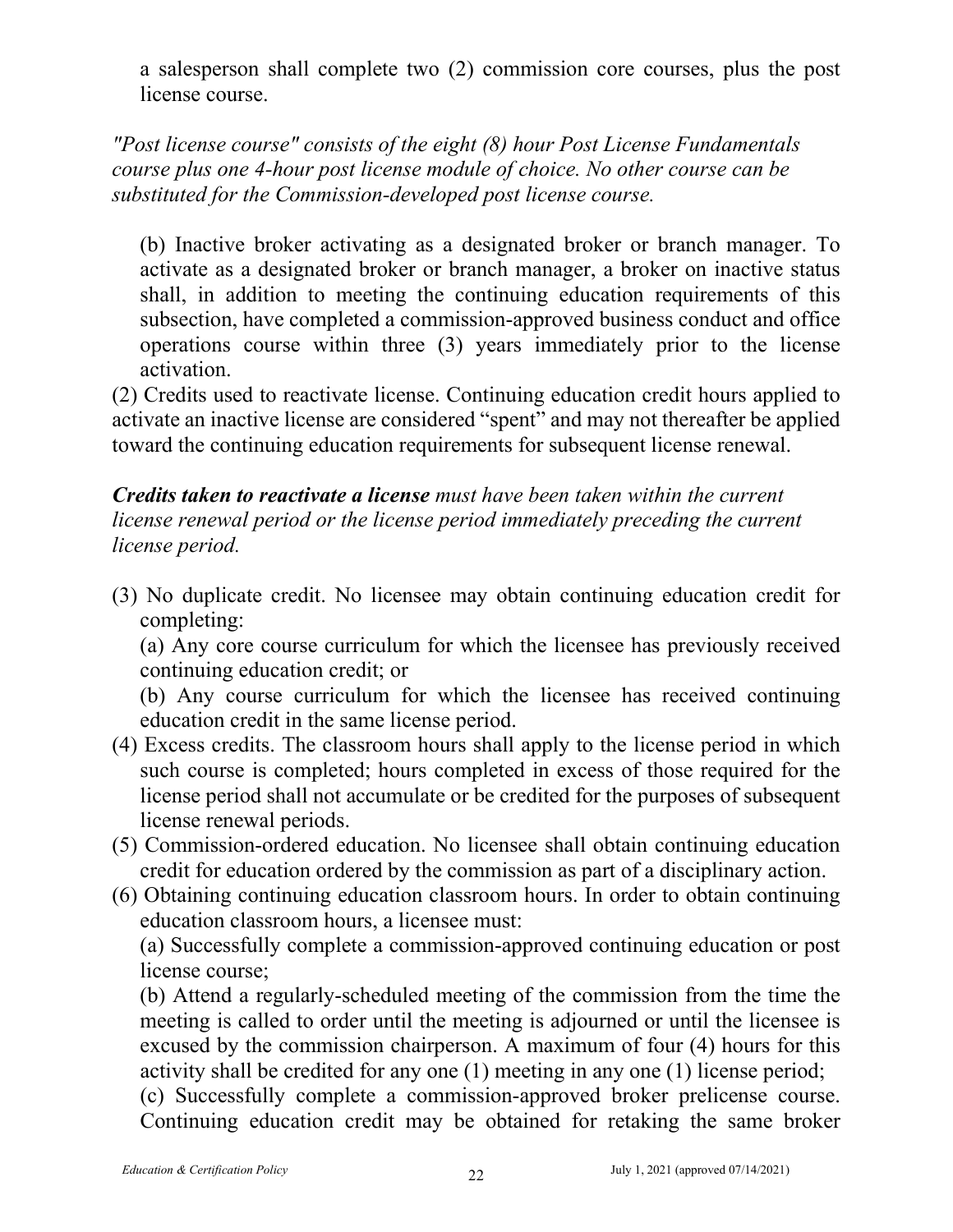prelicense course only if completed after three (3) years of completing the previous course; or

(d) Provide to the commission a transcript or course completion certificate of successful completion of any of the following courses, without commission preapproval of the curriculum, instructors or providers:

(i) Professional designation courses. Any course developed by national professional organizations that is required in order to earn professional designations from a national organization in specialized areas of licensed real estate practice;

*Courses taken to earn the following professional designations will automatically be accepted for continuing education elective credit. The accepted courses have been assigned a course number and are listed under the Education Lookup on the Commission's website. If a pre-approved designation course is not offered through an Idaho certified provider, licensees wishing to receive credit must submit course completion certificates and course outlines to IREC using the Licensee Request for Continuing Education Credit form (REE-153):*

- *Accredited Buyer Representative (ABR) (through REBAC)*
- *Accredited Land Consultant (ALC) (through RLI)*
- *Certified Aging in Place Specialist (CAPS) (through NAHB)*
- *Certified Commercial Investment Member (CCIM)*
- *Certified Graduate Builder (CGB) (through NAHB)*
- *Certified International Property Specialist (CIPS)*
- *Certified New Home Sales Professional (CSP) (through NAHB)*
- *Certified Real Estate Brokerage Manager (CRB)*
- *Certified Residential Specialist (CRS)*
- *Graduate Master Builder (GMB) (through NAHB)*
- *Graduate REALTOR® Institute (GRI) (any state)*
- *Master Certified Sales Professional (Master CSP) (through NAHB)*
- *NAR's e-Pro certification (ePRO)*
- *NAR's Green Designation (GREEN)*
- *Performance Management Network (PMN) (through WCR)*
- *Resort & Second Home Markets Certification (RSPS)*
- *Seller Representative Specialist (SRS)*
- *Senior Real Estate Specialist (SRES)*
- *Short Sales & Foreclosures Resource (SFR)*

*Courses taken to earn other designations not listed here will be considered on a case-by-case basis. Online courses must be ARELLO® certified. Courses taught through remote or hybrid delivery must be offered using standards that are substantially similar to Idaho's requirements for remote or hybrid delivery. The*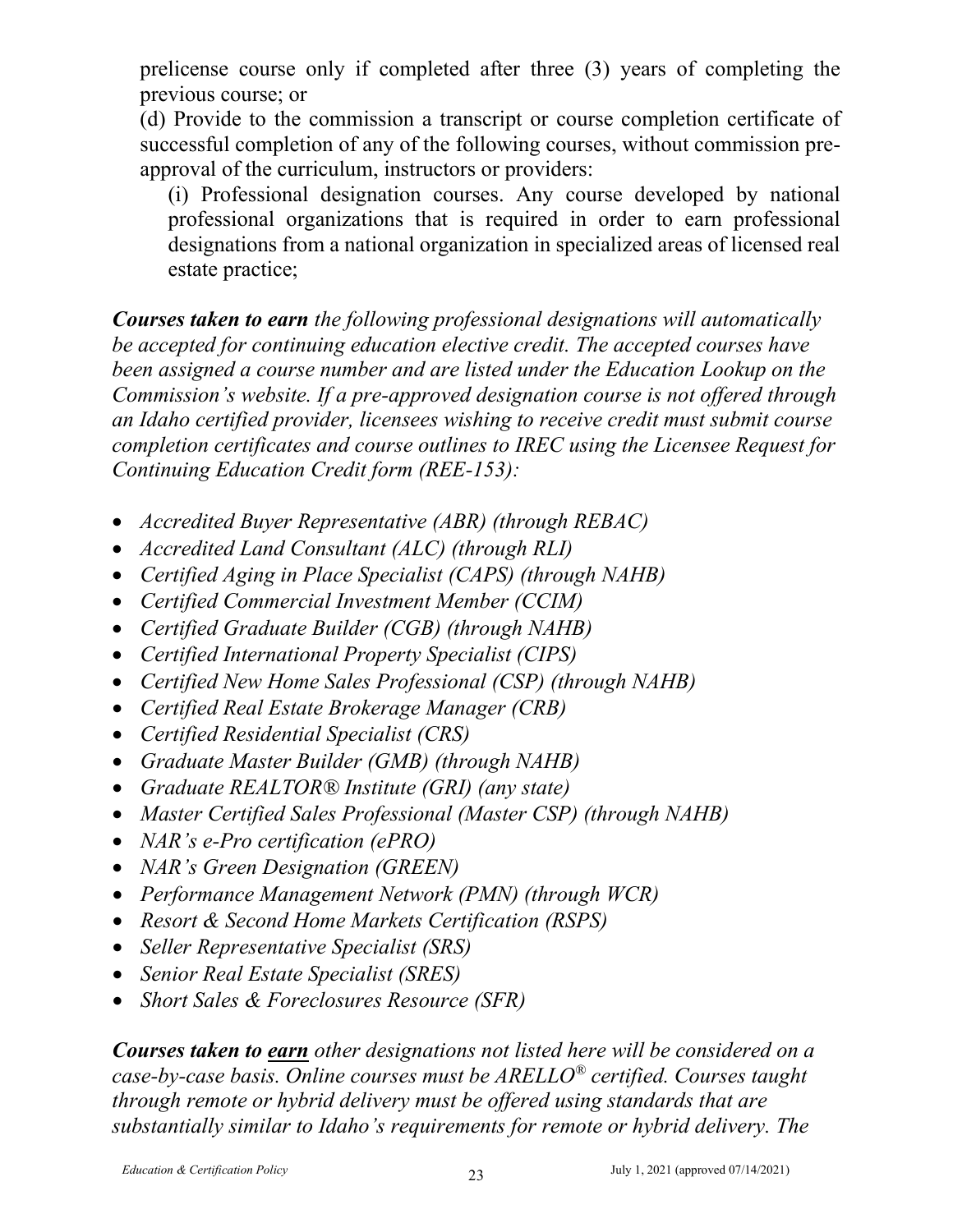*online portion of courses taught through blended delivery method must also be ARELLO® certified.*

(ii) Courses accredited by another profession or jurisdiction. Any course approved by and offered in satisfaction of another professional or occupational licensing authority's education requirements, if the commission determines that the course is within the approved topic areas established by the Commission and if the course otherwise meets commission standards for course certification including distance learning and minimum classroom hour requirements; or

#### *This subsection (ii) applies only to courses that:*

*1. are approved for credit by another professional or occupational licensing authority (e.g., Dept. of Finance; State Bar; Wyoming Real Estate Commission); and* 

*2. are being offered to the other authority's licensees to satisfy their licensing requirements; and* 

*3. fit within the approved topic areas established by the Commission.* 

*Note: This subsection (ii) does NOT apply to any course being offered to Idaho real estate licensees for credit toward Idaho's real estate CE licensing requirements. Courses that are being offered to Idaho real estate licensees in satisfaction of their CE requirements must be certified by the Commission.*

## *Examples:*

- *"Mortgage Loans: Beyond Essentials" –where the course offering currently is approved by the Idaho Department of Finance for credit toward the required 16 hours of CE for licensed Idaho Loan Originators, and the course is being offered to Idaho Loan Originators to meet their CE requirements;*
- *"Your First Water Rights Case" –where the course offering currently is approved by the Idaho State Bar for CLE credit, and the course is being offered to Idaho attorneys to meet their CLE requirements.*
- *"Risk Management and Legal Competencies" – where the course is currently approved by the Wyoming Real Estate Commission for CE credit, and it is being offered to Wyoming real estate licensees to meet their CE requirements.*

*Courses that are mostly not related to real estate brokerage practice such as courses that focus on completing USPAP forms will be denied.*

(iii) Courses offered by an accredited college or university. Any course offered in satisfaction of a degree requirement by an accredited college or university if the commission determines that the course is within the approved topic areas established by the commission.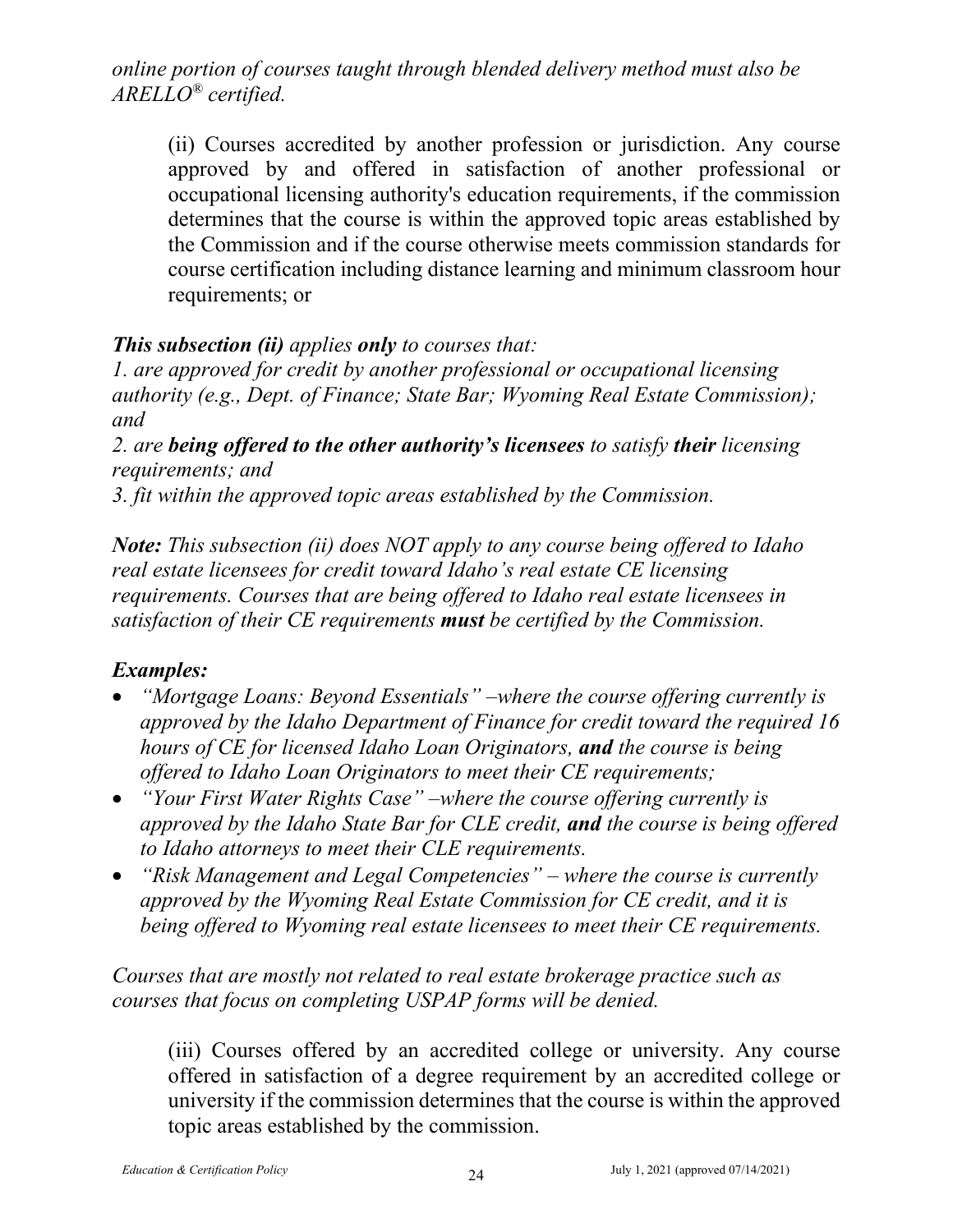*Credit hours for college and university courses will be calculated using a formula of the number of credit hours times the number of weeks the course was offered.*

*Licensees may submit courses under this section for consideration of CE credit by submitting a Licensee Request for CE Credit form (REE-153) with the required attachments to the Commission no later than sixty (60) days prior to the end of the renewal period.*

*Under no circumstances will continuing education credit be given for a course offered in another jurisdiction for which IREC certification has been denied.*

> (a) If a certified course instructor, teaches a live course for which continuing education credit may be obtained. Credits shall be granted for the number of classroom hours taught.

*"Certified course instructor" means an instructor certified by the Commission to teach a prelicense, post license, or Idaho Core course pursuant to Idaho Code 54- 2032. A certified course instructor must submit an Instructor's Request for CE Credit form (REE-151) to obtain continuing education credit under this section.*

(7) Licensee duty to keep satisfactory proof. The licensee shall keep satisfactory proof of having completed the continuing education requirement and shall submit such proof at the request of the commission as provided in section 54-2018, Idaho Code.

*Any licensee who renews or reactivates a license and who does not have sufficient continuing education hours on file with the Commission WILL receive an audit letter requesting proof of meeting the CE requirements.*

(8) Provisional license - Extension of time. A three (3) month extension of time for completing the education requirements may be obtained by submitting with the renewal application, or application to activate, satisfactory evidence showing that the applicant was unable to comply with such education requirements. Such evidence shall be:

(a) Bona fide hardship preventing completion of the reinstatement requirements of an inactive license;

- (b) Health reasons preventing attendance or completion; or
- (c) Other compelling cause beyond the control of the applicant while engaged in the real estate business. If such an extension is granted, the licensee shall receive a provisional license for a period of time not to exceed three (3) months. No further extension of time may be granted. A license issued or renewed after an extension of time has been granted shall retain the original license expiration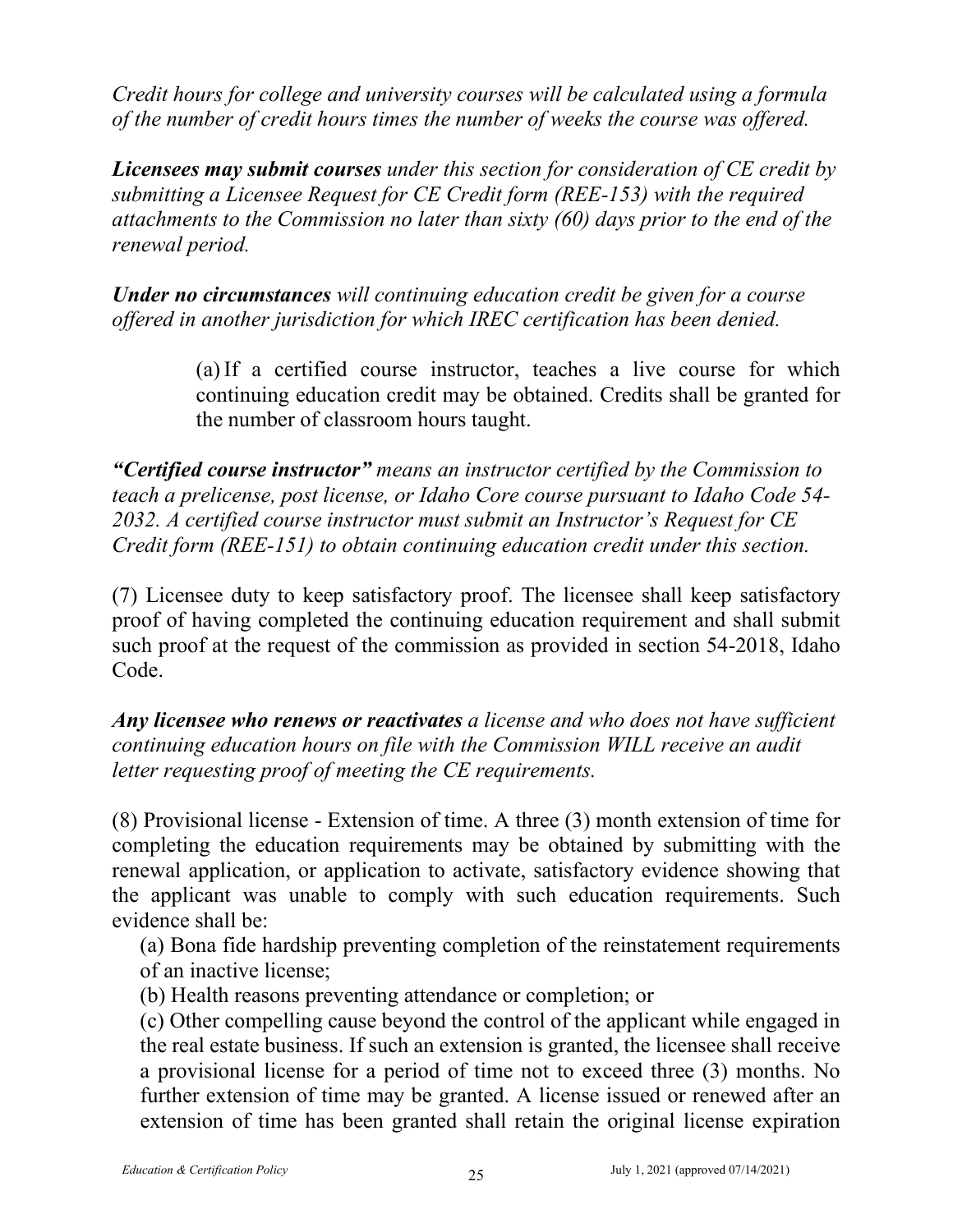date. Failure to satisfy the continuing education requirement within the time granted shall result in the automatic inactivation of the license.

*Licensees and the spouses of individuals serving on active military duty at the time of license renewal are not required to complete the continuing education requirement in accordance with IREC's Licensing/Certification Fee Exemption for Military Persons.*

## **Rule 402. APPROVED TOPICS FOR CONTINUING EDUCATION.**

Continuing education is to assure that licensees possess the knowledge, skills, and competency necessary to function in a manner that protects and serves the public interest, or that promotes the professionalism and business proficiency of the licensee. The knowledge or skills taught in an elective course will enable licensees to better serve real estate consumers.

**01. Topics Approved by the Commission.** Topic areas for continuing education, as provided for in Sections 54-2023 and 54-2036, Idaho Code, will be approved by the Commission as they pertain to real estate brokerage practice and actual real estate knowledge.

*Pursuant to Idaho Code 54-2036(3) and Rule 402, the specific, approved topic areas for continuing education course content are:*

- *a. Real estate ethics*
- *b. Legislative issues that influence real estate practice*
- *c. Real estate law, contract law, agency, real estate licensing law and administrative rules*
- *d. Fair housing, affirmative marketing, Americans with Disabilities Act*
- *e. Real estate financing, including mortgages and other financing techniques*
- *f. Real estate market measurement and evaluation*
- *g. Land use planning and zoning, land development, construction, energy conservation in building*
- *h. Real estate investment*
- *i. Accounting and taxation as applied to real property*
- *j. Real estate appraising*
- *k. Real estate marketing procedures*
- *l. Real estate inspections*
- *m. Property management*
- *n. Timeshares, condominiums, and cooperatives*
- *o. Real estate environmental issues and hazards, including lead-based paint, underground storage tanks, radon, etc.*
- *p. Water rights*
- *q. Brokerage office management and supervision*
- *r. Use of technology*
- *s. Licensee safety*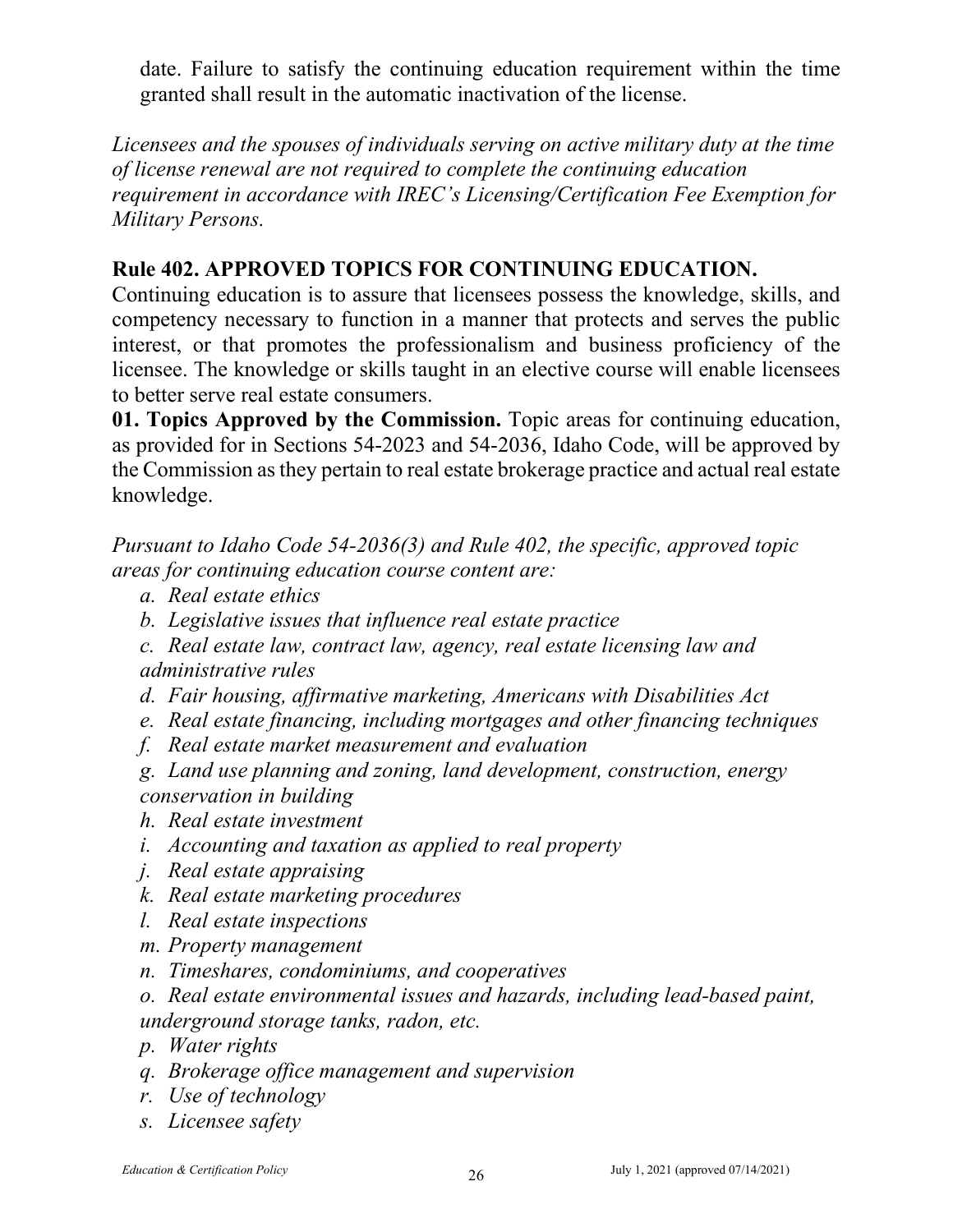- *t. Negotiation skills*
- *u. Business success*

**02. Topics Not Eligible for Continuing Education Credits.** Topics which are specifically exam preparation in nature or not directly related to real estate brokerage practice will not be eligible for approval.

# **CERTIFICATION OF PROVIDERS, INSTRUCTORS, AND COURSES**

# **54-2024**. **PURPOSE OF CERTIFICATION.**

It is the intent of this chapter that delivery of high quality real estate education to licensees and to those seeking to become licensed in the state of Idaho is a necessary and reasonable way to protect the citizens, businesses and public interests in Idaho. Therefore, the commission shall create and maintain a certification program for real estate education providers, instructors and course content.

*An expired certification may be renewed up to 30 days after the certification expiration date. After 30 days, the certification may not be renewed.* 

*Fees paid in connection with all certification applications are non-refundable.*

# **54-2025. CERTIFICATION REQUIREMENTS.**

(1) Certification required. Except as otherwise provided in section 54-2023(6)(d), Idaho Code, certification must be obtained by all course providers, instructors teaching any course other than a continuing education elective course, and for all course content in order for the course to be credited toward prelicense or continuing education requirements in Idaho under this chapter.

*Continuing education credit will not be awarded to licensees for courses not certified or accepted by the Commission in accordance with Idaho license law. A current list of courses eligible for CE credit is available on the Commission website.*

## *No course, instructor, or provider will be certified retroactively.*

(2) Courses, instructors and providers monitored. The commission or its representative may monitor any course for the purpose of course, instructor or provider certification.

(3) If the commission at any time determines that an instructor, course or provider is not meeting the requirements for continued commission approval or certification,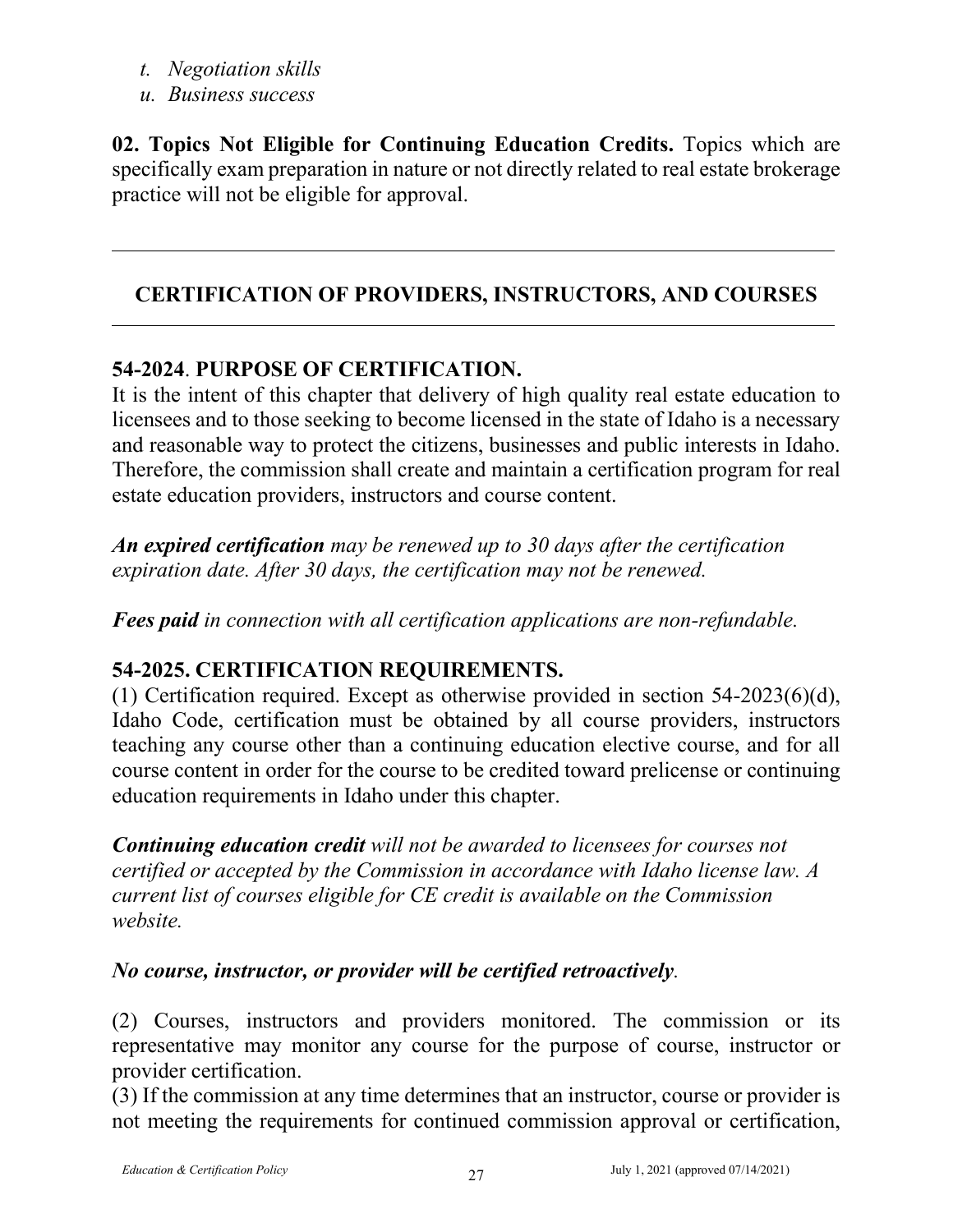written notification detailing the deficiencies requiring correction shall be made immediately to the appropriate person. The commission shall take no action to withdraw the certification for thirty (30) days from the date of the written notice. At the expiration of this period, if the deficiencies have not been corrected to the commission's satisfaction, the commission may take action to withdraw certification. Withdrawal of certification shall be governed by the Idaho administrative procedure act, chapter 52, title 67, Idaho Code, and the rules of the commission.

*For courses requiring a certified instructor, non-certified guest speakers may be utilized to present a portion of the course curriculum as long as the certified instructor is present in the classroom for the entire presentation and directly supervises the guest speaker. The course provider is responsible for the complete and accurate delivery of all Commission-developed course content.*

*As the owner of the Commission-developed courses, the Commission retains complete control over dissemination of all Commission-developed course materials. Individuals may not distribute these materials to others without written permission from the Commission. Any inquiries about obtaining such materials should be referred to the Commission.* 

## **54-2026. CERTIFICATION OF COURSE PROVIDERS.**

(1) Degree-granting institutions. Degree-granting, accredited colleges and universities in any state or jurisdiction shall be deemed to be approved course providers in Idaho. However, course content must still be approved for the real estate education course to receive credit toward prelicense or continuing education licensing requirements in Idaho.

(2) Other course providers. All other course providers desiring to offer real estate courses for credit toward Idaho prelicense or continuing education requirements must first meet the following qualifications and receive certification. Each applicant seeking certification as a course provider shall comply with the following:

(a) File an application for certification in the form and manner required by the commission, along with proper fees, at least two (2) months prior to contemplated date of opening or first accredited course offering;

(b) Designate a "director" or "individual in charge," who shall be responsible for the course provider's operation and its real estate courses, and with whom the commission may communicate. Unless this requirement is waived upon special review of the commission in the manner stated below, the individual in charge shall:

(i) Not have had a real estate or other professional or occupational license suspended or revoked for disciplinary reasons or have been refused a renewal of a license issued by the state of Idaho or any other state or jurisdiction;

(ii) Not have been convicted, issued any fine, placed on probation, received a withheld judgment, or completed any sentence of confinement for or on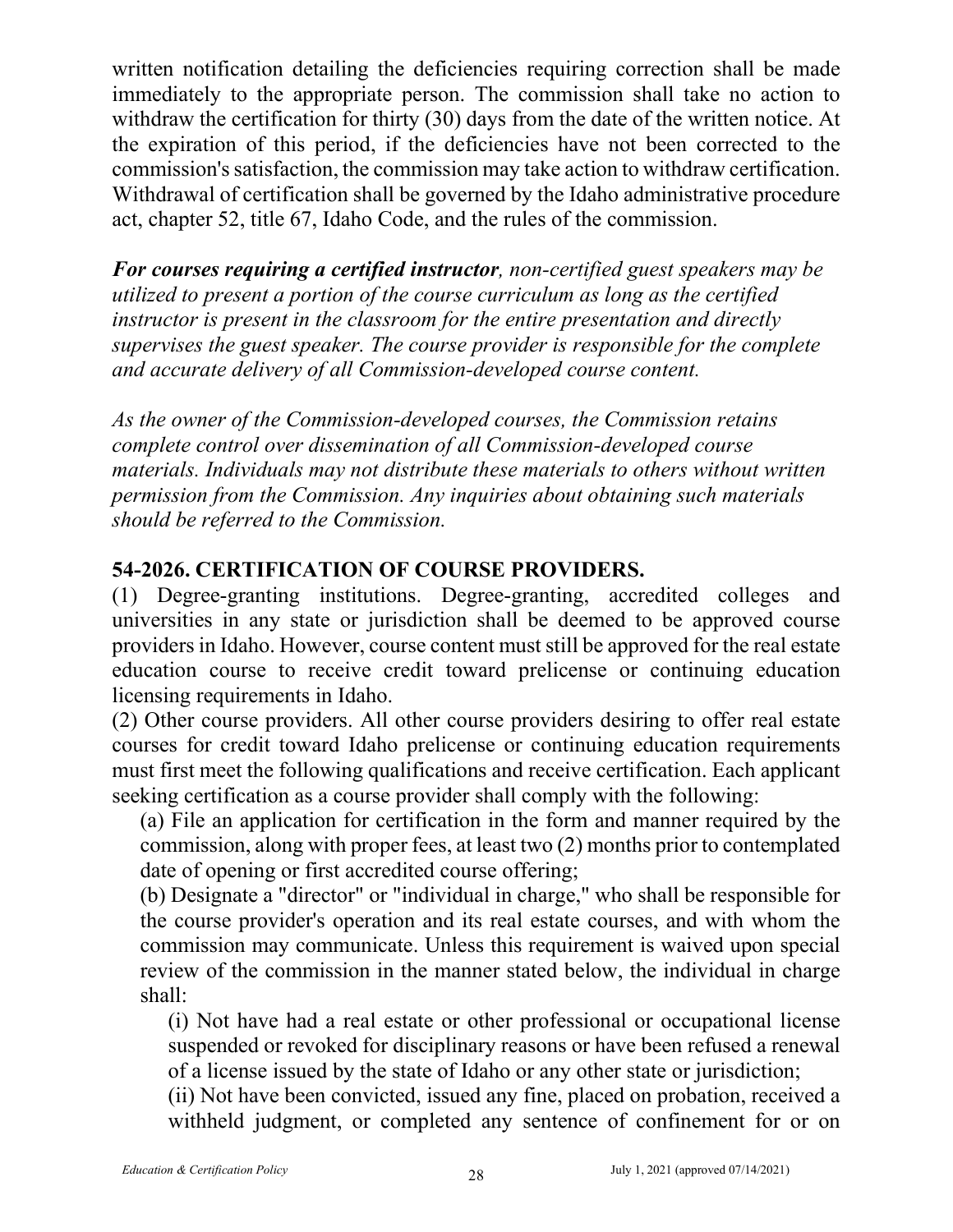account of any felony or a misdemeanor involving fraud, misrepresentation, or dishonest or dishonorable dealing in a court of proper jurisdiction; and (iii) Have attended a commission-approved provider training within the two (2) years immediately preceding the designation.

*The requirement to complete the provider training also applies when a new director is appointed for an existing certified provider.*

*If the Idaho Real Estate Commission receives notification that there is no director in place for a certified provider, or if returned correspondence is received, the provider certification will be placed on administrative hold until such time as the issue has been resolved to the satisfaction of the Commission.* 

The failure of the provider to have in place a designated individual meeting the qualifications required by this subsection shall be grounds for the commission to withdraw or cancel the provider's certificate as provided in section 54-2025(3), Idaho Code;

(c) File a properly executed "irrevocable consent to service of process" in the manner and form prescribed by the commission and in substantial accordance with section 54-2012(1)(k), Idaho Code. The commission, in its discretion, may make such additional investigation and inquiry relative to the applicant for provider certification as it deems advisable and, if good cause exists, may deny or accept the application for certification.

# **54-2027. DUTIES AND REQUIREMENTS OF ALL CERTIFIED COURSE PROVIDERS.**

Failure of a certified course provider to comply with the following duties and requirements shall be grounds for the commission to withdraw or cancel the provider's certification for cause.

(1) Discrimination prohibited. Each certified course provider shall at all times be in compliance with state and federal laws, rules and regulations regarding all aspects of equal opportunity and protection of civil rights. No course provider shall engage in discriminatory practices, nor allow their course instructor, or method of delivery to violate laws prohibiting discrimination. Each course provider will fully comply with any requirements of the Americans with disabilities act regarding access to and delivery of its courses, including the provision of accessible facilities and reasonable accommodations for students.

(2) Open access to course offerings. Registration and attendance at all certified courses offered for credit toward the education requirements of this chapter shall be open to all persons meeting normal course prerequisites; provided however, a certified course provider located in or affiliated with a licensed real estate brokerage company or professional association may refuse access to any licensee or unlicensed person based on that licensee's or unlicensed person's affiliation with another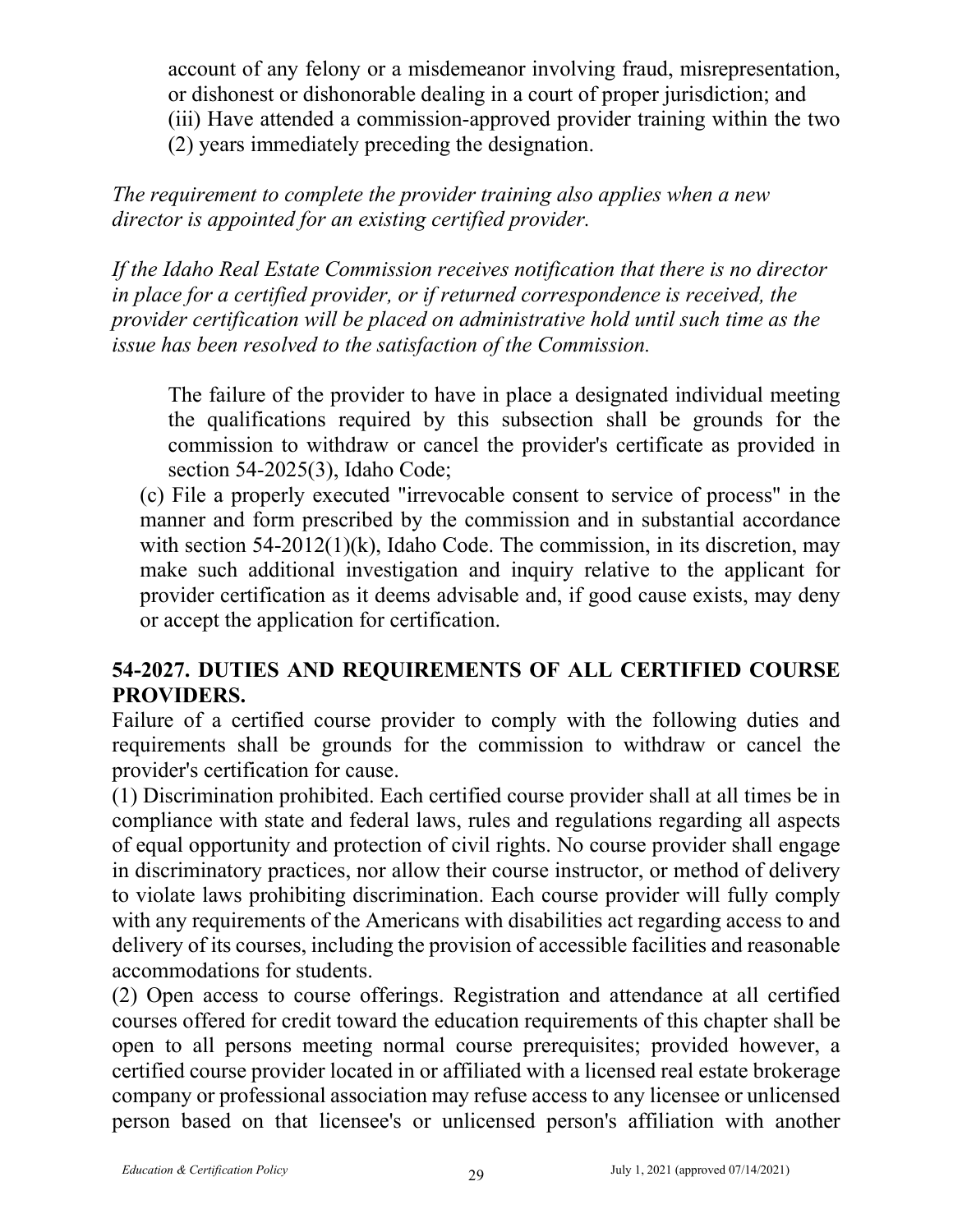organization or brokerage company, or the licensee's or unlicensed person's membership status in any professional organization unless such course provider has received financial support from the commission for its particular course offering. Nothing in this section shall restrict a course provider from charging a separate and reasonable course fee to nonaffiliated or nonmember licensees or unlicensed persons.

*Providers must schedule a course through the IREC Online Services at least twenty-four (24) hours prior to course offering regardless of whether it is open to all licensees or not.*

(3) Disclosure of fees. All fees charged to a student by a course provider shall be specified separately in writing. If additional fees are charged for supplies, materials or books required for coursework, such fees shall be itemized by the provider and, upon payment of such fees, the supplies, materials or books shall become the property of the student. All fees and the manner in which they are to be paid shall be stated in a student contract, in a form approved by the commission. The student contract shall expressly include the provider's policy regarding the return of fees in the instance where the student is dismissed or voluntarily withdraws from the course.

*If an instructor requires the purchase of a textbook(s) for a course, then the use of that textbook must be incorporated into the curriculum and utilized by students. For commission-developed courses utilizing a textbook, each student is required to have the textbook and it must be used in the course.*

(4) Facilities and supportive personnel. The provider shall provide the facilities and all supportive qualified personnel or approved proctors necessary to adequately implement its real estate program.

*The premises, equipment, and facilities of the school should comply with all city, state, and federal regulations, such as but not limited to fire, building, occupancy, zoning, and public health codes as well as the Americans with Disabilities Act.*

*If a provider will not be physically present at the class, there must be a provider representative on site who has been instructed in the provider duties they will be responsible for during the class. This is documented by a signed Onsite Provider Representative Form (REE-024) form in the provider's files.*

(5) Student records and other requirements. Each Idaho certified course provider shall comply with the following requirements:

(a) Records. For each individual student, create and retain for a period of five (5) years, a complete, accurate and detailed record which shall include the total number of hours of instruction undertaken and satisfactorily or unsatisfactorily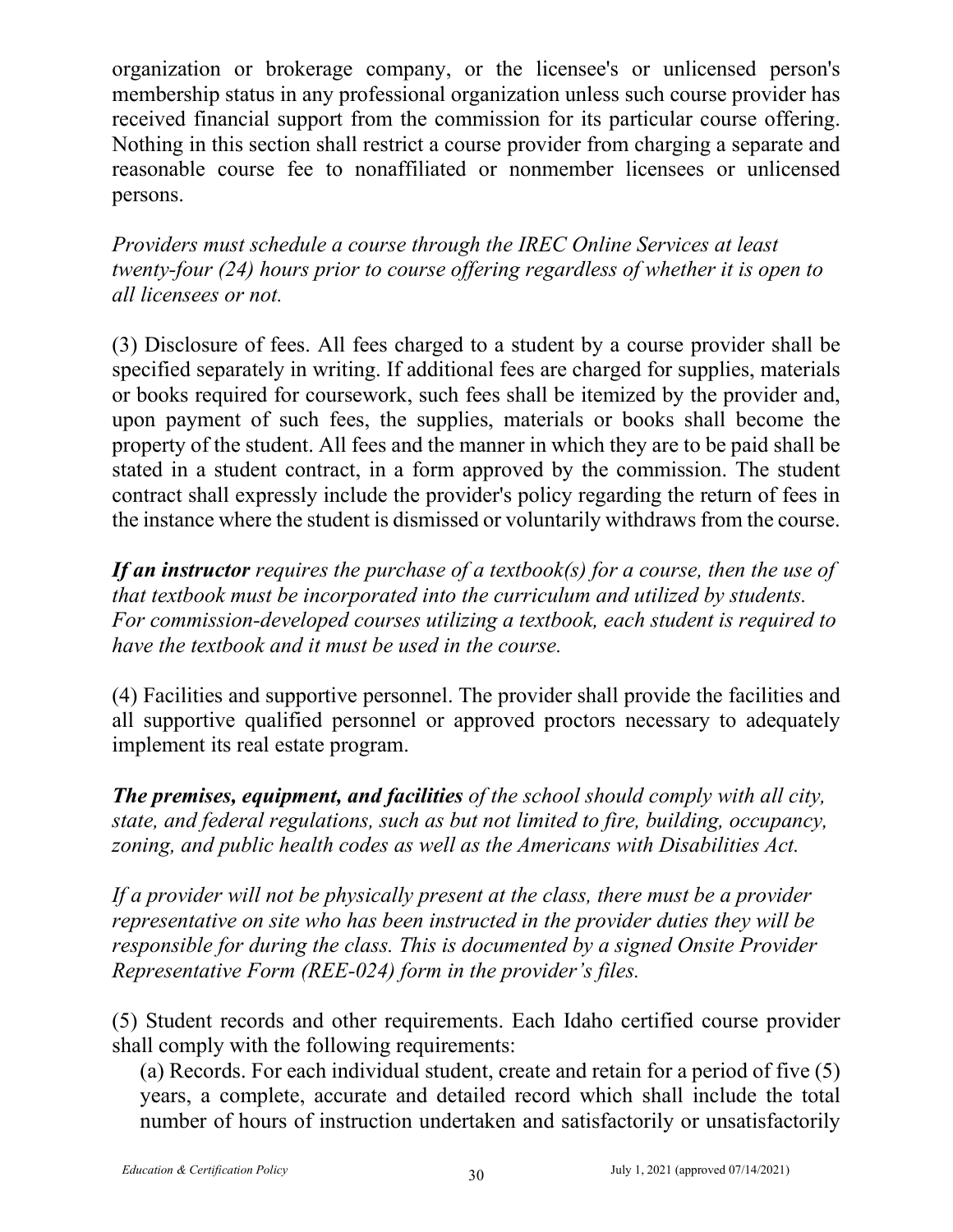completed in the area of study;

*Including: legal name, address, telephone number, and email address of school; full legal name of the student, license number when one has been issued, beginning and ending dates of attendance; clock hours completed, i.e. sign-in sheet or attendance sheet; course/exam results.*

*Upon course completion, students must receive a certificate or statement of completion that includes the student's full legal name or the name as it appears on the real estate license, license number when one has been issued, provider name, course title, course approval number, course date(s), course delivery method, approved credit hours and the signature of the director.*

(b) Course completion lists. Within five (5) business days after conclusion of each course of instruction, the provider shall submit to the council or commission, in the form and manner designated by the commission, a list that shall include the legal names and social security numbers or, if licensed, the license numbers, of the students completing the course of instruction, the name of the course, the name of the instructor, the number of hours included in the course, the date of the course and the location. The list shall be certified by the instructor from whom the students received instruction and an authorized representative of the provider;

*Providers shall submit course completion lists using IREC Online Services. It is the Provider's responsibility to ensure the accuracy of the course completion lists, including use of each student's legal name and license number or social security number, as applicable. Failure to submit course completion lists timely and accurately is a serious issue. Provider directors must provide appropriate control and supervision for clerical staff entering course completion lists on their behalf.*

*Idaho statute grants providers limited authority to obtain certain information from students that is regarded as confidential; namely: the student's personal addresses and in some cases, social security numbers. The Provider is permitted to disclose this confidential information only to the Council or Commission, and then only as information included in the course completion list. Every provider must take precautionary measures to ensure that no student's confidentiality is disclosed, even inadvertently, to any other person. Therefore, any course provider that obtains confidential information must establish a policy and procedure for collecting and keeping of confidential information that safeguards against disclosure.*

*It remains the responsibility of the Provider to ensure that the confidential information is not disseminated or used for purposes other than the creation and submission of a course completion list.*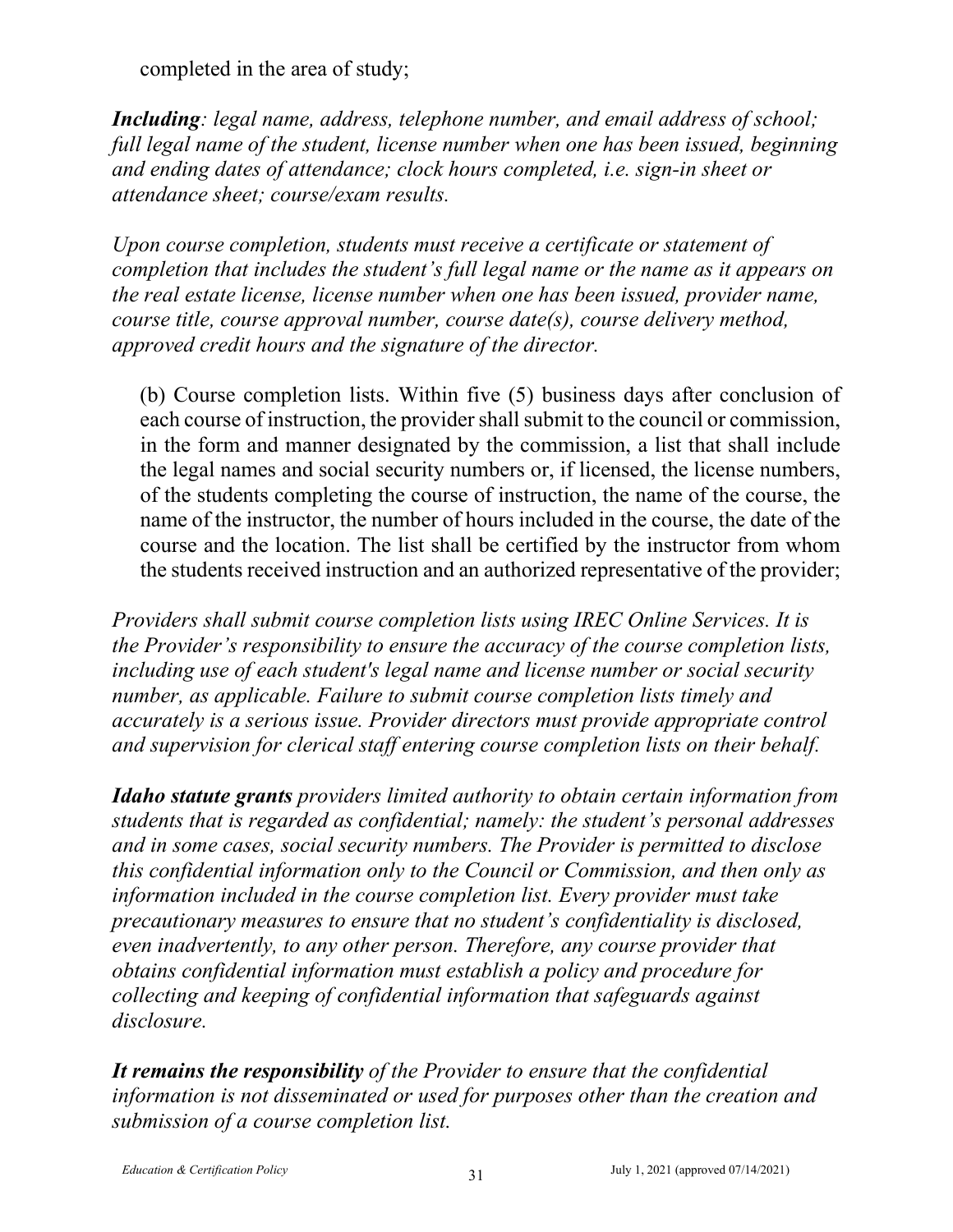*A student's confidential information should never be displayed on a sign in sheet.*

*Use of License Numbers instead of Social Security Numbers. A student's real estate license number is not confidential information. A student who is already licensed in Idaho must be permitted to use his or her license number instead of social security number. However, prelicense students generally will not yet have an Idaho license, and therefore social security numbers will have to be used for course completion lists. It is understood that a course instructor, or other employee or agent of the provider, may properly have access to a student's confidential information in the collection or submission of the required information. However, reasonable measures must be taken to protect the confidentiality of such information. Providers may wish to execute confidentiality agreements with their students.*

(c) Grades. The provider will provide written notification to students who successfully or unsuccessfully complete a course within thirty (30) days of the course completion date;

(d) Evaluations. Upon the conclusion of each course, the provider shall collect written evaluations from students for the course and instructor, using an evaluation form approved by the commission. The provider shall keep such evaluations for a period of one (1) year from the course completion date. Upon written request from the commission, the provider shall submit either the student evaluations for the course and instructor, or a written summary of those evaluations using a form approved by the commission; and

## *Evaluation Instructions for Continuing Education Courses*

*Idaho Code 54-2027 requires that all certified providers collect written evaluations from students, using an approved form for the course and instructor. Evaluations may be collected electronically only when an opportunity to complete the evaluation form in a manner that does not disclose the student's identity is offered to every student. Providers are required to keep either the evaluations or a written summary of them for one (1) year from the course completion date, and to provide either the evaluations or summary to the Commission upon written request. The Commission will request the evaluations or the summary thereof from providers on a random or occasional basis to monitor instructor and course performance and to assure compliance with the license law pertaining to collection of evaluations. Providers are expected to supply copies of the most current evaluations with every course renewal application submission.*

*Providers should make each instructor's evaluations or a summary thereof available to the instructor promptly upon conclusion of a course.*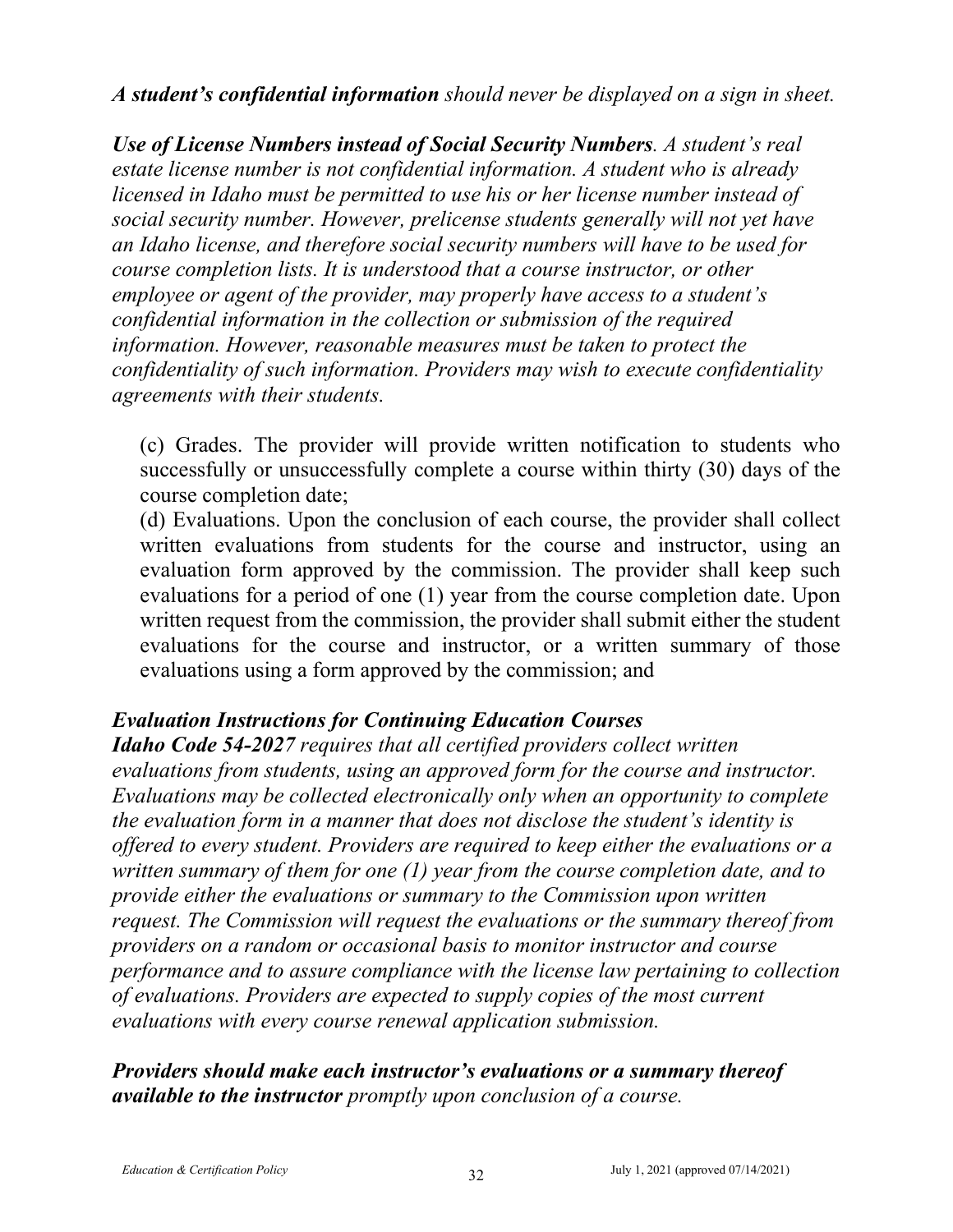## *Evaluation Instructions for Commission-Developed Education Courses*

*Evaluations for live offerings of Commission-developed courses must be collected for each course offering and provided to the Commission. The process for distribution and collection of paper evaluations must be handled as follows: 1. Prior to the conclusion of the course, but before the final exam (if any), a sufficient amount of classroom time shall be set aside for students to complete evaluations of the course and instructor.* 

*2. The provider or course instructor must distribute the current Commissionapproved evaluation form to each student and appoint one student to collect the completed evaluations. The provider and/or instructor(s) must then leave the room, prior to completion of the evaluations.*

*3. The student appointed to collect the evaluations will place all completed evaluations in an envelope provided by the provider. The envelope must be preaddressed to the Commission. The student will seal the envelope and sign his/her name across the envelope flap.* 

*4. The provider must transmit the sealed envelope to the Commission within five (5) business days from the conclusion of the course. Upon receipt of the sealed envelope, the Commission will promptly scan and e-mail all evaluations to the provider director.*

*Providers may electronically distribute course evaluations for Commissiondeveloped classes using an electronic format approved in advance by the Commission. The form must provide students with Commission contact information to make confidential remarks, if desired by the student.* 

#### *The Commission may randomly select one or more student(s) from every class for the purpose of obtaining supplemental evaluations on a course and instructor.*

(e) Course schedules. Each provider shall submit schedules of courses and instructors as requested by the commission and submit changes promptly as they occur. Whenever there is a change in a course including, but not limited to, a change in curriculum, course length or instructor, the provider shall promptly notify the commission in writing of the change.

*Providers are required to submit schedules of courses and instructors to the Commission on an ongoing basis by entering the course schedule information into the IREC Online Services at least twenty-four (24) hours prior to the course offering and keep it updated with any changes or cancellations. The course schedule must also identify the correct instructor. For online courses, or for courses offered through remote or hybrid delivery, the course instructor identified must hold a current Certified Distance Education Instructor (CDEI) designation from ARELLO®.*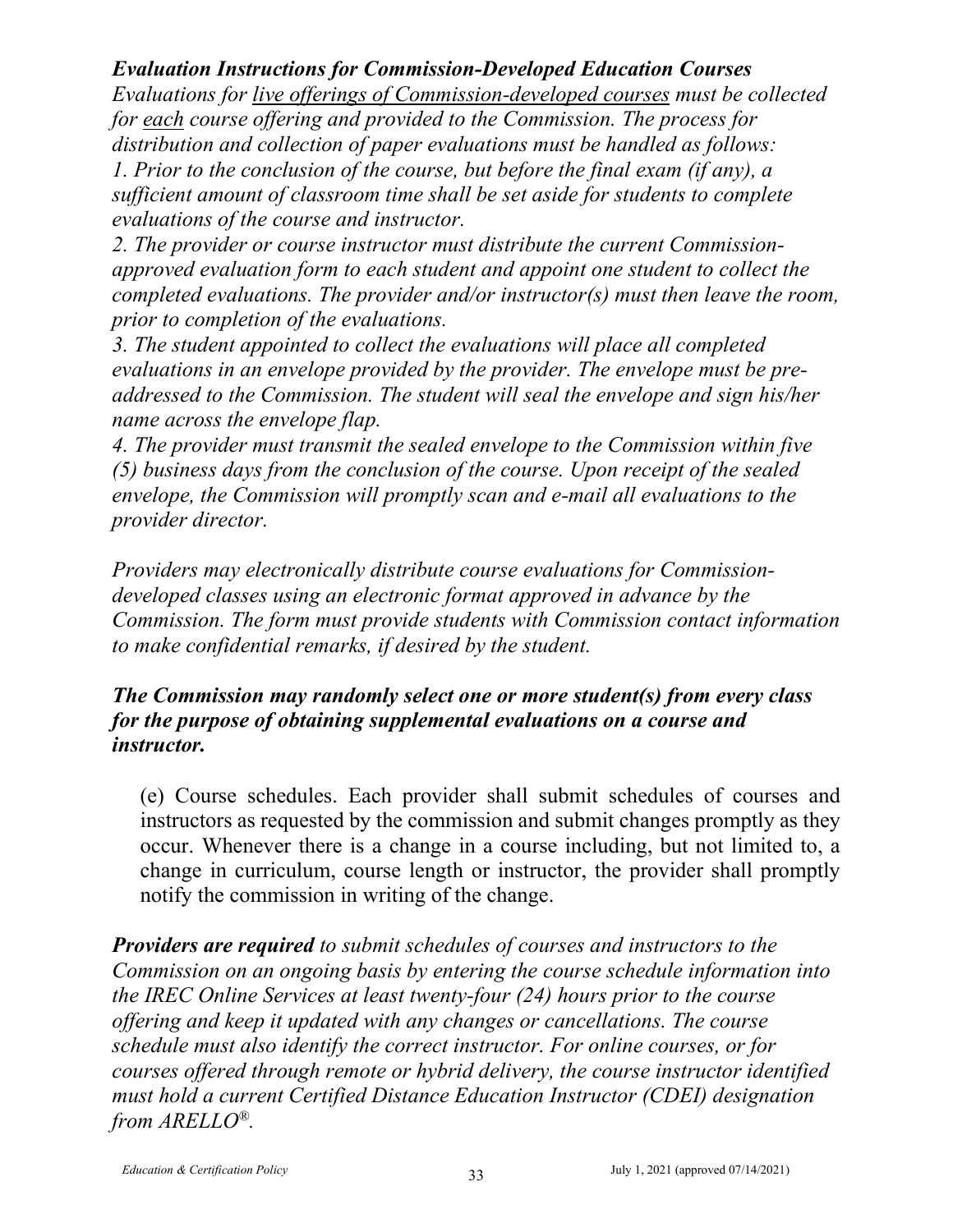(6) Instructors. A certified provider may offer a continuing education elective course without obtaining approval or certification for the course instructor; provided however, the provider shall take reasonable steps to ensure that the instructor is competent to teach the course and shall maintain resumes or other biographical information that documents the qualifications of the instructor. The provider shall make such documentation available to the public and commission upon written request. A course provider shall not offer for credit any course that is being taught below the minimum teaching standards established by the commission or that is being taught in a manner that is detrimental to the purpose of educating licensees.

*Reasonable steps to ensure instructor competency*. *Providers have a legal duty to "take reasonable steps to ensure that the instructor is competent to teach the course offered." A provider who meets the following steps will be deemed by the Commission to have satisfied this requirement:*

*Verify instructor credentials. The provider has verified with the Commission that the instructor is currently certified to teach the course, or, if instructor certification is not required to offer the course, the provider has reviewed and verified the instructor's documented credentials to teach the course. An optional Instructor Qualification form has been developed by the Commission that providers may use to document an instructor's experience and credentials.*

*a. Teaching performance. The provider shall promptly review the student evaluations for every course, as it is being taught, and shall immediately advise the instructor of any deficiencies or concerns noted in the evaluations.* 

*b. When using a new instructor for a live course offering for the first time, the provider is responsible for evaluating the instructor performance using the IREC instructor evaluation form. The provider is also responsible for periodically evaluating its live course instructors using the IREC instructor evaluation forms. Upon completion of an evaluation, the results of the evaluation shall be provided to the instructor and a follow up plan for improvement, if needed, shall be discussed. This evaluation and documentation of the plan for improvement is to be kept with the provider's records and provided to the Commission upon request.* 

*Minimum teaching standards are set forth in Rule 500.*

*Failure to take reasonable steps to ensure instructor competency may result in withdrawal of provider certification.*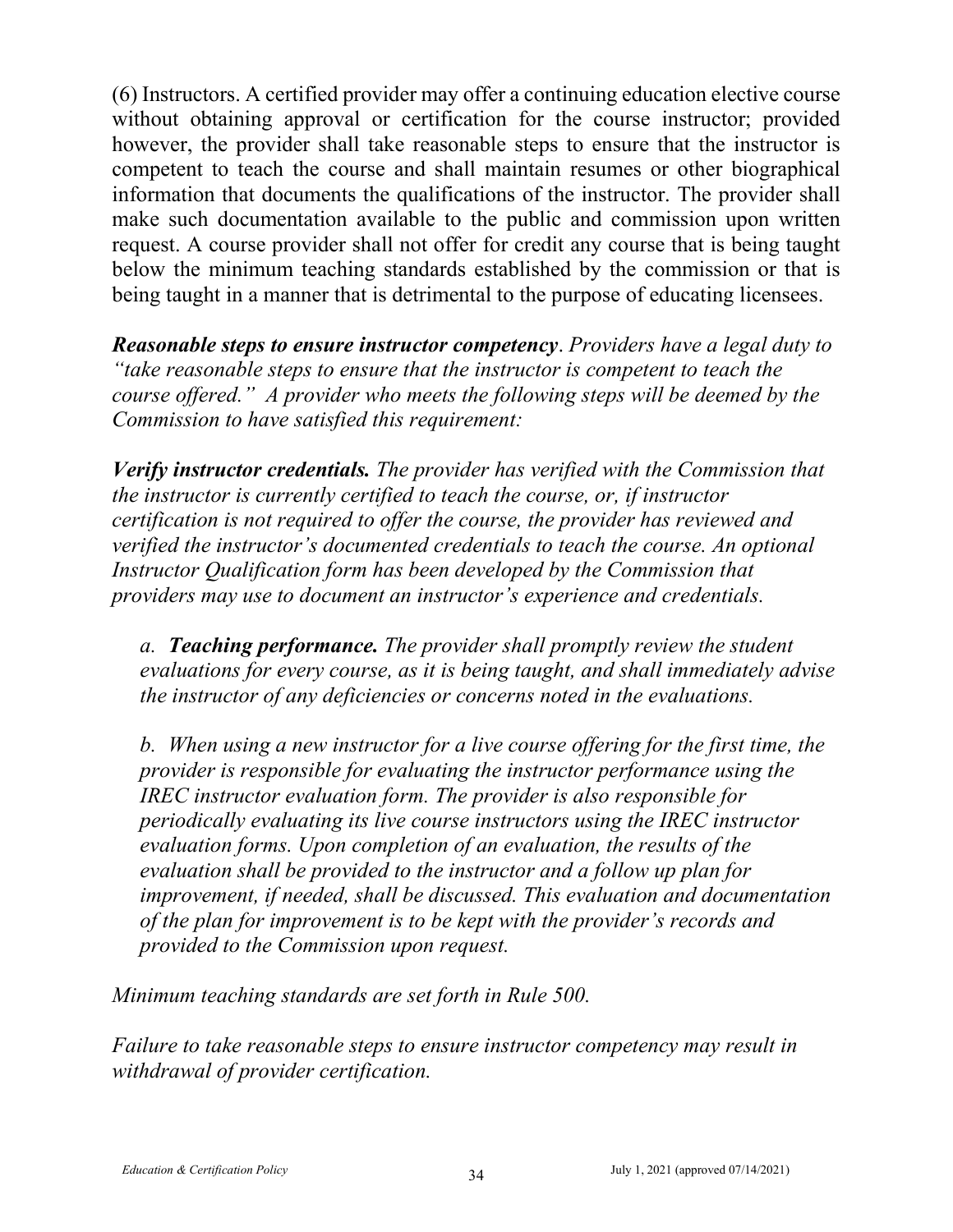*Providers are strongly encouraged to attend each annual IREC Instructor Development Workshop.*

(7) Posting and recording fees. The commission may require that course providers pay to the commission a nonrefundable posting and recording fee to defray normal expenses incurred in maintaining the certificate program. The fee amount shall be established by the commission by motion.

(8) Advertising restrictions:

*All course advertisements must contain the Commission's course approval number and the exact title of the course as it was certified. The provider's name, as certified by the Commission, must be included in all advertising.* 

(a) Providers may advertise that they are currently certified by the commission, if current certification has been approved, but no such advertising may state or imply that the provider is an agency of the commission or the council; (b) No course provider shall provide any information to the public or to prospective students which is misleading in nature. Information is misleading when, taken as a whole, there is distinct probability that it will deceive the persons whom it is intended to influence.

*No course may be advertised as either "approved" or "accepted" for continuing education for Idaho real estate licensees unless it has been certified by the Commission and assigned an Idaho course approval number. An exception is made for an Idaho certified provider, who may advertise a course taken to earn one of the pre-approved professional designations listed on the IREC website as "accepted" for continuing education credit by the Commission.*

*No course may be advertised as "pending approval" even if an application for certification has been submitted to the Commission. It may only be advertised as "submitted to IREC for CE approval."*

(9) Changes in certification. Certification shall be granted to the particular provider for the specific ownership, provider location, and named individual in charge as designated in the application for certification. Any changes in ownership, provider location, or provider name, or named individual in charge must be submitted for approval to the commission, at least one (1) month in advance of the effective date of the proposed changes.

# **54-2028. TERM OF PROVIDER CERTIFICATION AND RENEWAL.**

(1) Each course provider's certification issued by the commission shall be for a term of up to one (1) year and shall expire annually on June 30.

(2) In order to maintain certification, each provider shall: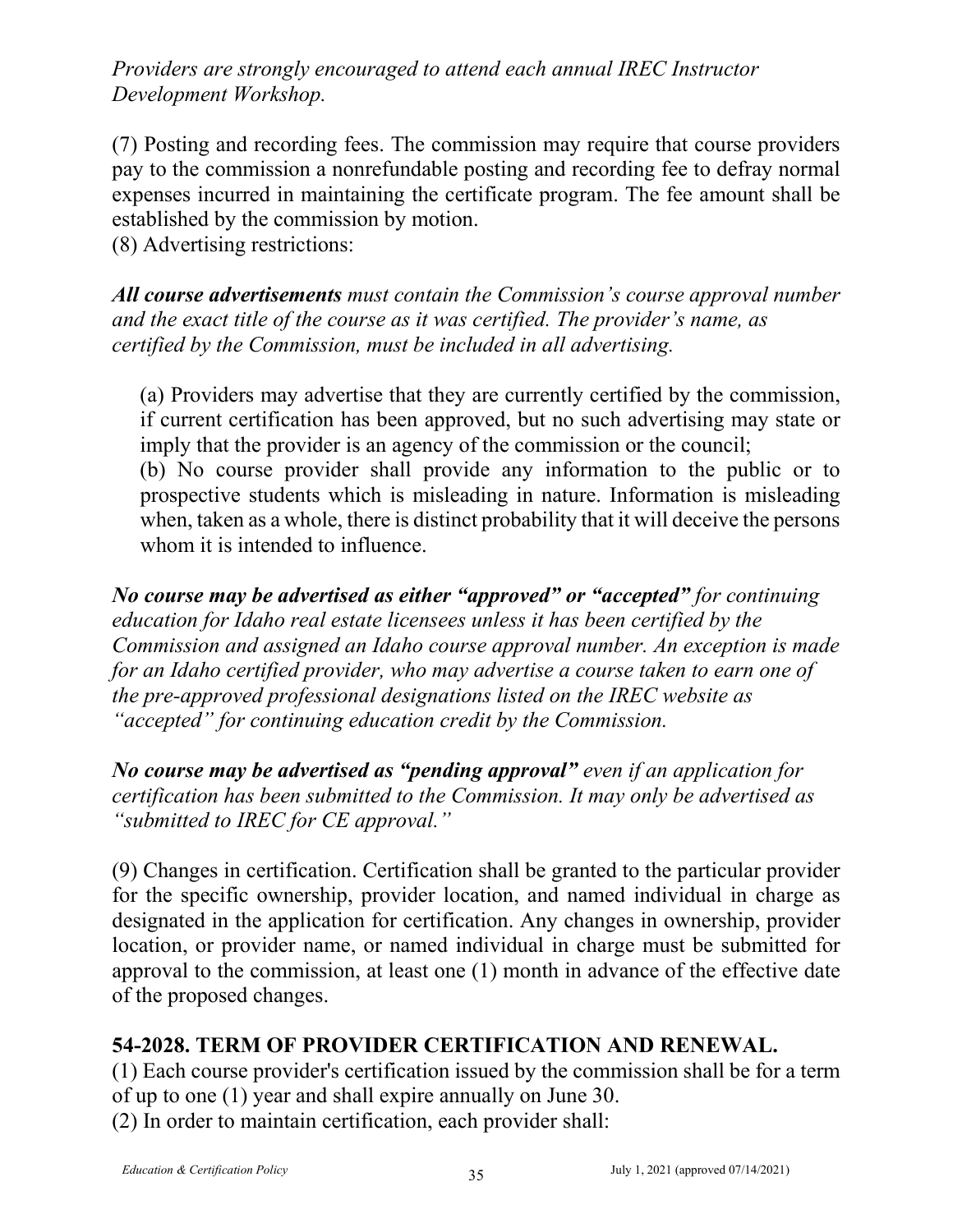(a) Return a properly completed renewal application on a form provided by the commission, along with all necessary attachments and renewal fees to the commission office prior to the expiration date for commission approval; and

(b) Certify that its designated director or person in charge has, within the past two

(2) years, attended a commission-approved provider training.

(3) Recertification is not effective until the commission has formally approved the application for renewal.

(4) Failure to obtain approved renewal of certification prior to its expiration date will result in no credit being given for courses not yet successfully completed by the expiration date.

*Renewal of provider certification must be completed online through IREC's Online Services.*

# **54-2029. NOTICE OF POTENTIAL EXPIRATION OF CERTIFICATION.**

Certified providers who have not applied for renewal of certification or whose renewal applications do not meet the qualifications for renewal of certification shall be notified by the commission of potential termination at least fifteen (15) days before termination occurs.

# **54-2030. EXPIRATION OR WITHDRAWAL OF PROVIDER CERTIFICATION - NOTICE TO STUDENTS.**

If a provider's certification expires, is terminated or withdrawn for any reason, the provider will no longer be approved by the commission, and no credit will be given to students for any courses not yet successfully completed by the expiration date. A provider whose certification has expired, been terminated or withdrawn for any reason shall immediately notify every present or future student in writing that it is not a certified provider of approved real estate courses in Idaho and that no credit for prelicense or continuing education will be given for its courses.

# **54-2031. WITHDRAWAL OF IDAHO CERTIFICATION FOR CAUSE - PROCESS.**

The commission may withdraw a provider's certification at any time, for cause, including the violation of any provision of this chapter by the provider or those for whom the provider is responsible. Any withdrawal of certification shall be governed by the Idaho administrative procedure act, chapter 52, title 67, Idaho Code, the rules of practice and procedure of the Idaho real estate commission, this chapter and all laws of the state of Idaho.

# **54-2032. CERTIFICATION OF INSTRUCTORS.**

All individuals wishing to teach real estate courses for credit toward prelicense, post license or the commission core continuing education course requirements in Idaho must first be approved or certified by the commission for each course the individual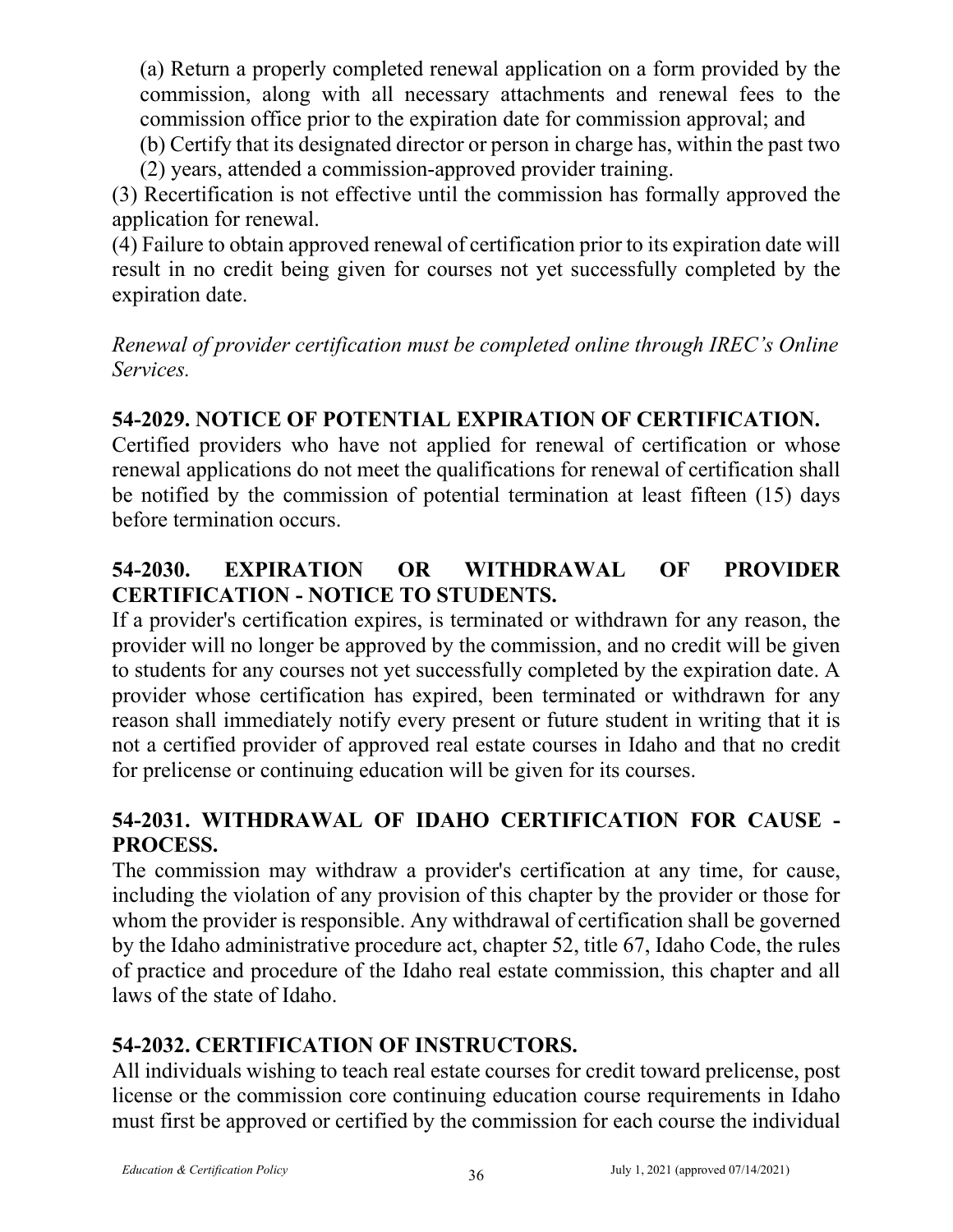wishes to teach.

*Instructors who are currently on an Instructor Performance Improvement Plan (IPIP) or 30-day notice letter from the Commission are not eligible to be certified as instructor for additional Commission-developed courses or serve as a supervising instructor for an instructor who is student teaching until they have successfully complied with the terms of the IPIP or 30-day notice letter to the satisfaction of the Commission.* 

#### **54-2033. INSTRUCTOR QUALIFICATIONS.**

(1) Qualified instructors at degree-granting institutions. A qualified or full-time instructor or professor of an accredited college or university in any state or jurisdiction and who teaches real estate related courses is deemed to be an approved instructor of such courses, in Idaho, for the purposes of this chapter.

(2) Other instructor applicants. All other individuals wishing to teach real estate courses for credit toward Idaho prelicense requirements, including the business conduct and office operations, or the post license or the commission continuing education core course requirements must first meet the following additional qualifications and receive separate certification for each course to be taught:

(a) Unless this requirement is waived upon special review of the commission in the manner stated below, no individual instructor seeking certification may have had a real estate or other professional or occupational license suspended or revoked for disciplinary reasons or has been refused a renewal of a license issued by the state of Idaho or any other state or jurisdiction. Further, the individual may not have been convicted, issued any fine, placed on probation, received a withheld judgment, or completed any sentence of confinement for or on account of any felony, or any misdemeanor involving fraud, misrepresentation, or dishonest or dishonorable dealing, in a court of proper jurisdiction. The failure of a certified instructor to maintain the qualifications required by this subsection shall be grounds for the commission to withdraw or cancel the instructor's certificate as provided in section 54-2025(3), Idaho Code.

(b) Each applicant for certification shall also:

(i) Submit a completed application for instructor certification in the form and manner required by the commission, with all required fees;

(ii) File an executed "irrevocable consent to service of process" in the manner and form prescribed by the commission and according to section 54- 2012(1)(k), Idaho Code;

(iii) Qualify as at least one (1) of the following:

1. An attorney at law actively licensed in any state or jurisdiction with at least five (5) years of active practice in the areas of study proposed to be taught, and who has also successfully completed a commission-approved instructor training course or procedure, including an assistant teaching period;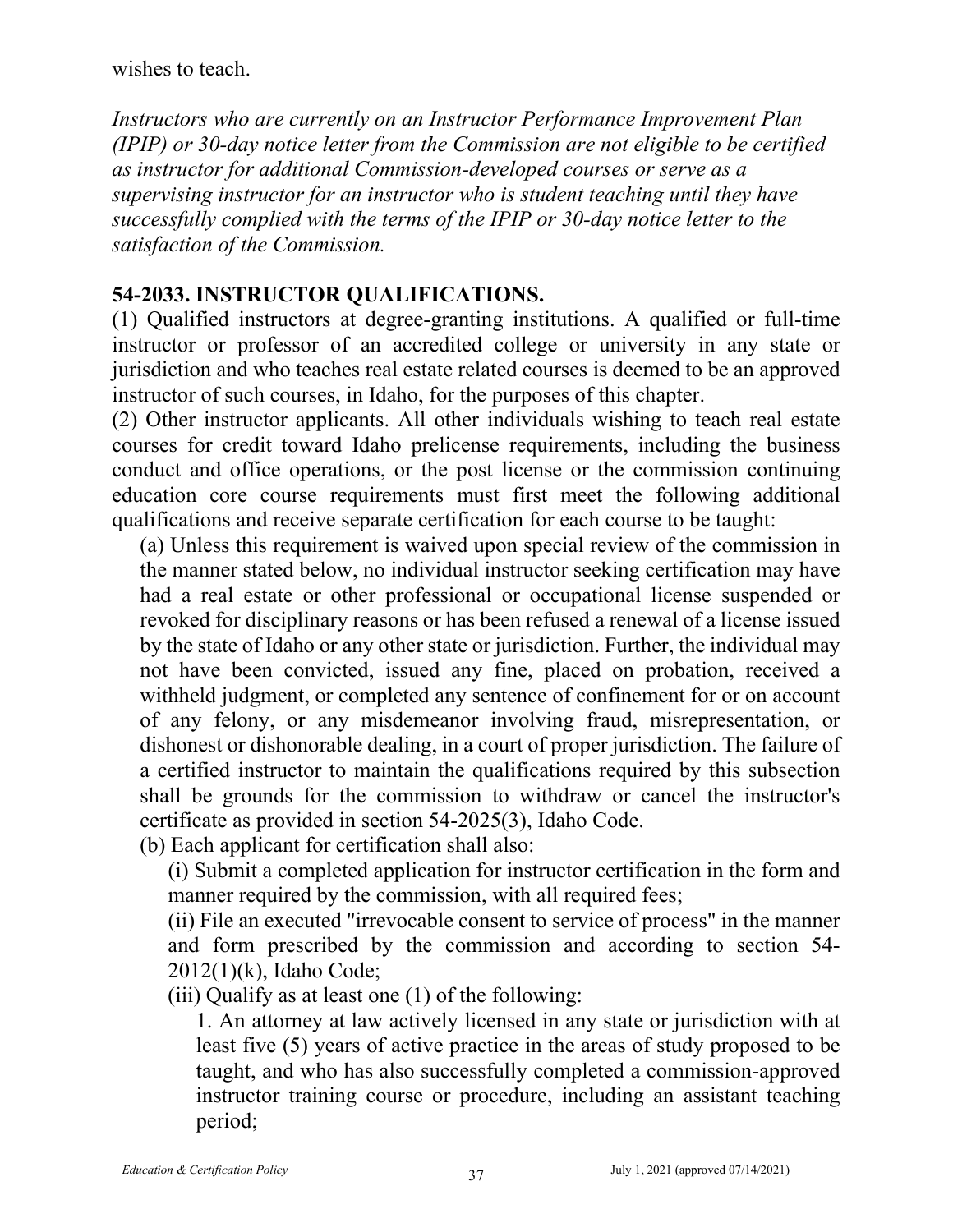2. An individual currently approved or certified and in good standing as a real estate instructor for the same or similar course material in any other state or jurisdiction;

3. An individual who is appointed to teach a nationally recognized real estate course which is generally accepted in other states or jurisdictions; or 4. An individual with at least five (5) years active real estate-related experience who has also successfully completed a commission-approved instructor training procedure, including an assistant teaching period.

(3) Instructor teaching standards. An instructor certified to teach any real estate course for credit toward the requirements of this chapter shall comply with the minimum teaching standards established by the commission. A certified instructor shall not teach the course in a manner that is detrimental to the purpose of education licensees.

*Minimum teaching standards are set forth in Rule 500.*

*Instructor training procedure for prelicense (including BCOO), post license, and the Commission CORE courses:*

*1. In considering whether a person could reasonably be expected to train or prepare the average student in a particular subject, the following factors, in addition to the minimum standard as set forth in the law, will be considered. These factors have been established based on the normal and usual training and experience prevailing in a particular subject. The Commission will review special consideration requests made in writing based upon educational background and experience:*

- *Salesperson Prelicense - Module 1 & 2: Applicant must have active experience as a licensed real estate salesperson or broker in Idaho for at least five (5) years within the 10 years prior to application.*
- *Broker Prelicense - Brokerage Management: Applicant must have an active broker's license AND at least five (*5) *years active real estate-related experience.*
- *Broker Prelicense - Law: Applicant must be an actively licensed attorney with a minimum of five (5) years' experience.*
- *Broker Prelicense - Finance: Applicant must have at least five (*5) *years active real estate-related and/or finance experience.*
- *Broker Prelicense - Valuation* **&** *Analysis: Applicant must be an actively licensed or certified appraiser OR have at least five (*5) *years active real estate-related experience.*
- *Business Conduct & Office Operations (BCOO): Applicant must have at least five (5) years active real estate-related experience and be an actively licensed broker.*
- *Commission CORE Course: Applicant must have at least five (5) years*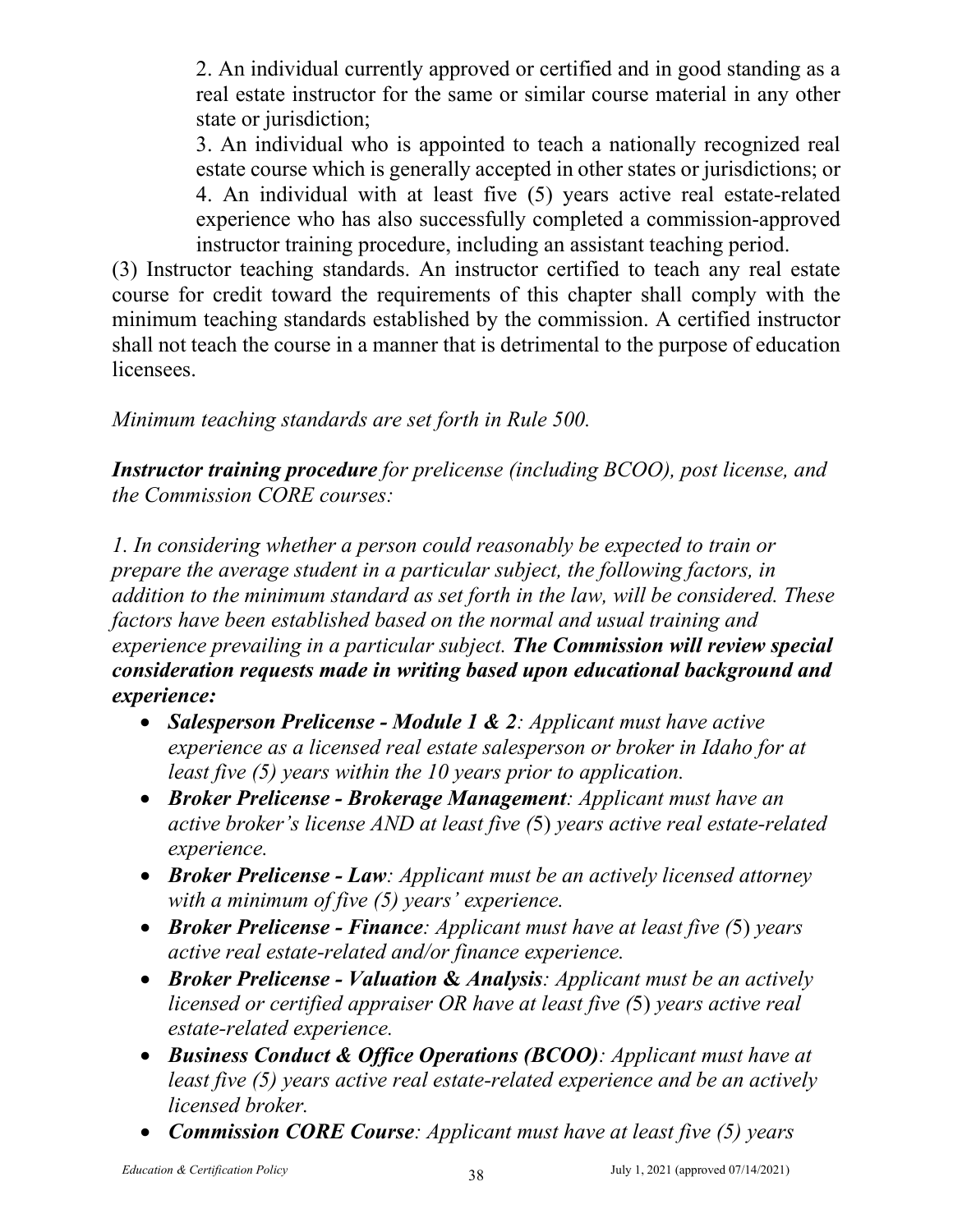*active real estate-related experience.*

- *Post License Fundamentals: Applicant must have active experience as a licensed real estate salesperson or broker for at least five (5) years within 10 years prior to application. If active practice is in a jurisdiction other than Idaho, applicant must also pass the Idaho portion of the licensing exam within no more than 12 months immediately preceding the application for certification.*
- *Post License Professionalism, Negotiations, and Closings: Applicant must have active experience as a licensed real estate salesperson or broker for at least five (5) years within the 10 years prior to application. If active practice is in a jurisdiction other than Idaho, applicant must also pass the Idaho portion of the licensing exam within no more than 12 months immediately preceding the application for certification.*
- *Post License Pricing, Marketing and Advertising: Applicant must have active experience as a licensed real estate salesperson or broker for at least five (5) years within the 10 years prior to application. If active practice is in a jurisdiction other than Idaho, applicant must also pass the Idaho portion of the licensing exam within no more than 12 months immediately preceding the application for certification.*
- *Post License Introduction to Commercial Real Estate: Applicant must have active experience as a licensed real estate salesperson or broker for at least five (5) years within the 10 years prior to application. If active practice is in a jurisdiction other than Idaho, applicant must also pass the Idaho portion of the licensing exam within no more than 12 months immediately preceding the application for certification. In addition, applicant must have two (2) years' experience brokering commercial transactions PLUS hold either a post-secondary degree specific to commercial real estate OR an active status CCIM or SIOR designation.*

*"Real estate-related experience" is defined as extensive experience:*

- *As a licensed real estate sales associate or broker*
- *As an attorney at law with practice in real estate transactions*
- *With decision responsibility, in closing real estate transactions for escrow companies, mortgage companies, or similar institutions*
- *As an officer of a commercial bank, savings and loan association, title company or mortgage company, involving all phases of real estate transactions*
- *Experience as a real property fee appraiser or salaried appraiser for a governmental agency*
- *In all phases of land development, construction, financing, selling and leasing of residences, apartments or commercial buildings*
- *In real estate investment, property management, or analysis of investments*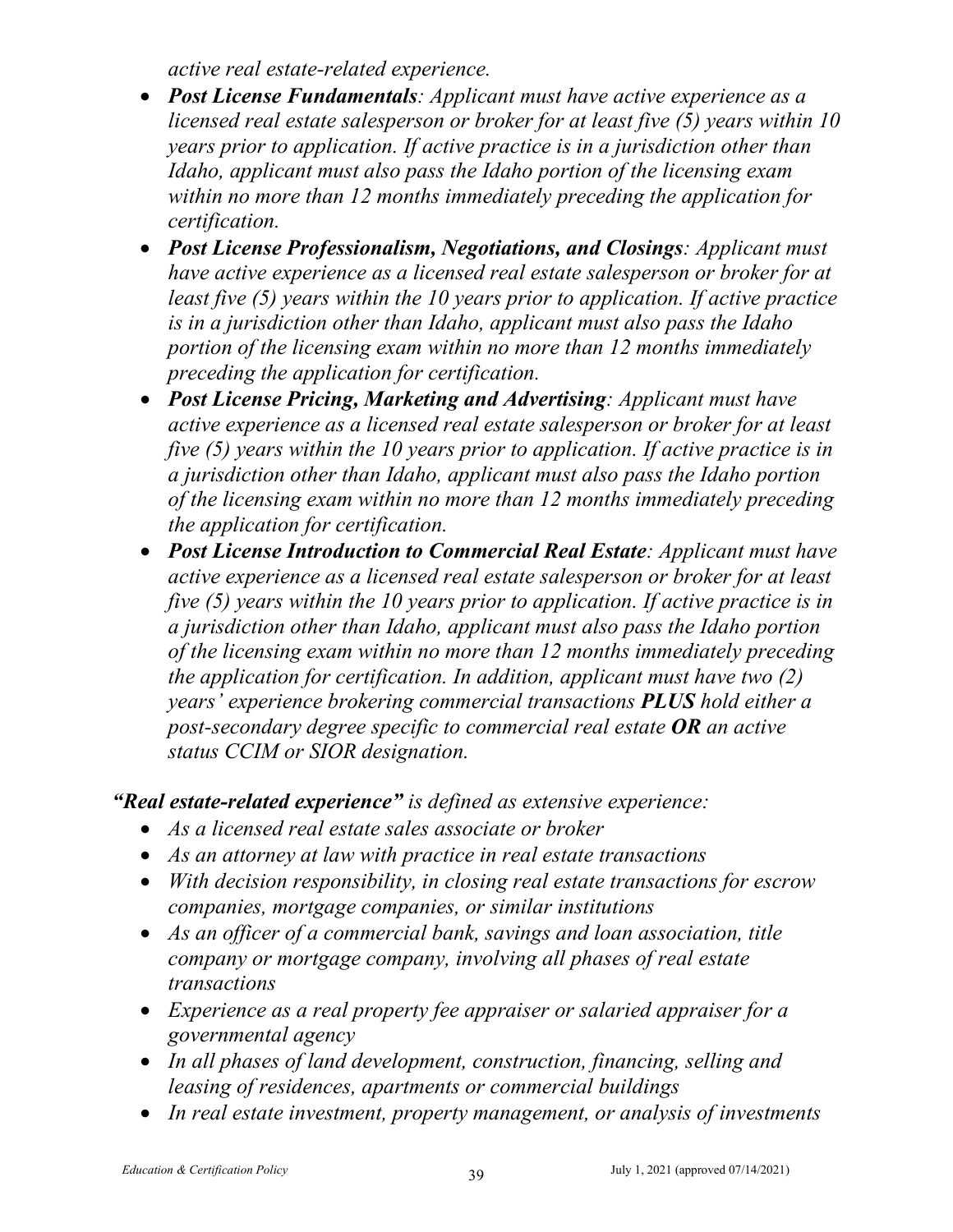*or business opportunities*

*2. Attend 100% of the course as taught by a certified instructor within the three (3) years prior to the date of application; and*

*3. Instructor exam: Must successfully complete the final course exam for the most current version of the course in effect on the date of the application with a minimum passing score of 70%. If not successfully passed on the first attempt, one (1) retake is allowed; and*

*4. Attend a full "Instructor Development Workshop" sponsored by the Commission or possess other acceptable teaching experience and/or education in method of teaching adults. The Certified Distance Education Instructor (CDEI) certification course offered through the International Distance Education Certification Center (IDECC) will be accepted to fulfill this requirement; and*

*5. Serve a student teaching period. The student teaching period involves:*

- *Teaching a minimum of 2 hours or 20% of the course material, whichever is greater, under the supervision of the certified instructor\*, and*
- *Receiving favorable evaluations from students in the class; and*
- *Receiving a favorable recommendation from the certified instructor for the assistant teaching.*

*For instructors seeking certification for subsequent courses who are already certified by IREC to teach, previous student teaching hours may be credited toward the 20% minimum. The instructor must seek an additional opportunity to student teach the amount remaining if the minimum is not fully satisfied by their previous student teaching experience.* 

*\* A certified instructor must have taught the course at least three (3) times to supervise a student teacher.*

*An individual who has completed the "Distinguished Real Estate Instructor" (DREI) professional designation from the Real Estate Educator's Association (REEA) will be deemed to have satisfied requirements 4 and 5.*

*Pursuant to Idaho Code 54-2033(1), qualified instructors at degree granting institutions as stated in 54-2033(1) are not subject to 1 through 5 above.*

*The Commission CORE course is a new course every year on July 1. All CORE instructors must be certified for each new CORE course. This includes observing the entire course and passing the final course exam. The Commission will provide the opportunity to observe the new CORE course and pass the final exam every year at the Instructor Development Workshop to facilitate instructor certification for each new CORE course.*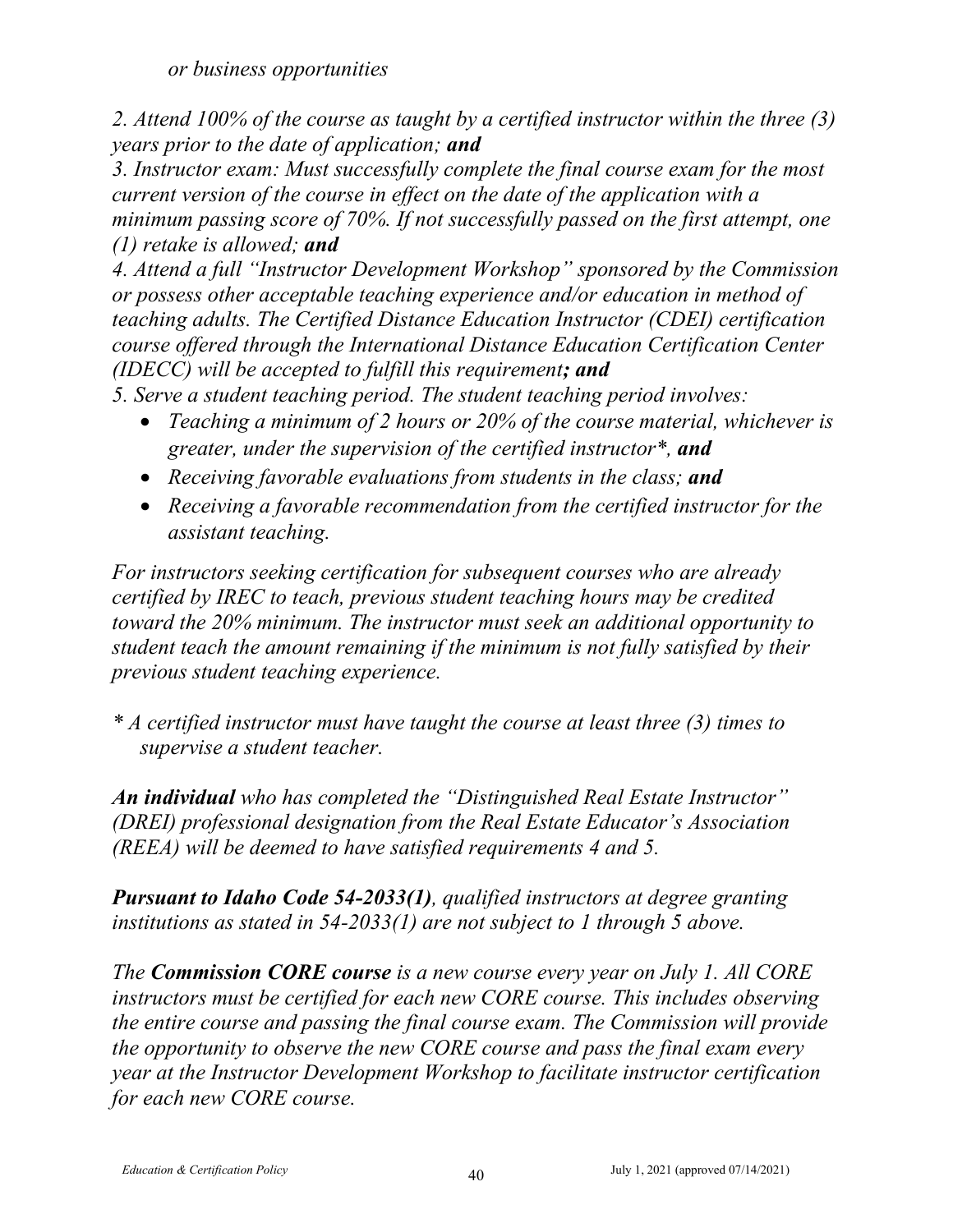*Continuing Education Elective Courses: A certified provider may offer a continuing education elective course without obtaining Commission approval or certification for the instructor as provided in Idaho Code 54-2027(6). However, the course must be certified by the Commission.*

## **54-2034. SPECIAL CONSIDERATION - DISCRETION OF THE COMMISSION.**

The commission may, in its discretion, make such additional investigation and inquiry relative to the applicant for instructor certification as it shall deem advisable, and if other good cause exists, may deny or accept the application for certification. Based upon an applicant's educational background, experience in related activities, or a review of the applicant's evaluations as an assistant teacher, the commission may modify the requirements for instructor certification; such modification may include reducing the requirements or assigning additional requirements for certification.

## *SPECIAL CONSIDERATION OF CERTIFICATION AND LICENSING REQUIREMENTS*

*The Idaho Real Estate Commission is authorized, upon request for special consideration by an applicant, to waive or modify any requirement established by statute for the certification of course providers, instructors, courses, and any prerequisite requirement for obtaining a broker or sales associate real estate license.* 

*A. The Education & Licensing Director and Education Council are authorized by the Commission to consider and determine the following matters relating to education requirements for licensure and certification.* 

- *1. Certification of course providers [\(54-2026\)](http://www.irec.idaho.gov/publcs/license-law-and-rules.pdf)*
- *2. Certification of instructors (54-2033 & [54-2034\)](http://www.irec.idaho.gov/publcs/license-law-and-rules.pdf)*
- *3. Certification of courses and course content [\(54-2036\)](http://www.irec.idaho.gov/publcs/license-law-and-rules.pdf)*

*4. Waivers or modifications to prelicense education requirements (54- 2012(1)(h)* and *54-2022(2))*

*5. Determination of equivalency with Idaho requirements of prelicense and continuing education courses [\(54-2022\(6\)\)](http://www.irec.idaho.gov/publcs/license-law-and-rules.pdf)*

*6. Extensions of time for acceptance of exam results or prelicense coursework [\(54-2014\(1\) and 54-2022\(2\)\)](http://www.irec.idaho.gov/publcs/license-law-and-rules.pdf)*

*The Education & Licensing Director is specifically authorized to certify course providers, instructors, and courses, and determine equivalency of CE courses with Idaho requirements.*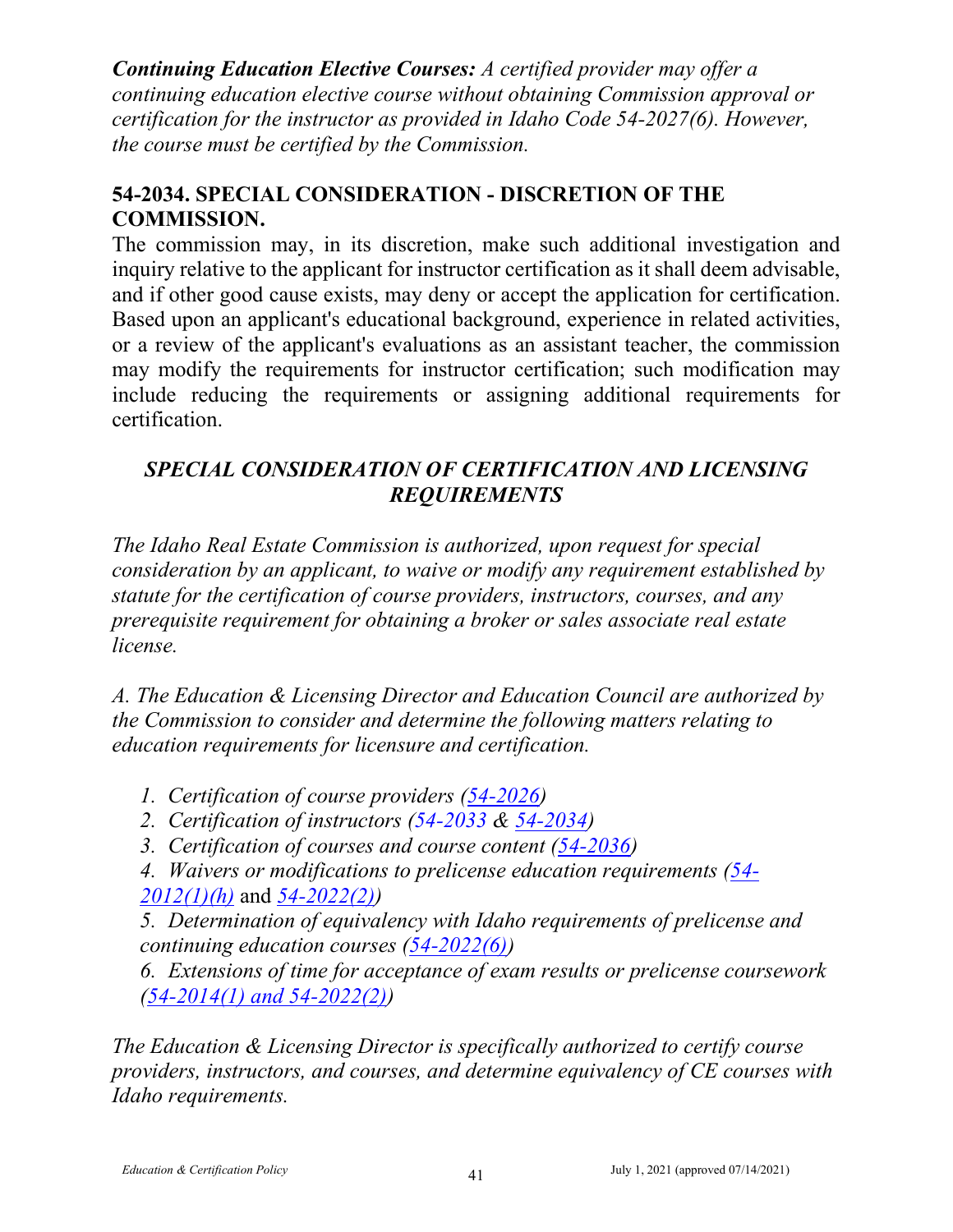*If an applicant requests an extension of time for acceptance of courses or exam results, special consideration of an education requirement, or if the applicant does not agree with the Education & Licensing Director's determination of a matter set forth in paragraph (i) above, or if the Education & Licensing Director in his/her discretion deems it appropriate or advisable, then the applicant's request will be placed on the agenda of the next regularly scheduled Education Council meeting for consideration and determination by the Council. Applicants will be advised in writing within ten (10) business days of the Council's decision.*

*If an applicant does not agree with the Education Council's decision, then the applicant may request to have the matter reviewed by the Commissioners by timely filing a written request for Commissioner Review. Such request must be received at the Commission office within fifteen (15) days from the date of the Education Council's written notification to the applicant. A request for Commissioner Review of an Education Council decision will be treated in all respects as a request for special consideration before the Commissioners. Unless a written request is timely filed, the decision of the Education Council will be deemed the final agency action.*

*B. It is the policy of the Commissioners that Staff shall have the authority to determine the following applicant requests:*

*1. Waivers of the national exam (54-2014 [and 54-2015\)](http://www.irec.idaho.gov/publcs/license-law-and-rules.pdf)*

*2. Any Disclosure Statement for Inquiry on Impact of Criminal Conviction (REE-020) or felony exemption review request for applicants with a single conviction greater than 15 years ago, if it is for a:*

- *Controlled substance violation with no aggravating factors such as significant quantity, distribution, or significant history of repeat offenses;*
- *Felony DUI with no aggravating factors such as significant history of repeat offenses;*
- *Petit Theft; or,*
- *Property crime without aggravating circumstances such as a significant history of repeat offenses.*

*Black's law defines an aggravating factor or circumstance as "Any factor or circumstance which increases the enormity of a crime or the injury of a wrong." The Executive Director shall have delegated authority to review and approve these requests. The default if the applicant's history is questionable will always be to defer to the next regularly scheduled Commission meeting for full Commission consideration.*

*Staff will provide written notification of decisions within ten (10) business days.*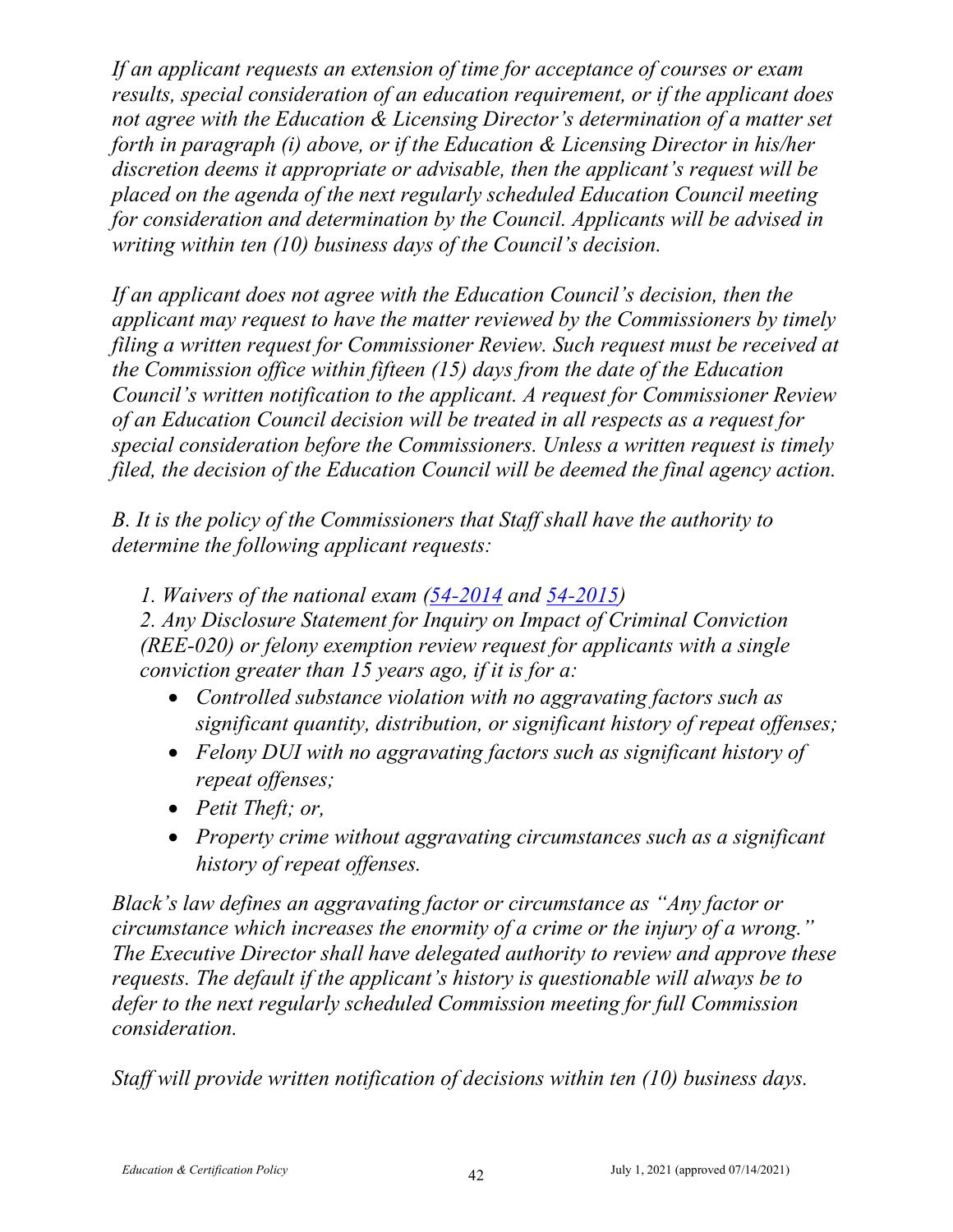*If an applicant does not agree with the Staff decision, the applicant may request to have the matter reviewed by the Commission members by timely filing a written request for Commissioner review at a regularly scheduled meeting. Such request must be received at the Commission office within fifteen (15) days from the date of Staff's written notification to the applicant. A request for Commissioner review of a Staff determination will be treated in all respects as a request for special consideration before the Commissioners.*

*C. Decisions for applicants with multiple convictions greater than 15 years ago, a single conviction between 5 and 15 years ago, a conviction for a reason not listed above will always be heard by the full Commission at the next regularly scheduled Commission meeting.*

*D. All requests for felony or revocation exemption, waiver of high school graduation/GED, waiver of experience requirements, or waiver or modification of any other requirements not specifically enumerated above will be presented directly to the Commissioners to be heard and decided as requests for special consideration.*

*D. All special considerations, waivers and other modifications of licensing requirements, whether determined by Staff, the Education Council, or Commissioners, are valid for six (6) months from the date of the Commission's written notification to the applicant, unless specifically stated otherwise in the written notification.*

# **54-2035. TERM OF INSTRUCTOR CERTIFICATION AND RENEWAL.**

(1) Certification. Each instructor certification issued by the commission shall be for a term of up to one (1) year and shall expire annually on June 30. (2) Recertification.

(a) In order to be recertified, each instructor shall:

(i) Return a completed recertification application on a form provided by the commission, along with all necessary attachments and fees, to the commission office prior to the expiration date for commission approval;

(ii) Demonstrate the ability to teach the course. The ability to adequately teach shall be determined by the commission based upon any or all of the following:

1. Evaluations received from students;

*Instructor recertification must be completed online through IREC's Online Services.*

*Each instructor is required to maintain at least an annual average of 4.0 (based upon a 1-5 scale) on the standard Commission evaluations for the instructor's overall average category for each course they are certified to teach.*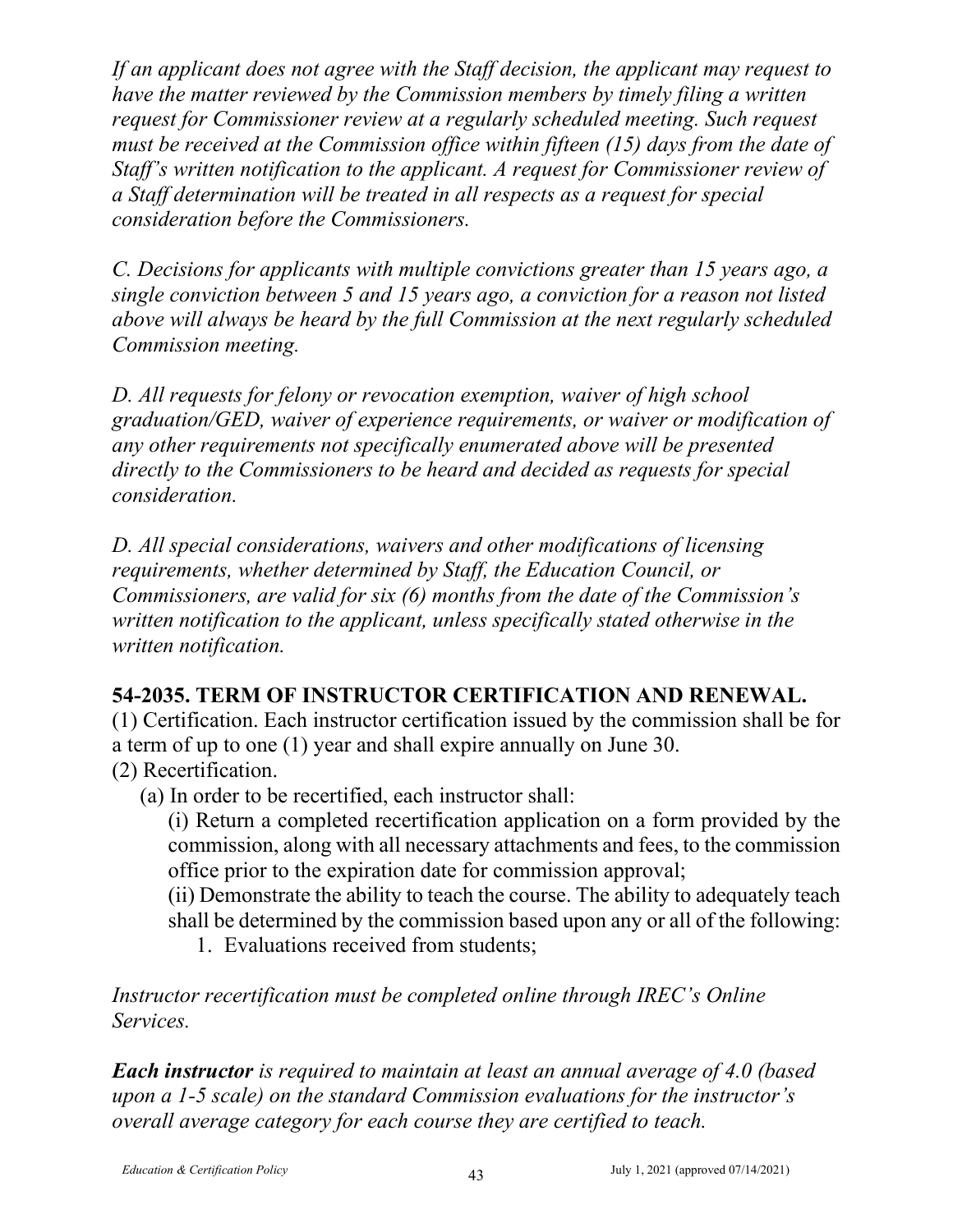*The provider is responsible for periodically evaluating its live course instructors using the IREC instructor evaluation form. When an instructor falls below the 4.0 average, an Instructor Performance Improvement Plan (IPIP) should be developed by the instructor and provider. The IPIP is to be kept with the provider's records and provided to the Commission upon request. An instructor on an IPIP is not eligible to be certified to teach additional Commission-developed courses or to supervise a student teacher.*

> 2. Direct observation of the instructor's teaching performance by a commission representative; or

*A sample of a course offering audited at the point of delivery by a Commission representative shall reflect:*

*a. comprehensive and current real estate knowledge as a basis for real estate practice at the applicable sales associate's or broker's level; and, b. pre-course preparation and effective teaching methods. Each course must provide well organized up-to-date course outlines and reference materials.*

*Noncompliance in any of the above mentioned policy guidelines will be further examined by utilizing telephone and written surveys and communication with the instructor. Telephone surveys and follow-up surveys should provide evidence of educational benefits to students.*

> 3. Review of the outline and reference materials provided for the course; and

*Course outlines must include current materials and policies as approved by the Commission.*

(iii) Have attended a commission-sponsored instructor development seminar or received other acceptable training in methods of teaching adults during the preceding two (2) years.

*The Certified Distance Education Instructor (CDEI) certification and certification renewal courses offered through the International Distance Education Certification Center (IDECC) will be accepted to fulfill this requirement as long as they have been completed during the preceding two (2) years.*

*It is strongly recommended that all certified instructors attend each annual Instructor Development Workshop.* 

(b) Recertification shall not be effective until the commission formally approves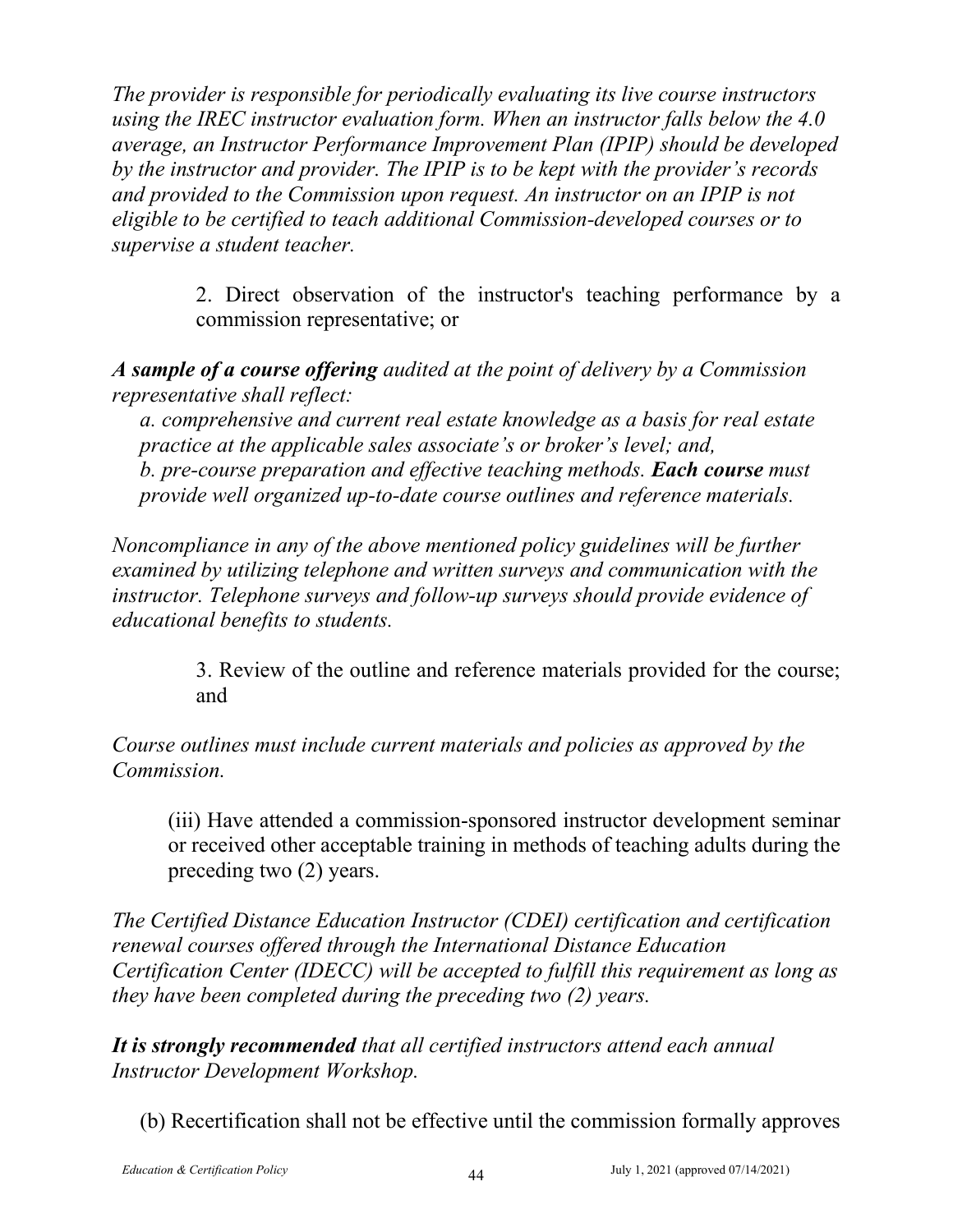the application for renewal. An instructor's failure to obtain approved recertification prior to the expiration of the certification will result in no credit being given for any course taught by the instructor whose certification has expired prior to conclusion of the course.

*Licensees and the spouses of individuals serving on active military duty at the time of recertification will be recertified in accordance with IREC's Licensing/Certification Fee Exemption for Military Persons.*

## **54-2036. CERTIFICATION OF COURSES AND COURSE CONTENT.**

Every real estate course offered for prelicense or continuing education credit for an Idaho real estate license shall first be certified and accredited by the Idaho real estate commission.

*This means all courses except those offered to earn a professional designation as described under 54-2023(5)(e)(i), even if the course has been approved for real estate licensee continuing education credit in another jurisdiction.*

*Courses offered in satisfaction of another professional or occupational license authority's education requirements may be accepted by the Commission for continuing education credit, if the Commission determines that the course fits within the approved topic areas as they pertain to Idaho law, is offered through a delivery method that is substantially similar to a Commission approved delivery method, and if submitted by a licensee.* 

(1) An application for course certification must be submitted in the form and manner required by the commission, with the required fees, at least two (2) months prior to the contemplated date of the first course offering. (2) Minimum requirements for course certification:

*Any change in hours or delivery method or significant change of course content for a currently certified course requires a new course application.* 

*Course names: A course submitted for certification should be titled such that the subject matter of the course can be ascertained from the title. Applicants submitting a course for which there already exists a certified course with the same name may be asked to identify a different, unique title for the course as a condition of certification.*

*Courses submitted for certification must include satisfactory learning objectives using action verbs from Bloom's Taxonomy list as provided by IREC on the Continuing Education Elective Course Certification Application.*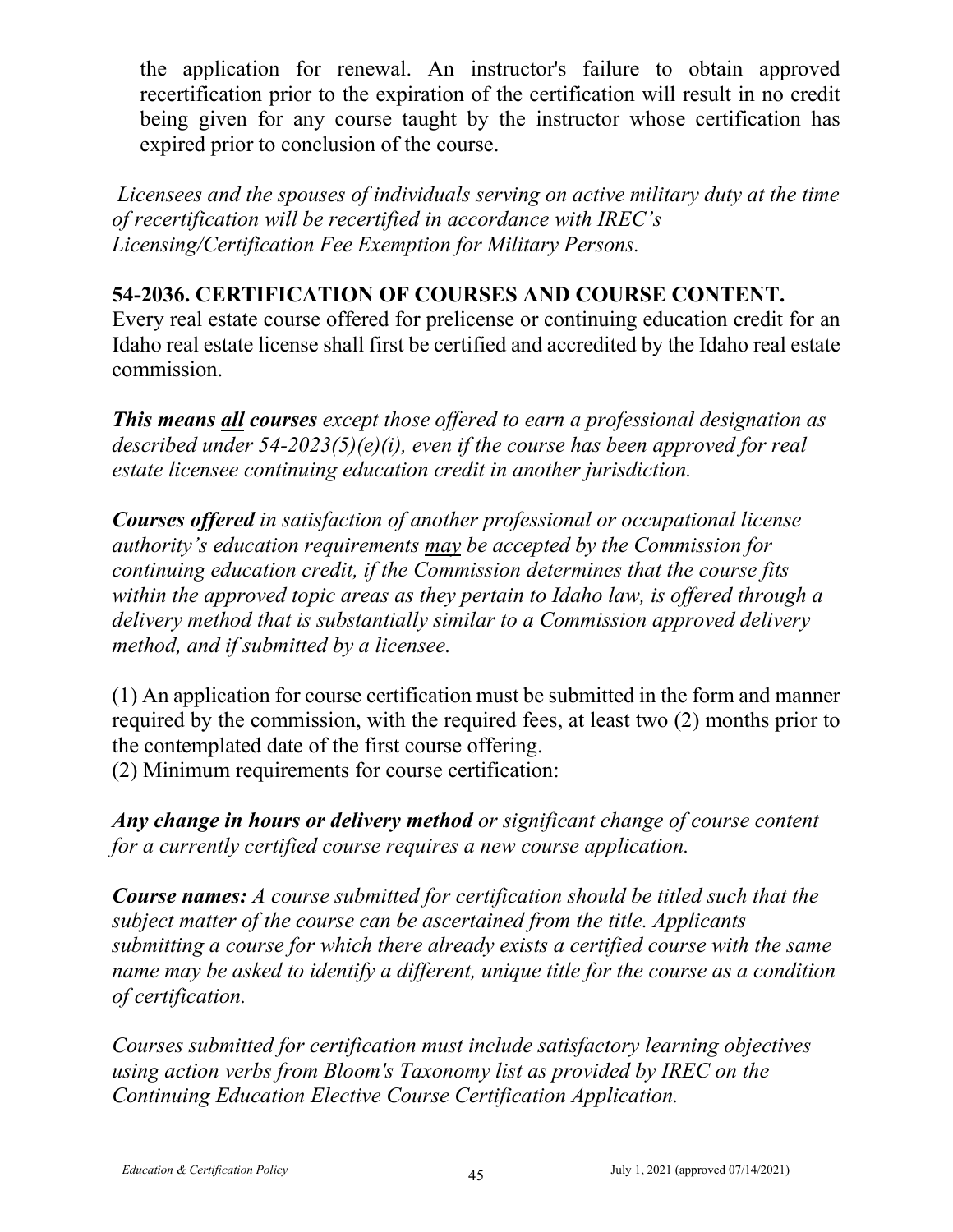(a) Each course must be certified individually, offered only through a provider certified or approved in Idaho, and taught by an instructor certified or approved in Idaho in accordance with this chapter.

(b) Each continuing education course must contain at least one (1) classroom hour.

*Courses submitted with half hour increments will be considered. (e.g., a course submitted for two and a half hours may be approved for two and one half hours.)*

(c) Exam time shall not be included as approved classroom hours of instruction. (d) A classroom hour is defined as a period of at least fifty (50) minutes of actual instruction.

(e) Distance learning courses. The design and delivery of each distance learning course shall be certified by the association of real estate license law officials or by another institution whose certification standards are deemed equivalent by the commission. The credit hours for a certified distance learning course shall be based upon the same number of hours which would be credited for an equivalent live course and must include a commission-approved assessment.

*Online courses are considered "distance learning" course*s. *Distance learning final exams must include a minimum of 5 questions per hour of instruction, with a maximum of 50 questions required. For courses taught through a blended delivery method, the online portion of the course is considered distance learning therefore must be ARELLO® certified.*

*An accredited college or university listed in the U.S. Department of Education Database of Accredited Postsecondary Institutions and Programs will be deemed to have certification standards equivalent to ARELLO® certification.*

(f) Each prelicense course must include a commission-approved final exam requiring a minimum passing score of seventy percent (70%).

(g) Continuing education course exam. A licensee may receive continuing education course credit without having to take or pass an exam if the licensee personally attends the entire live presentation of an approved course.

(h) Exam retake policy. Each certified course provider may, at its option, allow students who complete a course and then fail the course exam one (1) opportunity to retake the approved course exam within the following time periods:

(i) Prelicense course exam retakes must occur within one (1) month of the original course exam;

(ii) Continuing education course exam retakes must occur within that course's certification period;

(iii) If the student fails the retake exam for any prelicense or continuing education course, the student must repeat the entire course and pass the final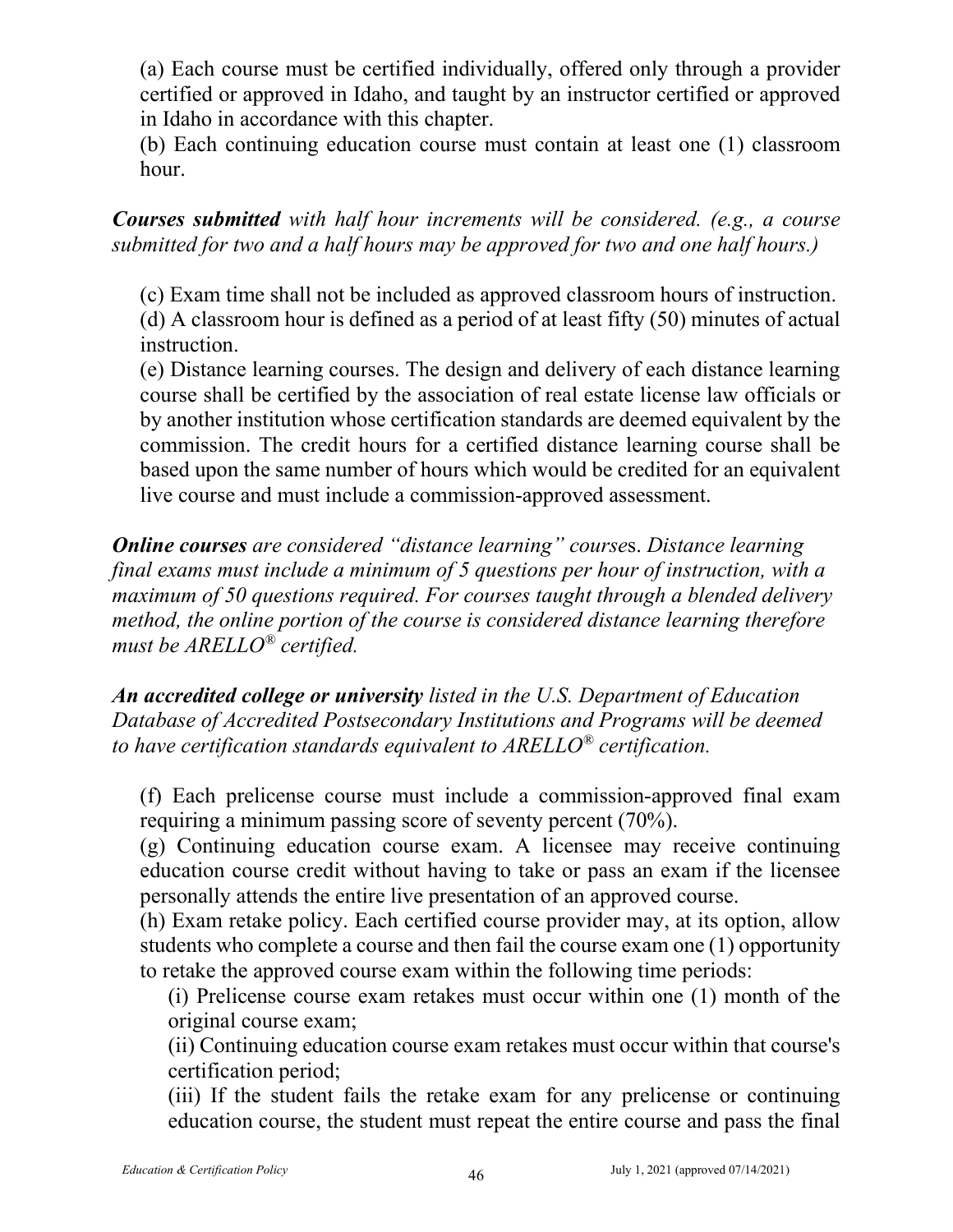exam to receive credit.

*The Commission-approved course exams shall be used in their entirety and may not be revised or altered without the Commission's advance permission. Providers are responsible to preserve the validity and security of course exams. Students shall not be allowed to retain exams or copy any exam questions, answers or distracters. A student who fails a final course exam shall be given a different version of the exam and must pass the entire retake exam with a minimum score of 70% in order to receive credit for the course. Students completing make-up work are still expected to take the exam at the end of the course, as scheduled, with the rest of the class. If the student has missed enough of the course time that taking the exam will jeopardize their ability to pass the exam, the provider should consider asking them to attend a subsequent offering of the missed portion in lieu of assigning make-up work.*

(i) Challenge exams. Except where the prelicense requirements have been waived or modified by the commission pursuant to section 54-2022(6), Idaho Code, a student shall not earn credit for any prelicense course by challenging and passing the course exam without otherwise completing all course requirements.

(3) Approved topics. The commission shall establish specific, approved topics for course content for prelicense courses and continuing education courses as it deems appropriate to current real estate practices and laws.

*If a course application is denied, the applicant may revise and resubmit the course one time for reconsideration without payment of an additional fee as described by the course denial letter.*

# **54-2037. TERM OF COURSE CERTIFICATION AND RENEWAL.**

Each course certification issued by the commission shall be for a term of two (2) years. The exact expiration date will be shown on the course certificate. In order to maintain certification a course provider, for each course, must return a properly completed renewal application on a form provided by the commission, along with all necessary attachments and renewal fees to the commission office prior to the expiration date and within sufficient time for commission review and approval. Recertification is not effective until the commission has formally approved the application for renewal. Failure to obtain approved renewal of certification prior to its expiration date will result in no credit being given for a course if its certification has expired prior to conclusion of the course.

# **Rule 500. MINIMUM TEACHING STANDARDS OF THE COMMISSION.**

All courses offered for credit by a certified provider will be taught in accordance with the standards and written policies adopted by the Real Estate Commission. Course instructors will conduct themselves in a professional manner when performing instructional duties and will not engage in conduct that criticizes,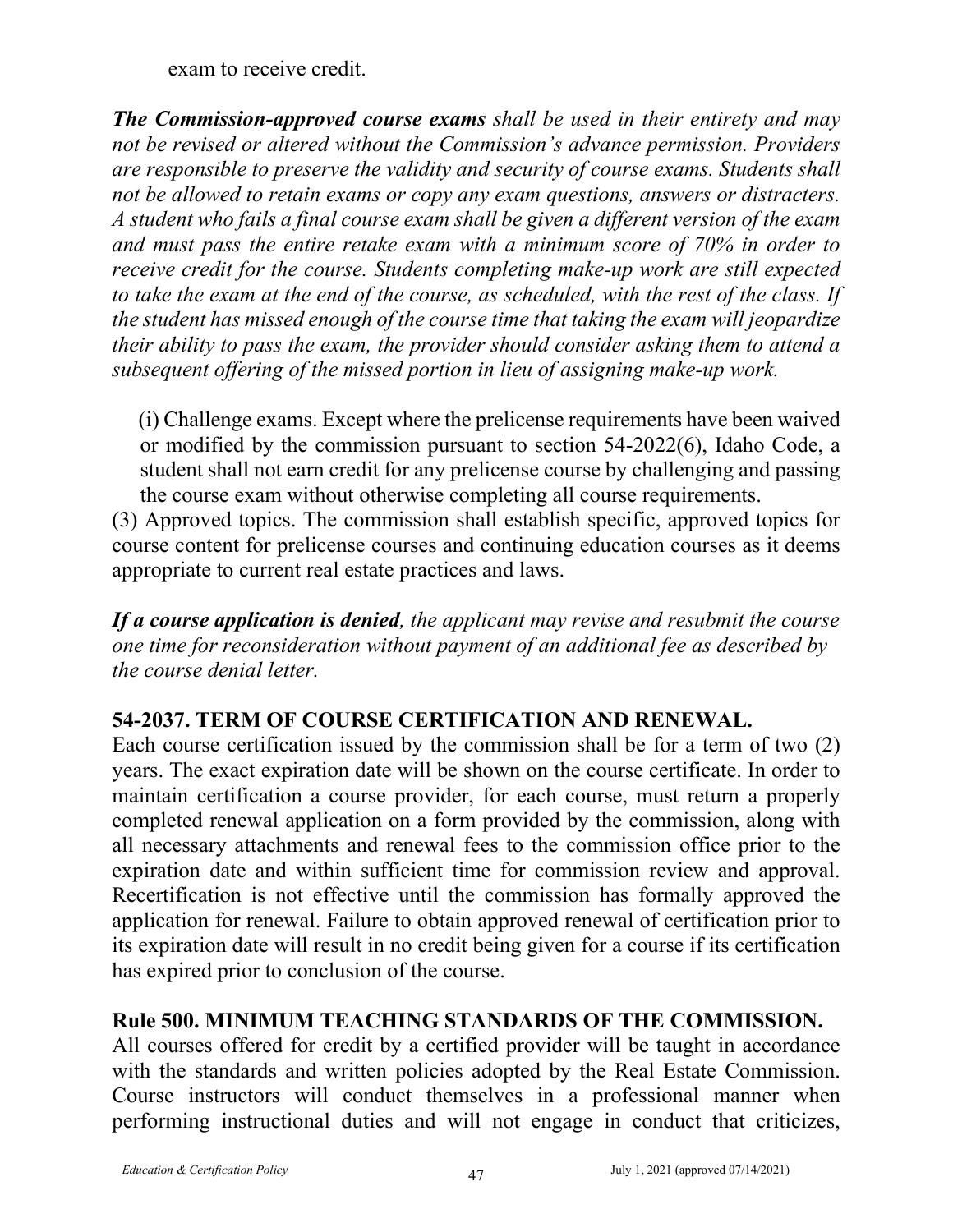degrades, or disparages the Commission, any student, other instructor, brokerage, agency, or organization.

**01. Certification Requirement.** A course required to be taught by a Commission-certified or Commission-approved instructor will be taught only by an instructor that is currently approved or certified for that course.

**02. Outlines and Curriculum.** A course must be taught in accordance with the course outline or curriculum approved by the Commission.

**03. Attendance Requirement.** The course instructor will adhere to the Commission's written attendance policy and credit hours will only be submitted for students who have successfully met the attendance requirements for which the course was approved.

**04. Maintaining Exam Security.** The instructor will take reasonable steps to protect the security of course examinations and will not allow students to retain copies of final course examinations or the exam answer key.

**05. Use of Exam Questions Prohibited.** The instructor will not obtain or use, or attempt to obtain or use, in any manner or form, Idaho real estate licensing examination questions.

# *Professional mannerism includes:*

*1. Avoidance of any form of student harassment, which is not limited to harassment based on the gender, national origin, race, religion, age, or physical or mental ability of any student.* 

*2. Demonstration of sufficient subject matter knowledge of the course material being instructed.*

*3. Adherence to the Commission's written policies regarding product and service promotion and recruitment in the classroom.*

*4. Display of competent teaching skills, which include but are not limited to, the ability to:*

*a. Communicate effectively through speech*

*b. Present instruction in an accurate, logical, orderly, and understandable manner*

*c. Respond appropriately to questions from students*

*d. Utilize varied instructional techniques in addition to lecture, such as class discussion, role playing, or other techniques that enhance student interaction and learning*

*e. Utilize instructional aids and modern technology in a manner that enhances learning*

*f. Maintain an appropriate learning environment and effective control of the classroom*

*g. Interact with adult students in a respectful and professional manner that encourages student learning* 

*h. Utilize relevant experience and research to supplement student learning*

*i. Form constructive relationships with students and*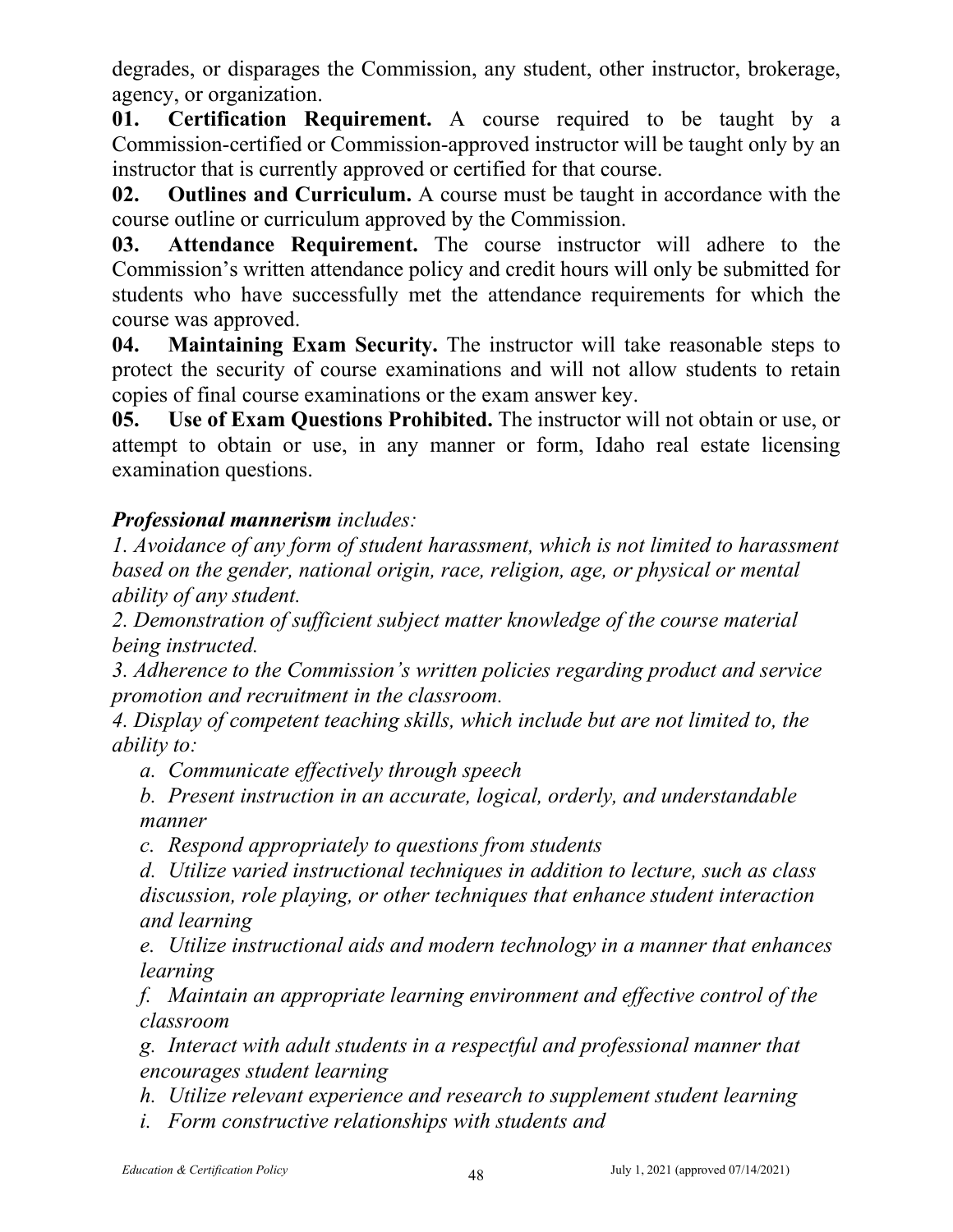*j. Utilize instruction time effectively*

*Use of competent teaching skills may be measured by student evaluations. The instructor must maintain, for the course, an annual average of 4.0 or better (based on a 1-5) on the Commission's standard student evaluation form. Providers are responsible for tracking and documenting instructor scores for CE elective classes and providing these scores to the Commission upon request.*

## *Recruitment Activities and Product and Service Promotion Policy Purposes:*

- *1. To ensure education classes remain instructional and professional*
- *2. To prohibit use of instructional time for recruitment*
- *3. To prohibit use of instructional time to product and service promotion AND*
- *4. To address students' desire for information about employment opportunities.*

*Recruitment Activities Policy: No instructor, school director or provider employee shall use class time to encourage, induce or promote student employment, affiliation or membership with any particular real estate licensee, real estate organization, franchise, or network. "Promote" includes the making introductory remarks about a licensee, organization, franchise, or the naming of such in examples (unless a reported court case).* 

## *Permissible Promotion and Recruitment Activities:*

*1. Must clearly be designated as "recruitment" and student attendance must clearly be optional*

*2. Must be clear that IREC does not favor or embrace one brokerage over any other AND*

*3. Must be conducted outside of instructional hour (e.g., not during classroom or "credited" time).*

*If conducted during the instructional day, permissible promotion and recruitment activities must occur before or after class, or during the lunch break. If during a lunch break, it must be clear that students are free to leave. Schools may organize a "recruitment session" outside of the regularly scheduled class. Student attendance at such sessions must be optional.* 

*Classroom time must not be devoted to the discussion or promotion of marketing materials. Firm brochures and material must not be included within any IREC approved instructional materials and course outlines. (This restriction does not apply to a brokerage firm's "in house" educational activities, except to the extent that credited classroom time may not be used to promote the firm.)*

*Product and Service Promotion Policy: Sponsors, providers and instructors may make available for purchase materials and services that belong to the sponsor,*